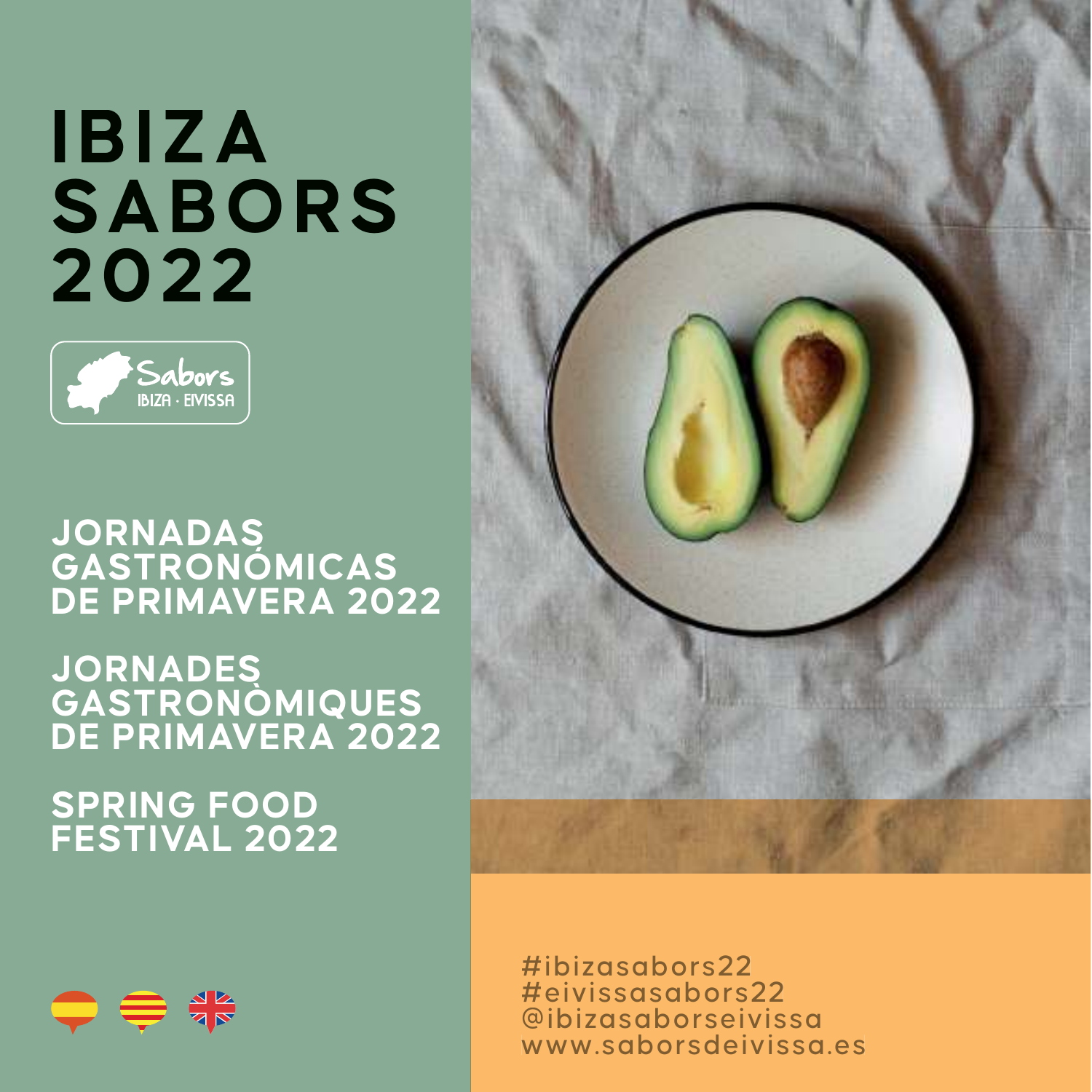# **EL SABOR DE NUESTRA ISLA**

EL SABOR DE NUESTRA ISLA, PIMEEF ORGANIZA UNA NUEVA EDICIÓN DE LAS JORNADAS GASTRONÓMICAS IBIZA SABORS CON LA FINANCIACIÓN DEL CONSELL INSULAR D'EIVISSA.

EL GRAN OBJETIVO DE ESTAS JORNADAS ES, PONER EN VALOR NUESTRO PRODUCTO Y RENDIR HOMENAJE A LOS PRODUCTORES DE LA ISLA, QUE CON SU ESFUERZO CONTINÚAN TRAZANDO NUESTRA IDENTIDAD

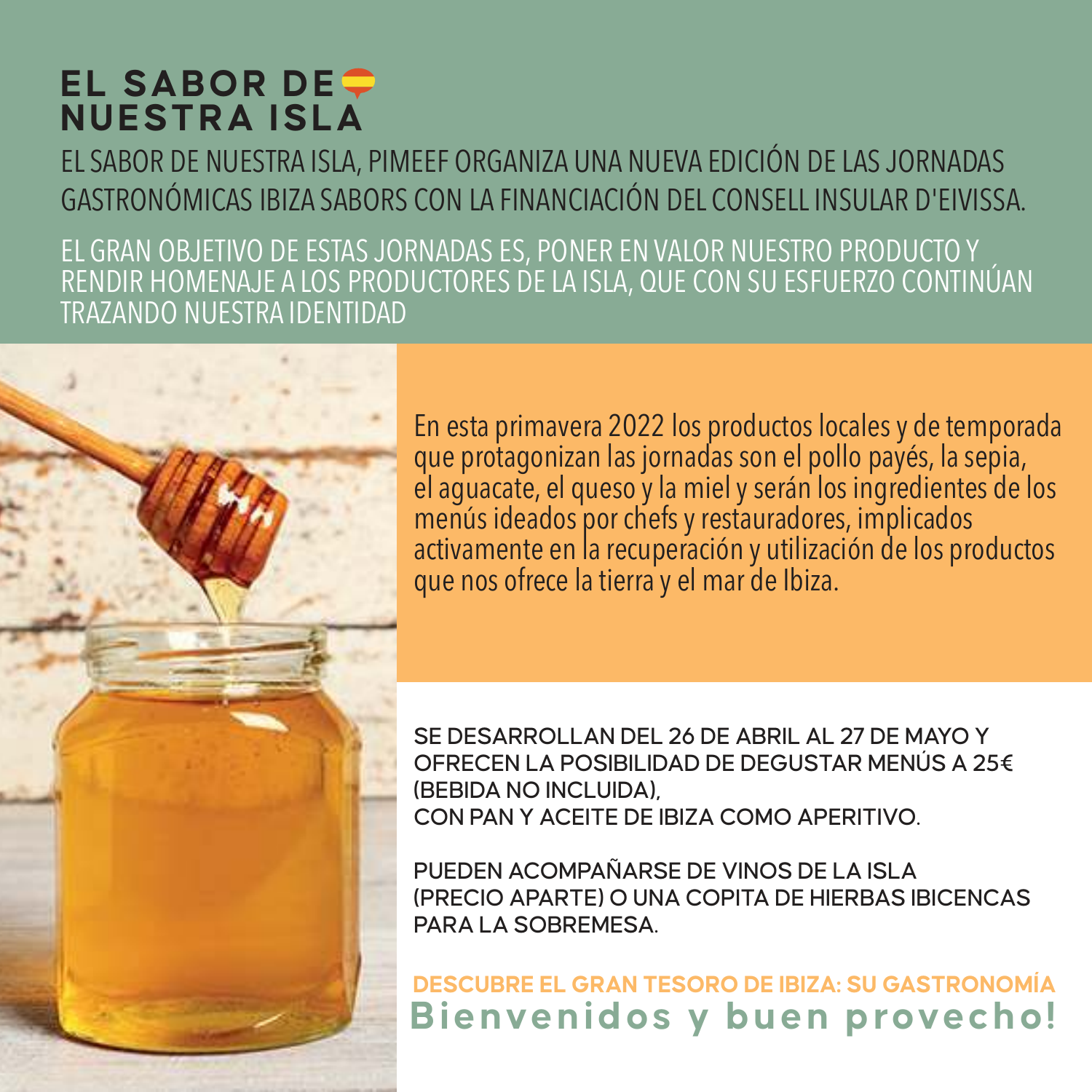# **EL SABOR DE NOSTRA ILLA**

PIMEEF ORGANITZA UNA NOVA EDICIÓ DE LES JORNADES GASTRONÒMIQUES D' EIVISSA SABORS AMB EL FINANÇAMENT DEL CONSELL INSULAR D'EIVISSA.

EL GRAN OBJECTIU D'AQUESTES JORNADES ES POSAR EN VALOR EL NOSTRE PRODUCTE I RENDIR HOMENATGE ALS PRODUCTORS DE L'ILLA, QUE AMB EL SEU ESFORÇ CONTINUEN TRAÇANT LA NOSTRA IDENTITAT

> En aquesta primavera 2022 els productes locals i de temporada que protagonitzen les jornades són el pollastre pagès, la sépia, l'alvocat, el formatge i la mel i seran els ingredients dels menús ideats per xefs i restauradors, implicats activament en la recuperació i utilització dels productes que ens ofereix la terra i el mar d´Eivissa.

ES DESENVOLUPEN DEL 26 D'ABRIL AL 27 DE MAIG I OFEREIXEN LA POSSIBILITAT DE DEGUSTAR MENÚS A 25€ (BEGUDA NO INCLOSA), AMB PA I OLI D'EIVISSA COM APERITIU.

PODEN ACOMPANYAR-SE DE VINS DE L'ILLA (PREU APART) O UNA COPETA D'HERBES EIVISSENQUES PER A LA SOBRETAULA

**Benvinguts i bon profit! DESCOBREIX EL GRAN TRESOR D'EIVISSA: LA SEUA GASTRONOMIA.**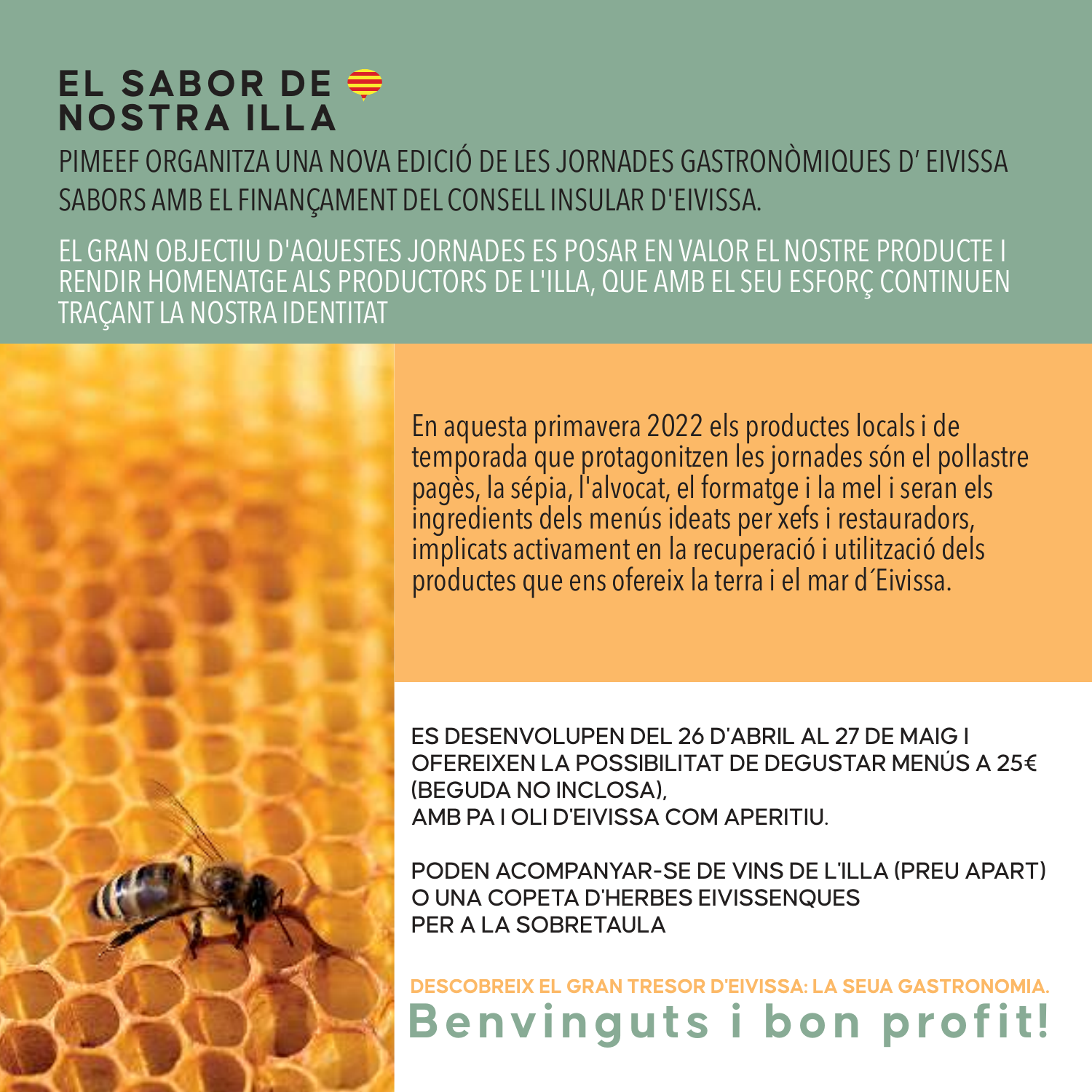# **ISLAND TASTE THE FLAVOUR OF OUR ISLAND**

PIMEEF IS HOLDING A NEW EDITION OF THE IBIZA SABORS GOURMET DAYS WITH THE SUPPORT OF THE CONSELL INSULAR D'EIVISSA.

THE MAIN GOAL OF THESE DAYS IS TO HIGHLIGHT THE VALUE OF OUR PRODUCE AND PAY TRIBUTE TO THE ISLAND'S PRODUCERS, WHO CONTINUE TO SHAPE OUR IDENTITY THROUGH THEIR EFFORTS.



This spring 2022, the local and seasonal produce that will be the stars of the event are free-range chicken, cuttlefish, avocado, cheese and honey, which will be the ingredients of the menus designed by chefs and restaurateurs who are actively involved in the recovery and use of the produce that Ibiza's land and sea offer us.

WILL TAKE PLACE FROM THE 26TH OF APRIL TO THE 27TH OF MAY AND OFFER THE POSSIBILITY OF TASTING MENUS AT 25€ (DRINKS NOT INCLUDED), WITH BREAD AND IBIZIAN OLIVE OIL AS AN APERITIF.

THEY CAN BE ACCOMPANIED BY WINES FROM THE ISLAND (EXTRA CHARGE) OR A GLASS OF IBICENCAN HERBS FOR THE AFTER-DINNER DRINK.

**Welcome and enjoy your meal! DISCOVER IBIZA'S GREAT TREASURE: ITS GASTRONOMY**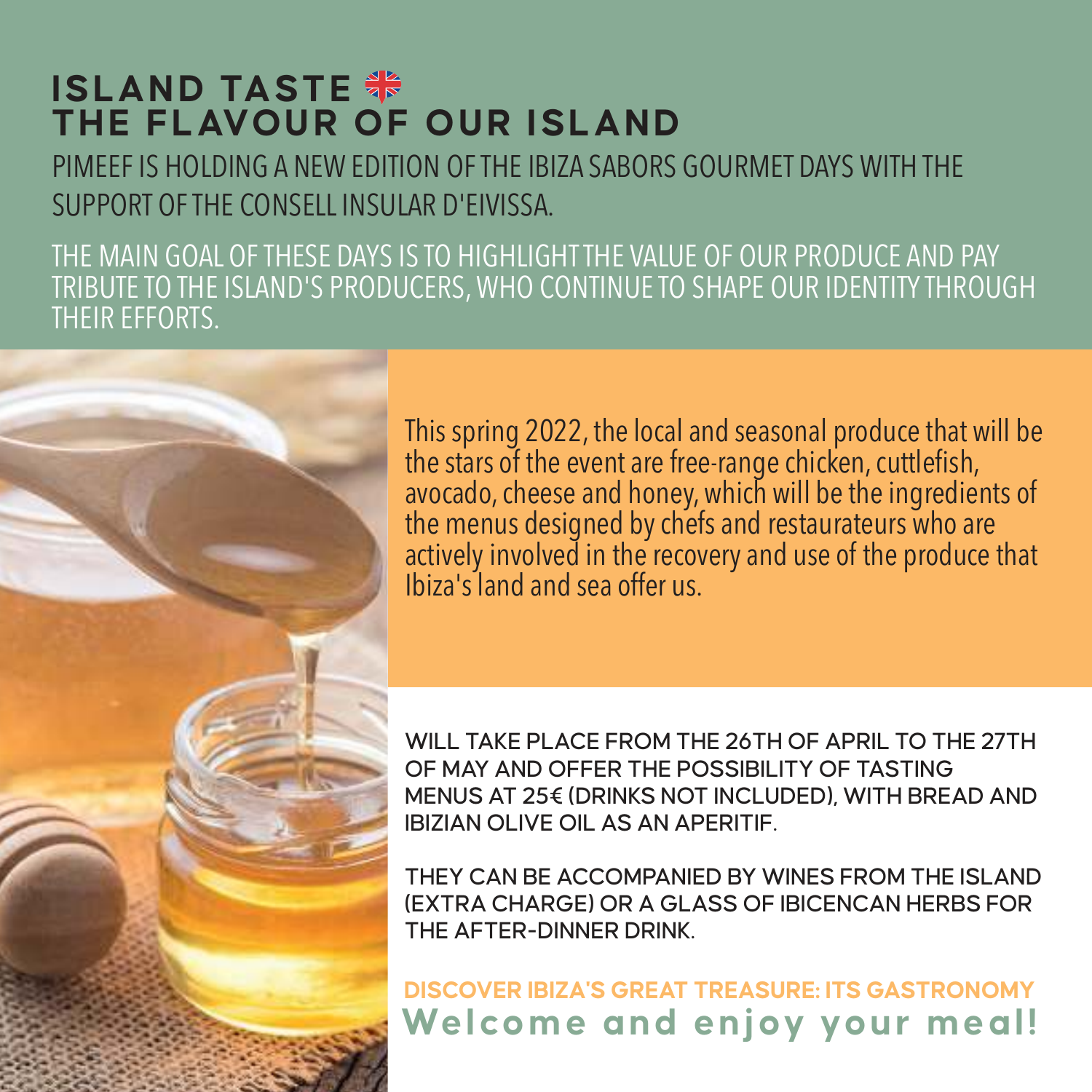# **GASTROEVENTOS**

1-VISITA ALMAZARA DE CAN BENET FECHA: Sábado 23 de abril LUGAR: Finca Can Joan Benet. HORARIO: 10:00h a 13:00h Registro en ecano@pimeef.com

2-TALLER "ELABORACIÓN HIERBAS IBICENCAS" FECHA: Viernes 29 de abril LUGAR: Fluxá Ibiza. HORARIO: 10:00h a 13:00h Registro en ecano@pimeef.com

3-TALLER "REPOSTERÍA CON ALGARROBA" FECHA: Martes 10 de mayo LUGAR: Es Raconet. HORARIO:10:00h a 13:00h Registro en ecano@pimeef.com

**#ibizasabors22 #eivissasabors22 www.saborsdeivissa.es**



4-VISITA A LA FINCA ECOLÓGICA TIERRA DE IBIZA Y TALLER SEMILLAS VARIEDAD LOCAL FECHA: Miércoles 18 de mayo LUGAR: Finca Tierra de Ibiza COLABORAN: APAEEF Y ASOCIACIÓN DE VARIEDADES LOCALES HORARIO: 10:00 a 13:00 Registro en ecano@pimeef.com

5-TALLER "ELABORACIÓN DE PAN CON HARINA DE XEIXA" FECHA: Viernes 20 de mayo LUGAR: Can Coves HORARIO: 10:00h a 13:00h Registro en ecano@pimeef.com

6-VISITA A CAN MUSON: CRÍA DE CERDO NEGRO EN LIBERTAD FECHA: Viernes 27 de Mayo LUGAR: Finca Can Muson HORARIO: 10:00 a 13:00 Registro en ecano@pimeef.com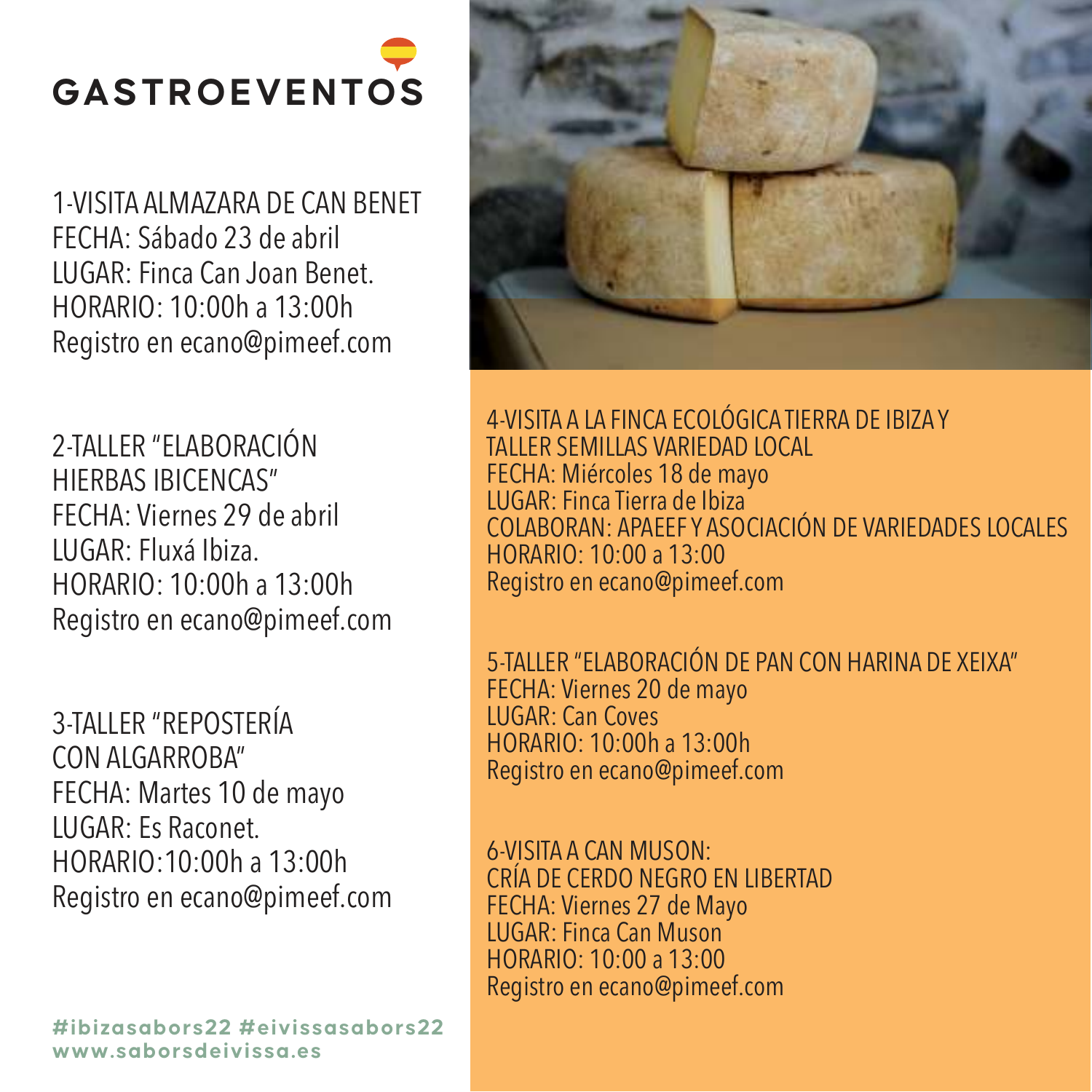# **GASTROESDEVENIMENTS**

1-VISITA AL TRULL DE CAN BENET DATA: Dissabte 23 d'abril LLOC: Finca Can Joan Benet. HORARI: 10:00 h a 13:00 h Registre a ecano@pimeef.com

2-TALLER "ELABORACIÓ HERBES EIVISSENQUES" DATA: Divendres 29 d'abril LLOC: Fluxà Eivissa HORARI: 10:00 h a 13:00 h Registre a ecano@pimeef.com

3-TALLER "REBOSTERIA AMB GARROVA" DATA: Dimarts 10 de maig LLOC: Es Raconet HORARI: 10:00 h a 13:00 h Registre a ecano@pimeef.com

**#ibizasabors22 #eivissasabors22 www.saborsdeivissa.es**



4-VISITA A LA FINCA ECOLÒGICA TIERRA DE IBIZA I TALLER DE LLAVORS DE VARIETATS LOCALS DATA: Dimecres 18 de Maig LLOC: Finca Tierra de Ibiza COLABORAN: APAEEF i ASSOCIACIÓ DE VARIETATS LOCALS HORARI: 10:00 h a 13:00 h Registre a ecano@pimeef.com

5-TALLER "ELABORACIÓ DE PA AMB FARINA DE XEIXA" DATA: Divendres 20 de maig **LLOC**: Can Coves HORARI: 10:00 h a 13:00 h Registre a ecano@pimeef.com

6-VISITA A CAN MUSSON: CRIA DE PORC NEGRE EN LLIBERTAT DATA: Divendres 27 de Maig LLOC: Can Musson HORARI: 10:00 h a 13:00 h Registre a ecano@pimeef.com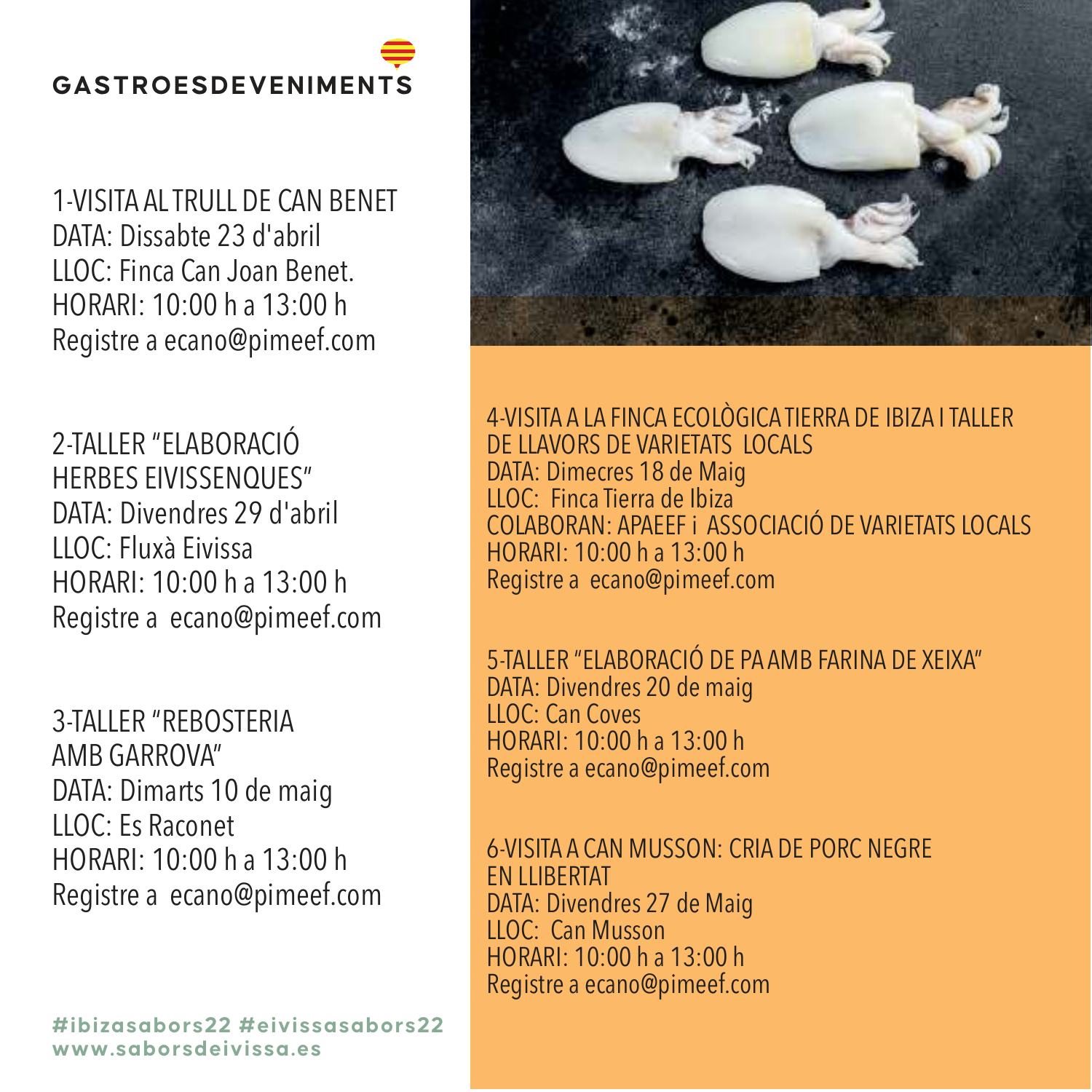# **FOODIEEVENTS**

1-VISIT OIL MILL DATE: Saturday April 23 PLACE: Finca Can Joan Benet. SCHEDULE: 10:00 a.m. to 1:00 p.m. Registration at ecano@pimeef.com

2-WORKSHOP "MAKE YOUR OWN IBIZA HERBS" DATE: Friday, April 29 PLACE: Fluxa Ibiza. SCHEDULE: 10:00 a.m. to 1:00 p.m. Registration at ecano@pimeef.com

3-WORKSHOP "PASTRY WITH CAROB" DATE: Tuesday, May 10 PLACE: Es Raconet SCHEDULE: 10:00 a.m. to 1:00 p.m. Registration at ecano@pimeef.com



4-VISIT ECO FARM TIERRA DE IBIZA AND LOCAL VARIETY SEEDS WORKSHOP DATE: Wednesday, May 18 PLACE: Tierra de Ibiza COLLABORATING: APAEEF AND ASSOCIATION OF LOCAL VARIETIES SCHEDULE: 10:00 a.m. to 1:00 p.m. Registration at ecano@pimeef.com

5-XEIXA BREAD WORKSHOP DATE: Friday, May 20 PLACE: Can Coves SCHEDULE: 10:00 a.m. to 1:00 p.m. Registration at ecano@pimeef.com

6-VISIT "PORC NEGRE" BREEDING FARM CAN MUSSON DATE: Friday, May 27 PLACE: Can Musson SCHEDULE: 10:00 a.m. to 1:00 p.m. Registration at ecano@pimeef.com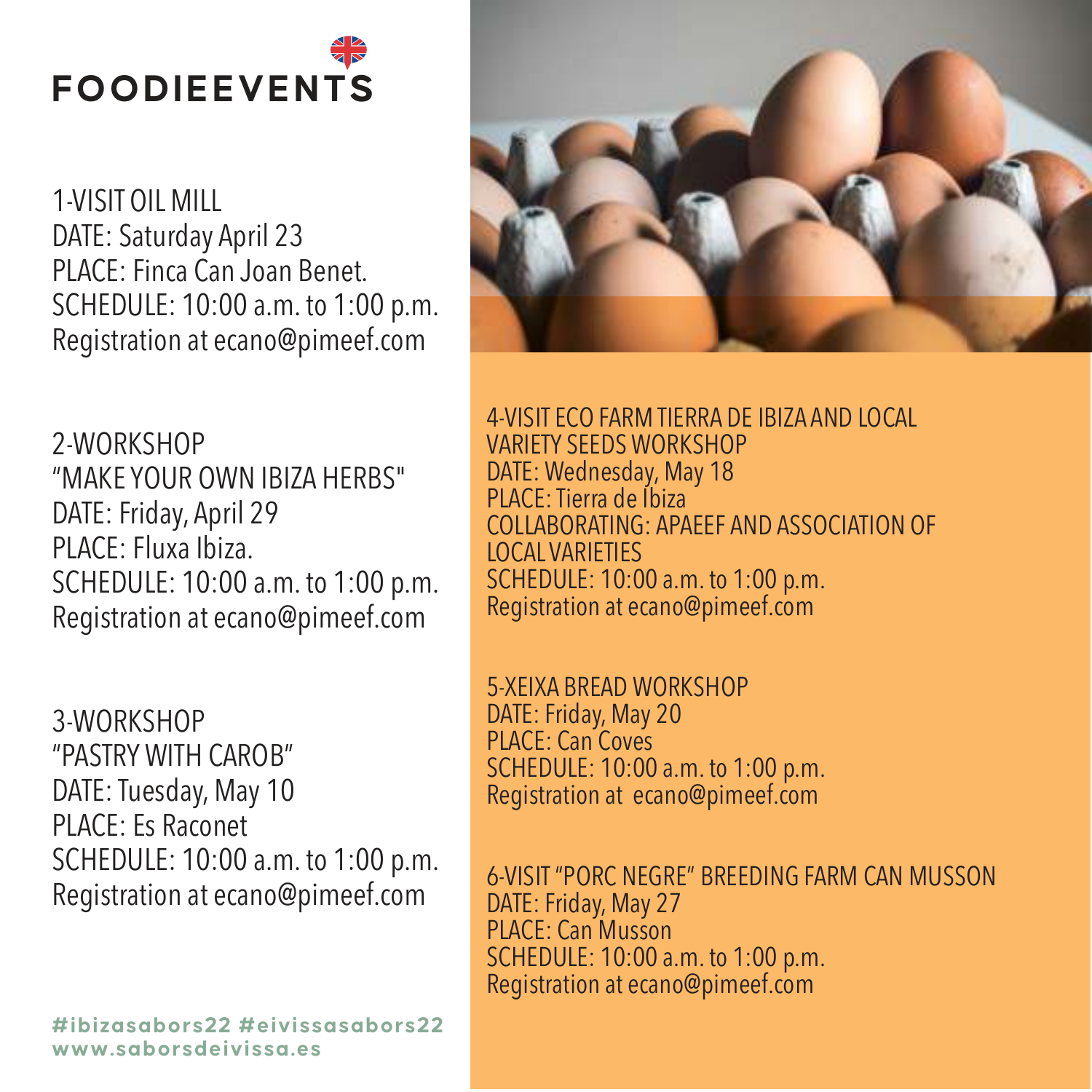# **IBIZA · EIVISSA RESTAURANTES · RESTAURANTS**



ΘS www.saborsdeivissa.es@ibizasaborseivissa #eivissasabors22 #ibizasabors22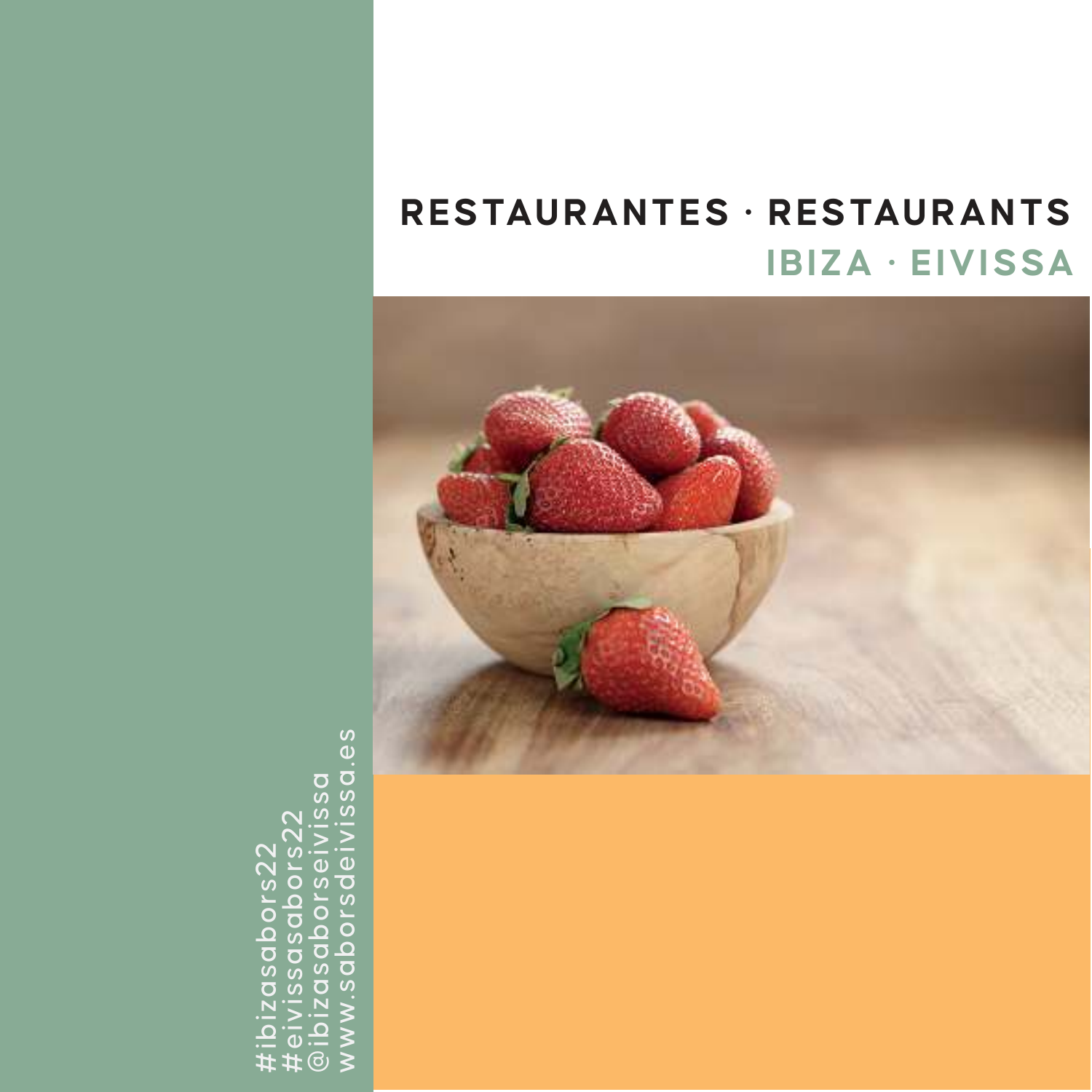# **CA N' ALFREDO**

**PASSEIG DE VARA DE REY, 16 07800 EIVISSA TEL.: 971 31 12 74**

**APERITIVO INCLUÍDO APERITIU INCLÒS APPETIZER INCLUDE Pa amb oli d'Eivissa Pan con aceite de Ibiza Bread with Ibiza's olive oil** 



#### **ENTRANTES A ESCOGER:** -SOPA DE POLLO, "GALETS", ALBONDIGUILLAS Y SUS MENUDILLOS -ENSALADA DE SABORS (PIMIENTOS ASADOS, BERENJENAS ASADAS, PATATAS HERVIDAS, HUEVO DURO Y ARENQUES DE SALAZÓN)

**PLATO PRINCIPAL A ESCOGER:**  -"BORRIDA DE RAJADA" (RAYA) -SOFRIT PAGÈS (TÍPICO FESTIVO CORDERO, POLLO, PANCETA, SOBRASADA, BOTIFARRÓ Y PATATÓ IBICENCO)

**POSTRES A ESCOGER:** -QUESO FRESCO DE IBIZA CON HIGOS SECOS Y MIEL -GREIXONERA -MACARRONES DE SANT JOAN

**VINOS RECOMENDADOS:** VINOS DE LA TIERRA DE IBIZA

ESTE MENÚ SE SERVIRÁ LUNES, MARTES Y MIÉRCOLES MEDIODÍA SE RECOMIENDA RESERVAR

#### **SABORES DE IBIZA:**

Uno de los restaurantes más antiguos de la isla, regentado por la familia Riera desde 1941, en el corazón de la ciudad. Su carta es uno de los referentes de la gastronomía tradicional ibicenca, con el impulso constante de Catalina Riera, que ha sabido mantener el legado de generaciones anteriores y es embajadora de la cocina autóctona dentro y fuera de la isla. Un equipo que incluye a José Torres en los fogones y al carismático Joan Riera en la primera línea, como apasionado defensor del distintivo 'Sabors d' Eivissa' y del producto local.



**ENTRANTS A TRIAR:**

-SOPA DE POLLASTRE, GALETS, MANDONGUILLES I MENUTS -AMANIDA DE SABORS (PEBRERES TORRADES, ALBERGÍNIES TORRADES, PATATES BULLIDES, OU DUR I ARENGADES EN SALMORRA)

**PLAT PRINCIPAL A TRIAR:**  -BORRIDA DE RAJADA -SOFRIT PAGÈS

**POSTRES A TRIAR-**-FORMATGE FRESC D'EIVISSA AMB FIGUES SEQUES I MEL -GREIXONERA -MACARRONS DE SANT JOAN

**VINS RECOMANATS:** VINS DE LA TERRA D'EIVISSA

AQUEST MENÚ ES SERVIRÀ, DILLUNS, DIMARTS I DIMECRES **MIGDIA** ES RECOMANA RESERVAR

#### **SABORS D'EIVISSA:**

Un dels restaurants més antics de l'illa, regentat per la família Riera des de 1941, al cor de la ciutat. La seua carta és un dels referents de la gastronomia tradicional eivissenca, amb l'impuls constant de Catalina Riera, que ha sabut mantenir el llegat de generacions anteriors i és ambaixadora de la cuina autòctona dins i fora de l'illa. Un equip que inclou José Torres als fogons i el carismàtic Joan Riera a primera línia, com a apassionat defensor del distintiu "Sabors d' Eivissa" i del producte local.





**STARTERS TO CHOOSE:**  -CHICKEN SOUP, MEATRALLS AND GIBLETS. -"SABORS" SALAD (ROASTED PEPPERS & AUBERGINES, BOILED POTATOES, HARD-BOILED EGG AND SALTED HERRINGS

**MAIN DISH TO CHOOSE:** -"BORRIDA DE RAJADA"

-"SOFRIT PAGÈS"

#### **DESSERTS TO CHOOSE:**

-FRESH IBIZA CHEESE WITH DRIED FIGS AND HONEY -"GREIXONERA" -"MACARRONS DE ST JOAN"

**RECOMMENDED WINES:**  IBIZAN WINERIES

THIS MENU WILL BE SERVED, MONDAY, TUESDAY AND WEDNESDAY LUNCH ADVANCE BOOKING RECOMMENDED

#### **FLAVOURS OF IBIZA:**

One of the oldest restaurants on the island, run by the Riera family since 1941, in the city centre. Its menu is one of the benchmarks of traditional Ibizan cuisine, with the constant support of Catalina Riera, who has managed to uphold the legacy of previous generations and is an ambassador for local cuisine both on and off the island. A team that includes José Torres in the kitchen and the charismatic Joan Riera at the forefront, as an ardent defender of the hallmark "Sabors d'Eivissa" and local produce.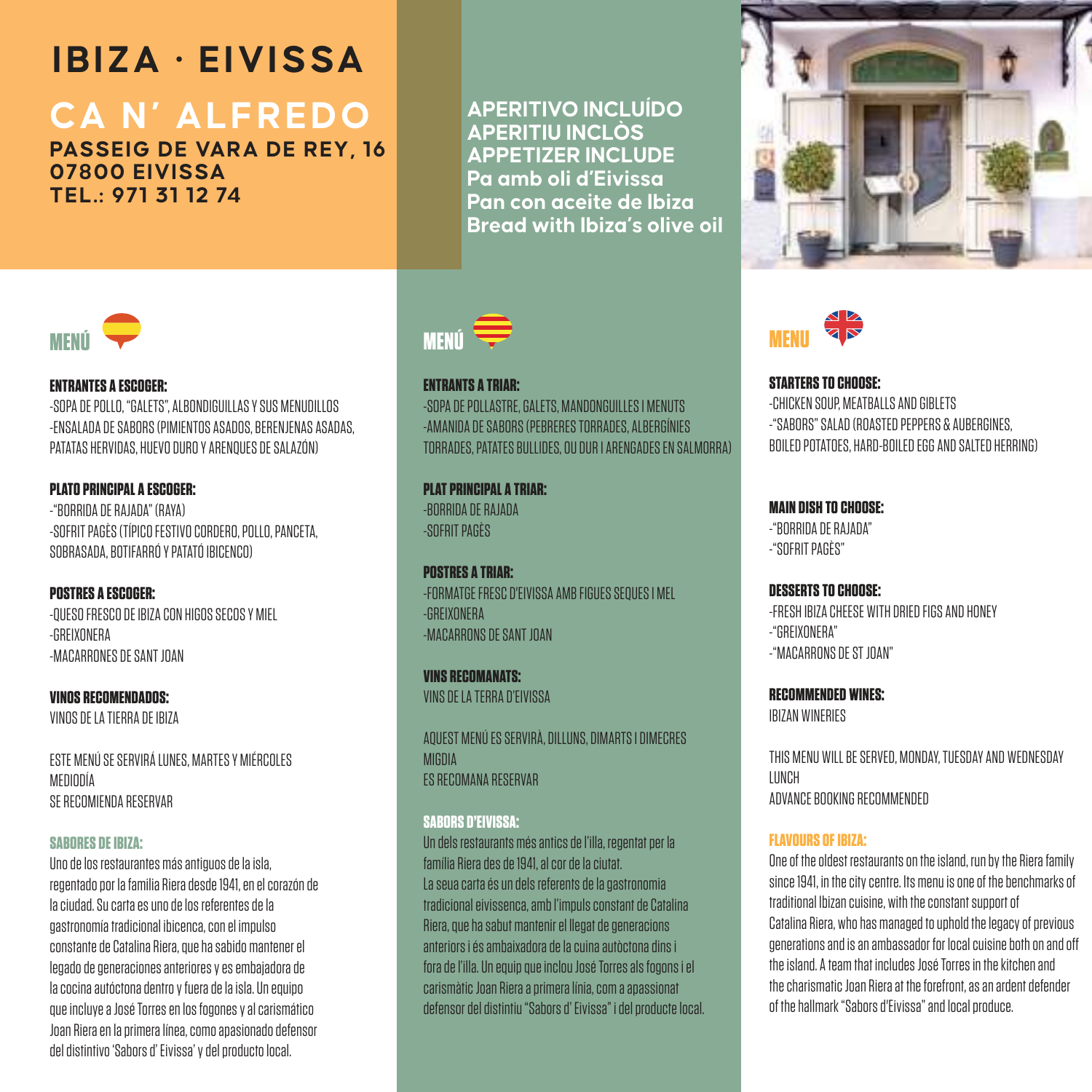# **CLUB NÁUTICO IBIZA**

**AV. DE SANTA EULÀRIA DES RIU, 1006 07800 EIVISSA TEL: 971 31 40 23**

**APERITIVO INCLUÍDO APERITIU INCLÒS APPETIZER INCLUDE Pa amb oli d'Eivissa Pan con aceite de Ibiza Bread with Ibiza's olive oil** 





**ENTRANTES A ESCOGER:** -CARPACCIO DE AGUACATE Y TRIGUEROS CON VIRUTAS DE JAMÓN. -ENSALADILLA FINA DE MARISCO.

**PLATO PRINCIPAL A ESCOGER:**  -TIRAS DE SEPIA SALTEADAS CON GAMBAS. -CALDERETA DE CORDERO,

**POSTRES A ESCOGER:** -DADOS DE QUESO IBICENCO CON MIEL Y NUECES. -ESPONJOSO DE ALGARROBA Y COMPOTA DE NARANJA

**VINOS RECOMENDADOS:** VINOS DE LA TIERRA DE IBIZA

ESTE MENÚ SE SERVIRÁ TODAS LAS NOCHES. EXCEPTO VIERNES, SÁBADO Y FESTIVOS SE RECOMIENDA RESERVA

#### **SABORES DE IBIZA:**

Restaurante Club Náutico Ibiza, recientemente adquirida su explotación por los restauradores Miguel Guasch y José Torres. Dedicados a la cocina mediterránea, dando gran relevancia a los productos de cercanía del mar. El pescado marisco de su propio vivero y arroces son los platos más relevantes. Por su ubicación con vistas a Dalt Vila, la terraza invita a disfrutar de un ambiente relajado.



**ENTRANTS A TRIAR:** -CARPACCIO D'ALVOCAT I ESPÀRRECS AMB ENCENALLS DE PERNIL. -"ENSALADILLA" FINA DE MARISC

**PLAT PRINCIPAL A TRIAR:**  -TIRES DE SÉPIA SALTADES AMB GAMBES -CALDERETA DE D´ANYELL

**POSTRES A TRIAR:** -DAUS DE FORMATGE EIVISSENC AMB MEL I NOUS -ESPONJÓS DE GARROVA I COMPOTA DE TARONJA

**VINS RECOMANATS:** VING DE LA TERRA D'EIVIGOA

AQUEST MENÚ ES SERVIRÀ TOTES LES NITS. EXCEPTE DIVENDRES, DISSABTE I FESTIUS ES RECOMANA RESERVAR

#### **SABORS D'EIVISSA:**

Restaurant Club Náutico Ibiza, recentment adquirida la seua explotació pels restauradors Miguel Guasch i José Torres. Dedicats a la cuina mediterrània, donen gran rellevància als productes de proximitat de la mar. El peix i el marisc del seu propi viver i els arrossos són els plats més rellevants. Per la seua ubicació amb vistes a Dalt Vila, la terrassa convida a gaudir d'un ambient relaxat.



**STARTERS TO CHOOSE:**  -AVOCADO CARPACCIO, WITH ASPARAGUS AND HAM -FINE SEAFOOD SALAD

**MAIN DISH TO CHOOSE:** -SAUTEED CUTTLEFISH STRIPS WITH PRAWNS. -LAMB STEW

**DESSERTS TO CHOOSE:** -IBICENCO CHEESE WITH HONEY AND WALNUTS. -CAROB CAKE AND ORANGE COMPOTE

**RECOMMENDED WINES:**  IBIZAN WINERIES

THIS MENU WILL BE SERVED EVERY NIGHT EVPERT EDIDAY, SATURDAY, AND BANK HOLIDAYS ADVANCE BOOKING RECOMMENDED

#### **FLAVOURS OF IBIZA:**

Club Náutico Ibiza Restaurant, recently acquired by the restaurateurs Miguel Guasch and José Torres. Dedicated to Mediterranean cuisine, giving great relevance to local products from the sea. Seafood fish from its own nursery and rice are the most relevant dishes. Due to its location overlooking Dalt Vila, the terrace invites you to enjoy a relaxed atmosphere.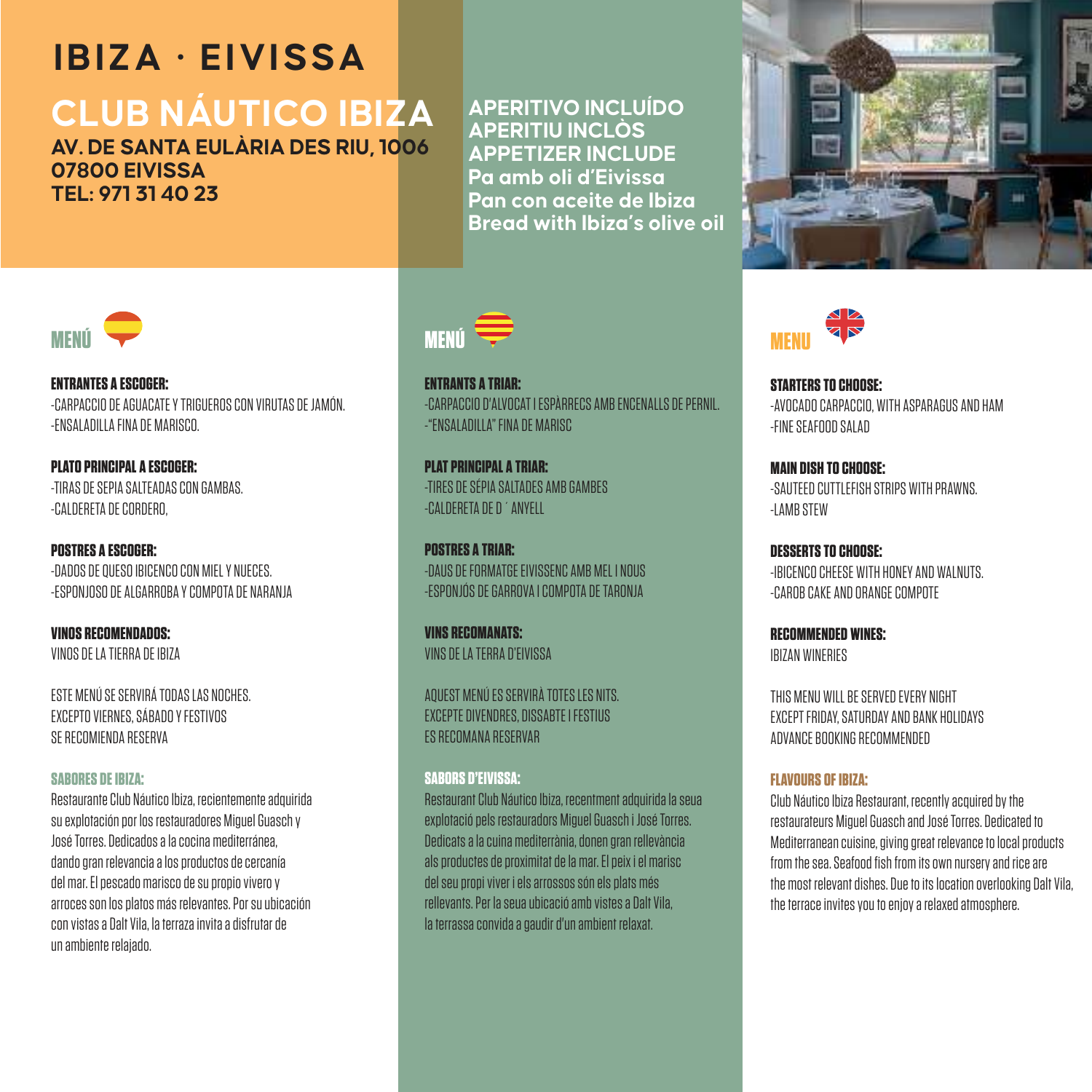**POMONA**

**C/ DE CASTELLA, 13 07800 EIVISSA TEL.: 871 02 38 09**



**APERITIVO:** INFUSIÓN FRÍA DE HORTALIZAS

**ENTRANTE:**  COCA DE AGUACATE Y SU ENSALADITA DE BROTES FRESCOS

**PLATO PRINCIPAL A ESCOGER:**  -CALAMAR EN BRASA, HARRISA, SANKE HARA -ESPETO DE POLLO PAYÉS A LA NARANJA Y BONIATO ASADO

**POSTRES:** PASTEL DE QUESO DE CABRA Y HELADO DE NARANJA SANGUINA

**VINOS RECOMENDADOS:** VINOS DE LA TIERRA DE IBIZA

ESTE MENÚ SE SERVIRÁ DE MARTES A SÁBADO MEDIODÍA SE RECOMIENDA RESERVA

#### **SABORES DE IBIZA:**

La idea detrás de Pomona, es crear recetas sabrosas y saludables con ingredientes de alta calidad. Una cocina salvaje y honesta ideada por el chef David Reartes. Bajo la premisa "escuchamos las estaciones" la filosofía de Pomona es un homenaje a la tierra, una llamada a lo natural, a lo salvaje, donde los ingredientes que componen sus platos son ecológicos, Km0 y de temporada.

**APERITIVO INCLUÍDO APERITIU INCLÒS APPETIZER INCLUDE Pa amb oli d'Eivissa Pan con aceite de Ibiza Bread with Ibiza's olive oil** 



**APERITIU:** INFUSIÓ FREDA D´HORTALISSES

**ENTRANT:**  COCA D´ALVOCAT AMB BROTS FRESCOS

**PLAT PRINCIPAL A TRIAR:**  -CALAMAR A LA BRASA, HARRISA, SANKE HARA -BROQUETA DE POLLASTRE PAGÈS A LA TARONJA I MONIATO ROSTIT

**POSTRES:** PASTÍS DE FORMATGE DE CABRA I GELAT DE TARONJA SANGUINA

**VINS RECOMANATS:** VINS DE LA TERRA D'EIVISSA

AQUEST MENÚ ES SERVIRÀ DE DIMARTS A DISSABTE MIGDIA ES RECOMANA RESERVAR

**SABORES DE IBIZA:**  La idea darrera de Pomona és crear receptes saboroses i saludables amb ingredients d'alta qualitat. Una cuina salvatge i honesta ideada pel xef David Reartes. Sota la premissa "escoltem les estacions" la filosofia de Pomona és una crida cap a la natura més salvatge, on els ingredients que componen els seus plats són ecològics, km 0 i de temporada.





**APPETIZER:** COLD VEGETABLE INFUSION

**STARTERS:**  AVOCADO FLAT BREAD AND FRESH SPROUT SALAD

**MAIN DISH TO CHOOSE: -**GRILLED SQUID, HARRISA, SANKE HARA -FREE RANGE CHICKEN WITH ORANGE AND ROASTED SWEET POTATO

**DESSERTS TO CHOOSE** GOAT CHEESE CAKE AND BLOOD ORANGE ICE CREAM

**RECOMMENDED WINES:**  IBIZAN WINERIES

THIS MENU WILL BE SERVED FROM TUESDAY TO SATURDAY LUNCH ADVANCE BOOKING RECOMMENDED

#### **FLAVOURS OF IBIZA:**

The idea behind Pomona is to create tasty and healthy recipes with high quality ingredients. A Wild and honest cuisine by chef David Reartes. Under the premise "We listen the seasons", Pomona's philosophy is a tribute to the land, a call to the natural. to the wild, where the ingredients that make up its dishes are organic, km0 and seasonal.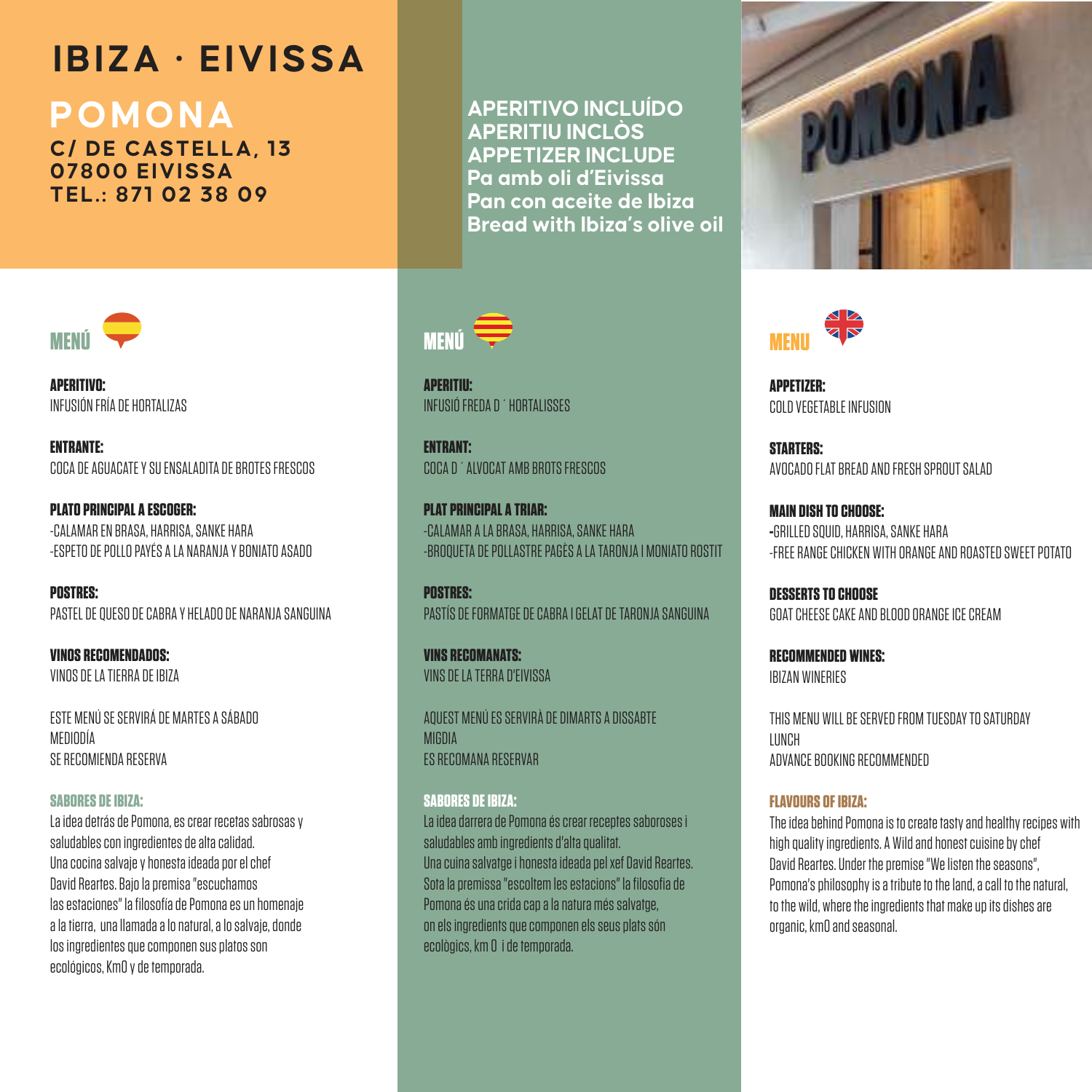# **REART**

**C/ DE CASTELLA, 9 07800 EIVISSA TEL.: 871 03 65 75**



**APERITIVO:** NUESTRAS ACEITUNAS ALIÑADAS. PAN DE XEIXA Y AGUA DE MAR

**ENTRANTE:**  AGUACATE EN SALSA THAI PICANTE JUGO REDUCIDO DE PUERRO

**PLATO PRINCIPAL A ESCOGER:**  -CRUDO DE SIRVIA MADURADO EN POSIDONIA, LIMÓN KOSHO Y HUEVAS DE TRUCHA -POLLO PAYÉS Y SEPIA EN GUISO SUAVE DE SALICORNIA

**POSTRES:** FRESAS EN SUNOMONO DULCE, HELADO DE ALBAHACA Y TÉ MATCHA

**VINOS RECOMENDADOS:** VINOS DE LA TIERRA DE IBIZA

ESTE MENÚ SE SERVIRÁ DE LUNES A SÁBADO MEDIODÍA SERVIDO SOLAMENTE A MESA COMPLETA SE RECOMIENDA RESERVA

#### **SABORES DE IBIZA:**

 Una taberna de tapas en el corazón de Ibiza ciudad. David Reartes capitanea esta taberna de espíritu urbano, junto con Matías Kelly, donde se rinde homenaje a las tapas creativas y a las de toda la vida. Tapas sencillas pero bien elaboradas y con productos locales de ibiza. David Reartes participa con la marca Ibiza Sabors, impulsada por el Consell d'Eivissa, cuyo objetivo es dar a conocer los productos de nuestra isla.

**APERITIVO INCLUÍDO APERITIU INCLÒS APPETIZER INCLUDE Pa amb oli d'Eivissa Pan con aceite de Ibiza Bread with Ibiza's olive oil** 



**APERITIU:** LES NOSTRES OLIVES. PA DE XEIXA I AIGUA DE MAR

**ENTRANT:**  ALVOCAT AMB SALSA THAI PICANT. SUC REDUÏT DE PORRO

**PLAT PRINCIPAL A TRIAR:**  -CRU DE CÍRVIA MADURAT EN POSIDÒNIA, LLIMÓ KOSHO I OUS DE TRUITA -POLLASTRE PAGÈS I SEPIA EN GUISAT SUAU DE SALICÒRNIA

**POSTRES:** MADUIXES EN SUNOMONO DOLÇ, GELAT D'ALFÀBREGA I TE MATXA

**VINS RECOMANATS:** VINS DE LA TERRA D'EIVISSA

AQUEST MENÚ SE SERVIRÀ DE DILLUNS DISSABTE MIGDIA SERVIT NOMES A TAULA COMPLETA ES RECOMANA RESERVAR

#### **SABORES DE IBIZA:**

Una taverna de tapes al cor d' Eivissa ciutat. David Reartes capitaneja aquesta taverna d'esperit urbà, juntament amb Matías Kelly, on es fa un homenatge a les tapes creatives i a les de tota la vida. Tapes senzilles però ben elaborades i amb productes locals d'Eivissa. David Reartes participa amb la marca Eivissa Sabors, impulsada pel Consell d'Eivissa, l'objectiu és donar a conèixer els productes de la nostra illa.





**APPETIZER:** OUR SEASONED OLIVES. XEIXA BREAD AND SEA WATER

**STARTERS:**  AVOCADO IN SPICY THAI SAUCE. REDUCED LEEK JUICE

**MAIN DISH TO CHOOSE: -**SIRVIA MATURED IN POSIDONIA, KOSHO LEMON AND TROUT ROE -FREE RANGE CHICKEN AND CUTTLEFISH IN A SOFT SALICORNIA STEW

**DESSERTS:** STRAWBERRIES IN SWEET SUNDMONO, BASIL ICE CREAM AND MATCHA TEA

**RECOMMENDED WINES:**  IBIZAN WINERIES

THIS MENU WILL BE SERVED FROM MONDAY TO SATURDAY LUNCH SERVED ONLY WHOLE TABLE ADVANCE BOOKING RECOMMENDED

#### **FLAVOURS OF IBIZA:**

The well-known chef David Reartes, captains this tavern of urban spirit, along with Matías Kelly, where homage is paid to the creative tapas and clasical ones. Simple but elaborate tapas with local products. David Reartes participates with the brand Ibiza Sabor, promoted by the Consell d'Eivissa, whose objective is to publicize the products of the island.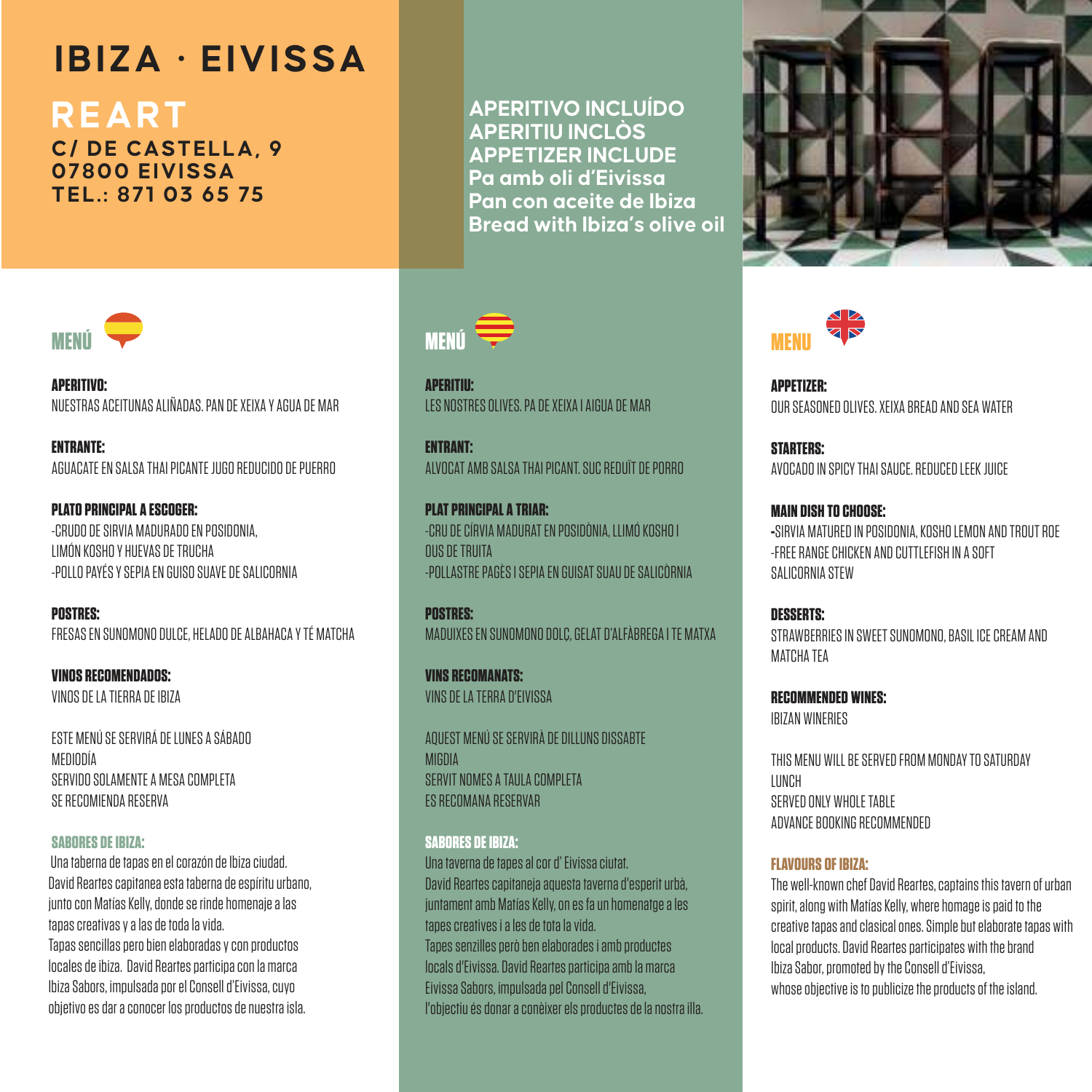### **SA NANSA**

**Avda. 8 d´Agost, 27 07800 EIVISSA TEL.: 971 31 87 50**



**ENTRANTES A ESCOGER:** -ATÚN ROJO MARINADO - ENSALADA VERDE CON AGUACATE

**PLATO PRINCIPAL A ESCOGER:**  -ARROZ A BANDA CON SEPIA DE IBIZA -"BORRIDA DE RAJADA" CON SU PATATA DE IBIZA

**POSTRES A ESCOGER:** -"GREIXONERA" SA NANSA -"FLAÓ" CASERO CON QUESO FRESCO DE IBIZA

**VINOS RECOMENDADOS:** VINOS DE LA TIERRA DE IBIZA

ESTE MENÚ SE SERVIRÁ MIÉRCOLES, JUEVES Y VIERNES MEDIODÍA Y NOCHE BAJO RESERVA

**SABORES DE IBIZA:**  Restaurante urbano de gerencia familiar.

Cocina tradicional marinera e ibicenca, en la que se utiliza pescado certificado de la zona "Peix Nostrum" y producto km. **APERITIVO INCLUÍDO APERITIU INCLÒS APPETIZER INCLUDE Pa amb oli d'Eivissa Pan con aceite de Ibiza Bread with Ibiza's olive oil** 



**ENTRANTS A TRIAR:** -TONYINA VERMELLA MARINADA - AMANIDA VERDA AMB ALVOCAT

**PLAT PRINCIPAL A TRIAR:**  -ARRÒS A BANDA AMB SÉPIA D'EIVISSA -"BORRIDA DE RAJADA" AMB PATATA D'EIVISSA

**POSTRES A TRIAR:** -GREIXONERA SA NANSA -FLAÓ CASOLÀ AMB FORMATGE FRESC D'EIVISSA

**VINS RECOMANATS:** VINS DE LA TERRA D'EIVISSA

AQUEST MENÚ ES SERVIRÀ DIMECRES, DIJOUS I DIVENDRES MIGDIA I NIT AMB RESERVA PRÈVIA

**SABORS D'EIVISSA:**  Restaurant urbà de gerència familiar. Cuina tradicional marinera i eivissenca, on s'utilitza peix certificat de la zona "Peix Nostrum" i producte km.





**STARTERS TO CHOOSE:**  -MARINATED BLUEFIN TUNA -GREEN SALAD WITH AVOCADO

**MAIN DISH TO CHOOSE:** -RICE WITH CUTTLEFISH FROM IBIZA -"BORRIDA DE RAJADA" WITH IBIZA POTATO

**DESSERTS TO CHOOSE:** -"GREIXONERA" SA NANSA -HOMEMADE" FLAÓ" WITH FRESH IBIZA CHEESE

**RECOMMENDED WINES:**  IBIZAN WINERIES

THIS MENU WILL BE SERVED WEDNESDAY, THURSDAY & FRIDAY LUNCH & DINNER ADVANCE BOOKING REQUIRED.

**FLAVOURS OF IBIZA:** Family-run urban restaurant. Traditional seafood and Ibizan cuisine, in which certified fish from the "Peix Nostrum" area and km 0.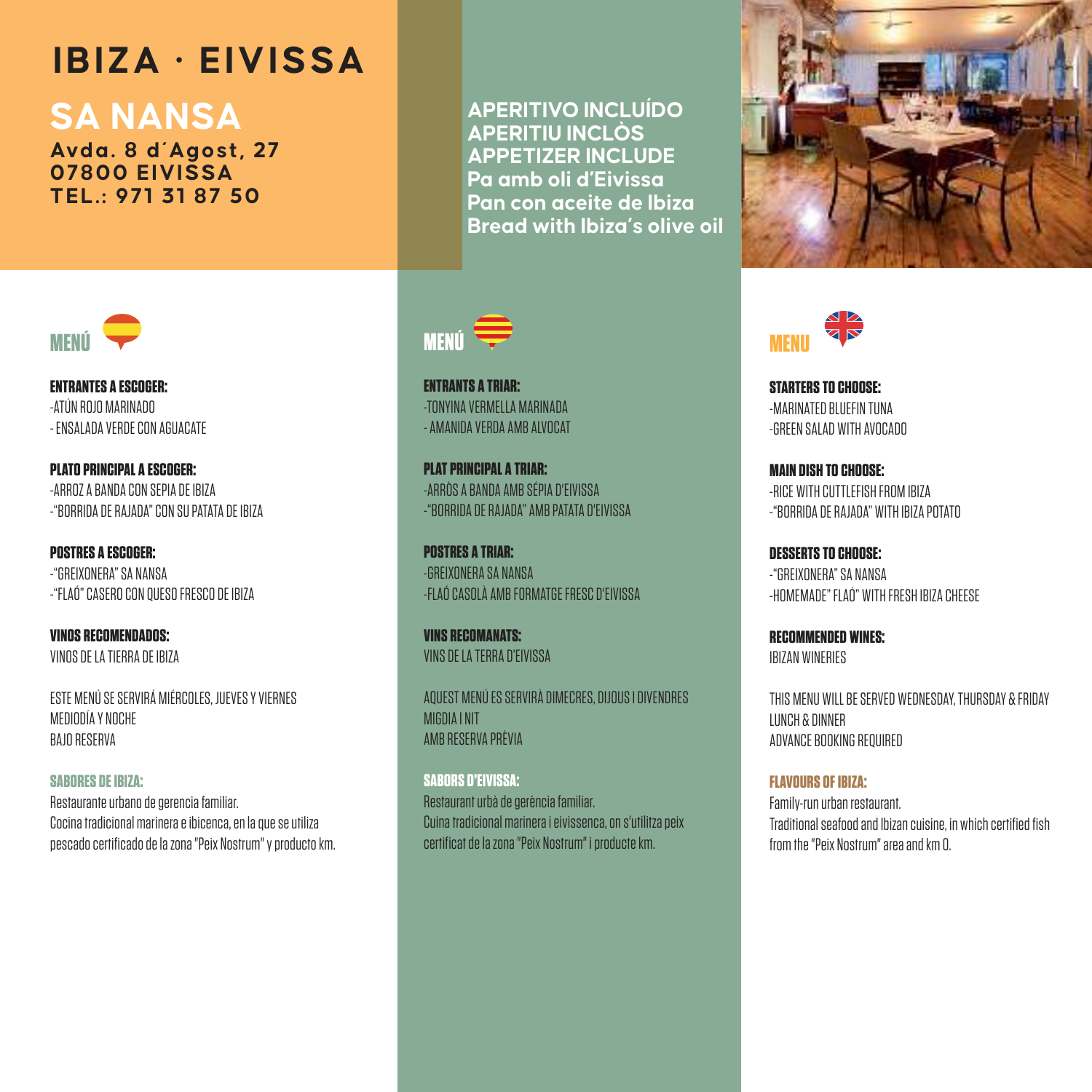# **SA NOVA PLACA**

**MERCAT NOU D'EIVISSA 07800 EIVISSA TEL.: 633 53 90 04**

**APERITIVO INCLUÍDO APERITIU INCLÒS APPETIZER INCLUDE Pa amb oli d'Eivissa Pan con aceite de Ibiza Bread with Ibiza's olive oil** 





**ENTRANTES A ESCOGER:** -CROQUETAS MELOSAS DE POLLO PAYÉS Y PIMIENTA JAMAICA -ENSALADA DE AGUACATE, TOMATE DE COLGAR, PARMESANO Y JAMÓN 5J

**PLATO PRINCIPAL A ESCOGER:**  -NIDO DE PATATA IBICENCA CON HUEVO SUFLADO Y TIERRA DE SOBRASADA -LINGOTE DE "PORCELLA" A BAJA TEMPERATURA SOBRE PURÉ DE BONIATO, YOGUR Y VAINILLA

**POSTRES A ESCOGER:** -FRESAS A LA PIMIENTA CON HELADO DE FRÍGOLA -QUESO DE CABRA IBICENCO CON "XERECAS", MEMBRILLO CON CANELA, Y MIEL DE TRUFA NEGRA

**VINOS RECOMENDADOS:** BLANCO CAN MAYMÓ GREC TINTO BLACKNOSE VINTAGE 2018

ESTE MENÚ SE SERVIRÁ DE LUNES A JUEVES MEDIODÍA BAJO RESERVA

**Cócina de mercado**, que apuesta por el producto local y de temporada, con fuerte influencia mediterránea, francesa y japonesa. Se caracteriza por el equilibrio entre platos clásicos y de vanguardia, con una cocina sencilla a la vez que muy evolucionada y una excelente selección del producto. además, cuenta a demás con una amplia bodega que alberga vinos locales, nacionales e internacionales.



**ENTRANTS A TRIAR:** -CROQUETES MELOSES DE POLLASTRE PAGÈS I PEBRE JAMAICA -AMANIDA D'ALVOCAT, TOMÀQUET DE PENJAR, PARMESÀ I PERNIL 5J

**PLAT PRINCIPAL A TRIAR:**  -NIU DE PATATA EIVISSENCA AMB OU SOUFFLÉ I TERRA DE SOBRASSADA -LINGOT DE PORCELLA A BAIXA TEMPERATURA SOBRE PURÉ DE MONIATO, IOGURT I VAINILLA

**POSTRES A TRIAR:** -MADUIXES AL PEBRE AMB GELAT DE FRÍGOLA -FORMATGE DE CABRA EIVISSENC AMB XEREQUES, CODONYAT AMB CANYELLA, I MEL DE TÒFONA NEGRA

**VINS RECOMANATS:** BLANC CAN MAYMÓ GREC NEGRE BLACKNOSE VINTAGE 2018

AQUEST MENÚ ES SERVIRÀ DE DILLUNS A DIJOUS MIGDIA AMB RESERVA PRÈVIA

#### **SABORS D'EIVISSA:**

Cuina de mercat, que aposta pel producte local i de temporada, amb forta influència mediterrània, francesa i japonesa. Es caracteritza per l'equilibri entre plats clàssics i

d'avantguarda, amb una cuina senzilla alhora que molt evolucionada i una excel·lent selecció del producte. compta amb un ampli celler que acull vins locals, nacionals i internacionals.



**STARTERS TO CHOOSE:**  -SOFT CROQUETTES OF FREE RANGE CHICKEN AND ALLSPIC. -AVOCADO SALAD, HANGING TOMATO, PARMESAN AND 5J HAM

**MAIN DISH TO CHOOSE:** -IBIZAN POTATO NEST WITH EGG AND "SOBRASADA" -"PORCELLA" AT LOW TEMPERATURE ON SWEET POTATO PUREE, YOGURT AND VANILLA

**DESSERTS TO CHOOSE** -PEPPERED STRAWBERRIES WITH "FRÍGOLA" ICE CREAM -IBIZAN GOAT CHEESE WITH "XERECAS", QUINCE WITH CINNAMON, AND BLACK TRUFFLE HONEY

**RECOMMENDED WINES:**  WHITE CAN MAYMÓ GREC RED BLACKNOSE VINTAGE 2018

THIS MENU WILL BE SERVED FROM MONDAY TO THIRSDAY LUNCH ADVANCE BOOKING REQUIRED

#### **FLAVOURS OF IBIZA:**

Market cuisine, which promotes local and seasonal produce, with a strong mediterranean, french and japanese influence. It's characterized by the balance between classic dishes and avant-garde, with a simple but highly evolved cuisine and a excellent product selection. It also has a large cellar with locals, national and international wines.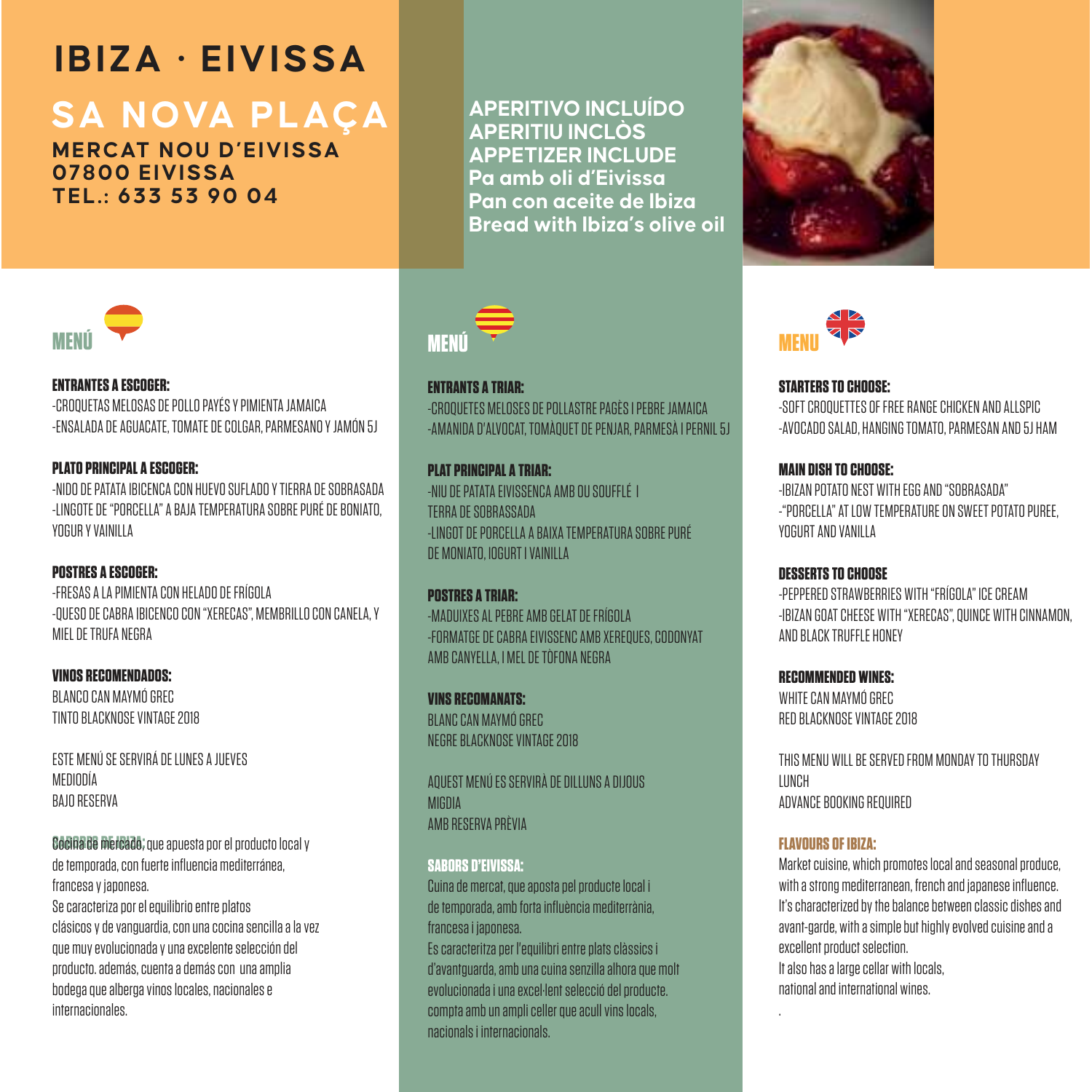# **TIERRA DE IBIZA**

**C/ DEL METGE RIERA FERRER, 8 07800 EIVISSA TEL.: 971 21 75 44**







**ENTRANTES A ESCOGER:** -MELEE DE AGUACATES CON SETAS, BERENJENAS Y BATATAS -CANELONES DE QUESO CON NUECES

**PLATO PRINCIPAL A ESCOGER:**  -POLLO PAYéS CON "PATATÓ" AL HORNO -SéPIA AL AJILLO CON ENSALADA

**POSTRES A ESCOGER:** -FLAÓ -GREIXONERA

**VINOS RECOMENDADOS:** BODEGAS CAN RICH

ESTE MENÚ SE SERVIRÁ MARTER Y MIÉRICOLER MEDIODÍA BAJO RESERVA

#### **SABORES DE IBIZA:**

Tierra de Ibiza Tradición Culinaria ofrece un concepto de comidas caseras de calidad elaboradas con aceite de oliva virgen. Cocina ibicenca, española y mediterránea con opciones para todos los gustos: flexiterianos, vegetarianos o veganos. Disfruta de su patio interior al fresco como si estuvieras en una casa payesa con vistas al campo de Ibiza.



**ENTRANTS A TRIAR:** -MELEE D'ALVOCATS AMB BOLETS, ALBERGÍNIES I MONIATO -CANELONS DE FORMATGE AMB NOUS

**PLAT PRINCIPAL A TRIAR:**  -POLLASTRE DE PAGÈS AMB PATATÓ AL FORN -SÉPIA A L'ALLET AMB AMANIDA

**POSTRES A TRIAR:** -FLAÓ -GREIXONERA

**VINS RECOMANATS:** CELLERS CAN RICH

AQUEST MENÚ ES SERVIRÀ DE DIMARTS I DIMECRES MIGDIA AMB RESERVA PRÈVIA

#### **SABORS D'EIVISSA:**

"Tierra de Ibiza Tradición Culinaria " ofereix un concepte de menjars casolans de qualitat elaborats amb oli d'oliva verge. Cuina eivissenca, espanyola i mediterrània amb opcions per a tots els gustos: flexiterians, vegetarians o vegans.

Gaudeix del pati interior a la fresca com si estiguessis en una casa pagesa amb vistes al camp d'Eivissa.



**MAIN DISH TO CHOOSE:** -FREE RANGE CHICKEN WITH BAKED LOCAL PATATOES -GARLIC CUTTLEFISH WITH SALAD

**DESSERTS TO CHOOSE** -"FLAÓ" -"GREIXONERA"

**RECOMMENDED WINES:**  CAN RICH WINERY

THIS MENU WILL BE SERVED TUESDAY & WEDNESDAY LUNCH ADVANCE BOOKING BEQUIRED

#### **FLAVOURS OF IBIZA:**

"Tierra de Ibiza Tradición Culinaria " offers a concept of quality homemade meals made with virnin olive oil. Ibizan, Spanish and Mediterranean cuisine with options for everybody: flexitarian, vegetarian or vegan. Enjoy the "patio" as if you were in a country house with views of the Ibiza countryside.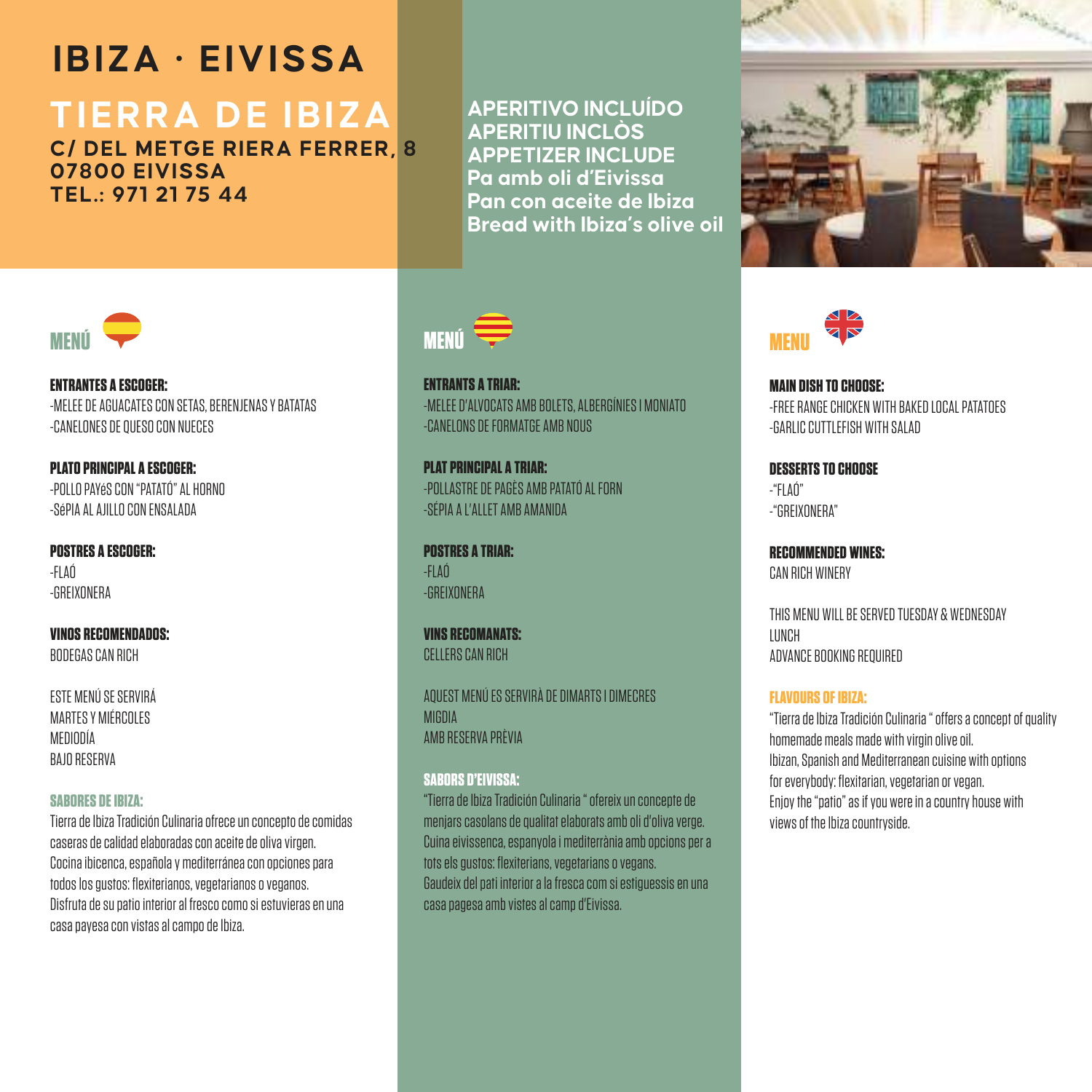# **SANTA EULÀRIA RESTAURANTES · RESTAURANTS**



#ibizasabors22 #eivissasabors22 @ibizasaborseivissa www.saborsdeivissa.es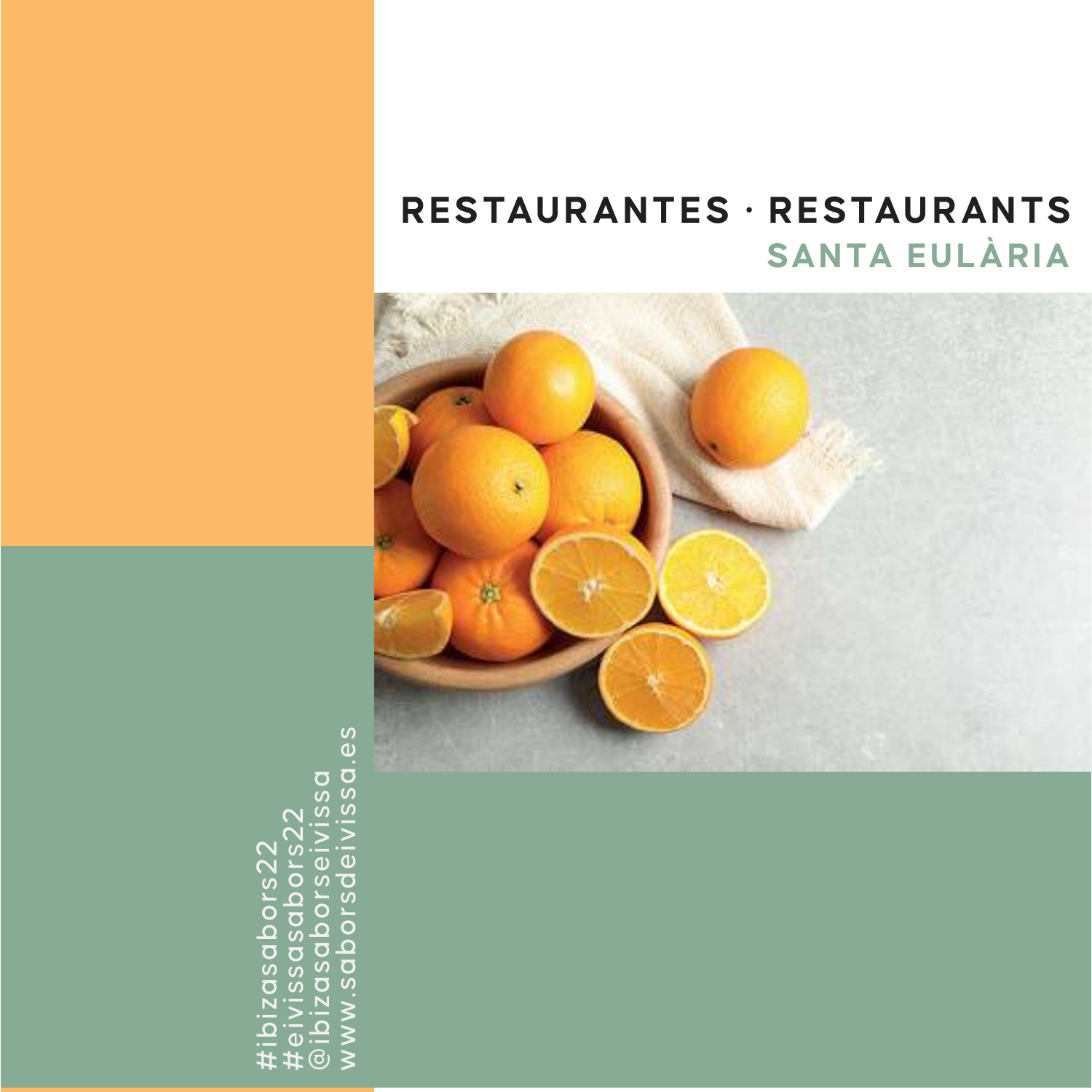# **SANTA EULÀPIA DES PILL**

# **SA CARBONERIA**

**C/ ISIDORO MACABICH, 3 07840 SANTA EULÀRIA DES RIU TEL.: 971 33 92 82**

**APERITIVO INCLUÍDO APERITIU INCLÒS APPETIZER INCLUDE Pa amb oli d'Eivissa Pan con aceite de Ibiza Bread with Ibiza's olive oil** 





#### **ENTRANTES A ESCOGER:**

-ENSALADA DE AGUACATE DE IBIZA, TOMATE Y FRESAS IBICENCAS Y STRACCIATELLA HECHA EN LA ISLA -HUEVOS PAYESES A BAJA TEMPERATURA CON SETAS DE PRIMAVERA Y JUGO DE CORDERO

#### **PLATO PRINCIPAL A ESCOGER:**

-POLLO PAYÉS AL GRILL CON MANTEQUILLA DE HIERBAS Y VEGETALES DE TEMPORADA -MILHOJAS DE CALABACÍN Y TOMATES CONFITADOS, CON ALBAHACA Y QUESO DE CABRA GRATINADO

#### **POSTRES A ESCOGER:**

-PASTEL CALIENTE DE CHOCOLATE CON HELADO DE ALGARROBA -CREMA DE MASCARPONE CON MIEL DE IBIZA Y TRUFA DE PRIMAVERA.

#### **VINOS RECOMENDADOS:**

BODEGAS IBIZKUS

ESTE MENÚ SE SERVIRÁ DE MIÉRCOLES A VIERNES NOCHES BAJO RESERVA

#### **SABORES DE IBIZA:**

El plato fuerte de SA CARBONERIA IBIZA STEAKHOUSE son las carnes al grill, aunque brillan también todos los platos perfectamente elaborados por el chef Pablo Castillo, formado en los fogones de EL BULLI. El restaurante se encuentra en el centro de Santa Eulària des Riu y presume de un bonito jardín, donde pasar una fantástica velada. Trabajan con producto local, fresco y de calidad lo que se traduce en excelencia en su propuesta gastronómica..



#### **ENTRANTS A TRIAR:**

-AMANIDA D'ALVOCAT D'EIVISSA, TOMÀQUET I MADUIXES EIVISSENQUES I STRACCIATELLA FETA A L' ILLA -OUS PAGESOS A BAIXA TEMPERATURA AMB BOLETS DE PRIMAVERA I SUC D' ANYELL

#### **PLAT PRINCIPAL A TRIAR-**

-POLLASTRE PAGÈS AL GRILL AMB MANTEGA D'HERBES I VEGETALS DE TEMPORADA -MIL FULLES DE CARBASSÓ I TOMÀQUETS CONFITATS, AMB ALFÀBREGA I FORMATGE DE CABRA GRATINAT

**POSTRES A TRIAR:** -PASTÍS CALENT DE XOCOLATA AMB GELAT DE GARROVA -CREMA DE MASCARPONE AMB MEL D' EIVISSA I TÒFONA DE PRIMAVERA.

**VINS RECOMANATS:** CELLERS IBIZKUS

AQUEST MENÚ ES SERVIRÀ DE DIMECRES A DIVENDRES NITS AMB RESERVA PRÈVIA

#### **SABORS D'EIVISSA:**

El plat fort de SA CARBONERIA IBIZA STEAKHOUSE és la carn al grill, encara que hi brillen tots els plats, perfectament elaborats pel xef Pablo Castillo, format als fogons del reconegut restaurant EL BULLI. El restaurant es troba al centre de Santa Eulària des Riu i presumeix d'un bonic jardí, on passar una fantàstica vetllada. Treballen amb producte local, fresc i de qualitat el que es tradueix en excel•lència en la seua proposta gastronòmica.



#### **STARTERS TO CHOOSE:**

-SALAD OF IBIZA AVOCADO, TOMATO AND STRAWBERRIES FROM IBIZA AND STRACCIATELLA MADE ON THE ISLAND -ORGANIC EGGS COOKED AT LOW TEMPERATURE WITH SPRING MUSHROOMS AND LAMB JUICE

#### **MAIN DISH TO CHOOSE:**

-GRILLED FREE RANGE CHICKEN WITH HERB BUTTER AND SEASONAL VEGETABLES - ZUCHINNI MILLE-FEUILLE AND TOMATO CONFIT, WITH BASIL AND GRILLED GOAT CHEESE

**DESSERTS TO CHOOSE** -"HOT CHOCOLATE CAKE WITH CAROB ICE CREAM. -MASCARRONE CREAM WITH IBIZA HONEY AND SPRING TRUFFLE

**RECOMMENDED WINES:**  IBIZKUS WINERIES

THIS MENU WILL BE SERVED FROM WEDNESDAY TO FRIDAY DINNER ADVANCE BOOKING REQUIRED

#### **FLAVOURS OF IBIZA:**

The queen of SA CARBONERIA IBIZA STEAKHOUSE it's grilled meat, although all the dishes shine! Perfectly prepared by chef Pablo Castillo, trained in the renowned restaurant EL BULLI. The restaurant is located in the center of Santa Eulària des Riu and has a beautiful garden, where you can spend a fantastic experience. They work with local, fresh and quality product which translates into excellence in their gastronomic offer.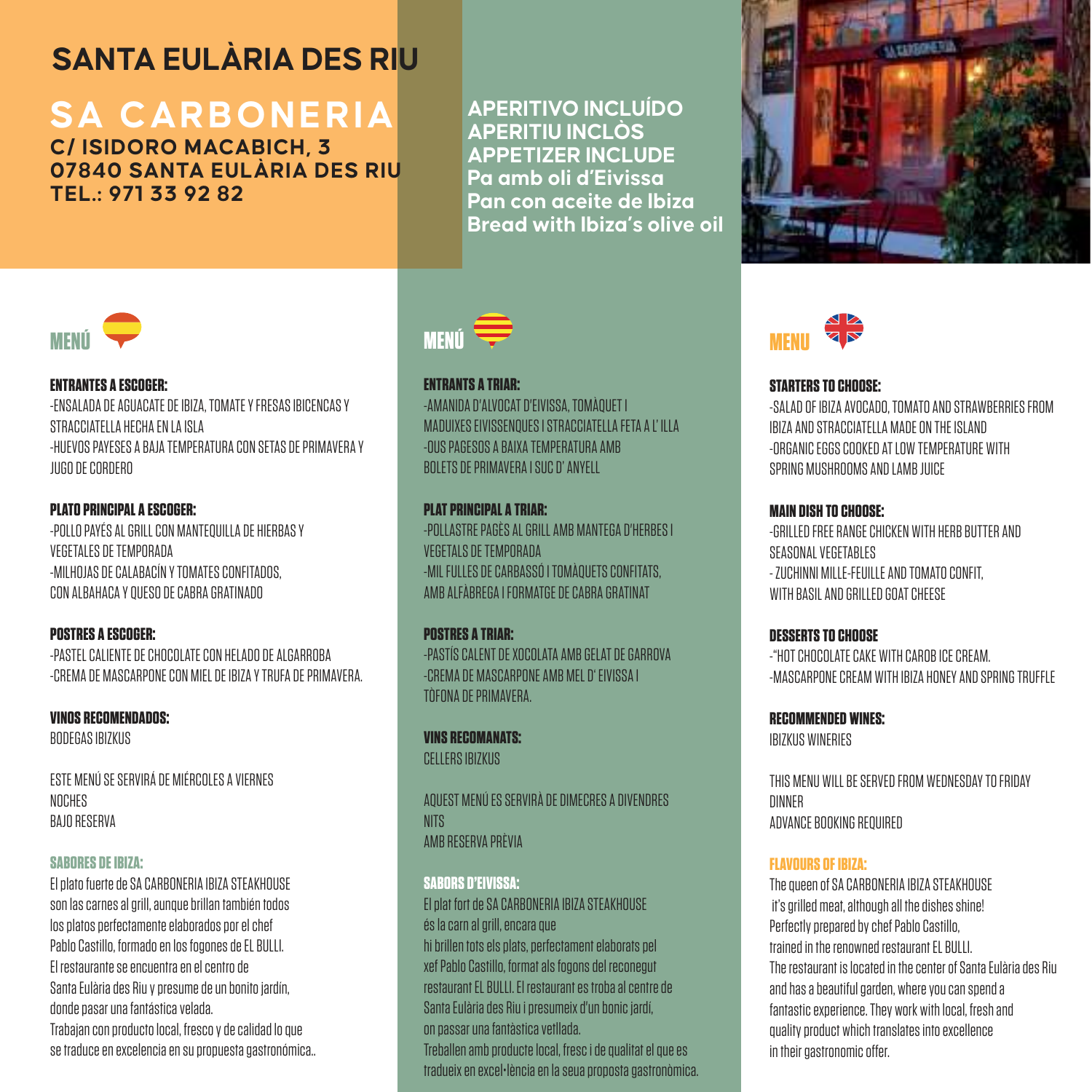# **CAN CAUS**

**CTRA. A SANT MIQUEL KM 3,5 07814 STA GERTRUDIS TEL.: 971 19 75 16**

**APERITIVO INCLUÍDO APERITIU INCLÒS APPETIZER INCLUDE Pa amb oli d'Eivissa Pan con aceite de Ibiza Bread with Ibiza's olive oil** 





**ENTRANTES A ESCOGER:** -ENSALADA DE AGUACATE Y QUESO FRESCO DE CAN CAUS. -HUEVOS PAYESES ROTOS CON SOBRASADA Y PATATAS

**PLATO PRINCIPAL A ESCOGER:** -CHULETITAS DE CABRITO LECHAL A LA BRASA -ARROZ ENCALLADO CON POLLO PAYÉS Y SEPIA ( MÍNIMO 2 PERSONAS)

**POSTRES A ESCOGER:** -"GREIXONERA" -REQUESÓN DE LA CASA CON MIEL Y NUECES

**VINOS RECOMENDADOS:** BODEGAS CAN RICH

ESTE MENÚ SE SERVIRÁ DE MARTES, MIÉRCOLES Y JUEVES MEDIODÍA BAJO RESERVA

#### **SABORES DE IBIZA:**

El restaurante Can Caus forma parte de un complejo dedicado a la recuperación, producción y comercialización de productos tradicionales de Ibiza, como embutidos, quesos y lácteos. Su especialidad son las carnes a la brasa destacando las de producción propia como el cabrito y cordero. Además de excelentes carnes, también se pueden degustar, arroces y productos de la huerta de Ibiza. Permanece abierto todo el año, dispone de amplias terrazas

ajardinadas ideales para los meses más calurosos del año y una sala interior para el invierno.



 **ENTRANTS A TRIAR:** -AMANIDA D'ALVOCAT I FORMATGE FRESC DE CAN CAUS -OUS PAGESOS TRENCATS AMB SOBRASSADA I PATATES

**PLAT PRINCIPAL A TRIAR:**  -COSTELLETES D´ANYELL DE LLET A LA BRASA -ARRÒS AMB POLLASTRE PAGÈS I SÉPIA ( MÍNIM 2 PERSONES)

**POSTRES A TRIAR:** -GREIXONERA -MATÓ AMB MEL I NOUS

**VINS RECOMANATS:** CELLER CAN RICH

AQUEST MENÚ ES SERVIRÀ DE DIMARTS, DIMECRES I DIJOUS MIGDIA AMB RESERVA PRÈVIA

#### **SABORS D'EIVISSA:**

El restaurant Can Caus forma part d'un complex dedicat a la recuperació, la producció i la comercialització de productes tradicionals d'Eivissa, com embotits, formatges i làctics. La seua especialitat són les carns a la brasa entre les qual destaquen les de producció pròpiacom el cabrit i l'anyell. A més d'excel•lents carns, també s'hi poden degustar, arrossos i productes de l'horta d'Eivissa. Està obert tot l'any, disposa d'àmplies terrasses enjardinades ideals per als mesos mes calorosos de l'any i una sala interior per a l'hivern.



**STARTERS TO CHOOSE:**  -AVOCADO SALAD AND FRESH CHEESE FROM CAN CAUS. -ORGANIC EGGS WITH SOBRASADA AND POTATOES

**MAIN DISH TO CHOOSE:** -GRILLED SUCKLING KID LAMB CHOPS -RICE WITH FREE RANGE CHICKEN AND CUTTLEFISH (MINIMUM 2 PEOPLE)

**DESSERTS TO CHOOSE** -"GREIXONERA" -HOUSE COTTAGE CHEESE WITH HONEY AND WALNUTS

**RECOMMENDED WINES:**  CAN RICH WINERY

THIS MENU WILL BE SERVED FROM TUESDAY TO THURSDAY LUNCH ADVANCE BOOKING REQUIRED

#### **FLAVOURS OF IBIZA:**

The Can Caus restaurant is part of a complex dedicated to recovery, production and commerce of traditional Ibiza products, such as sausages, cheese and dairy. Its specialty is grilled meats, highlighting those of its own production like kid goat and lamb. In addition to excellent meats, you can also taste rice dishes and products from the Ibiza orchard. It remains open all year round, has large terraces ideal for

the hottest months of the year and cozy indoor room for winter.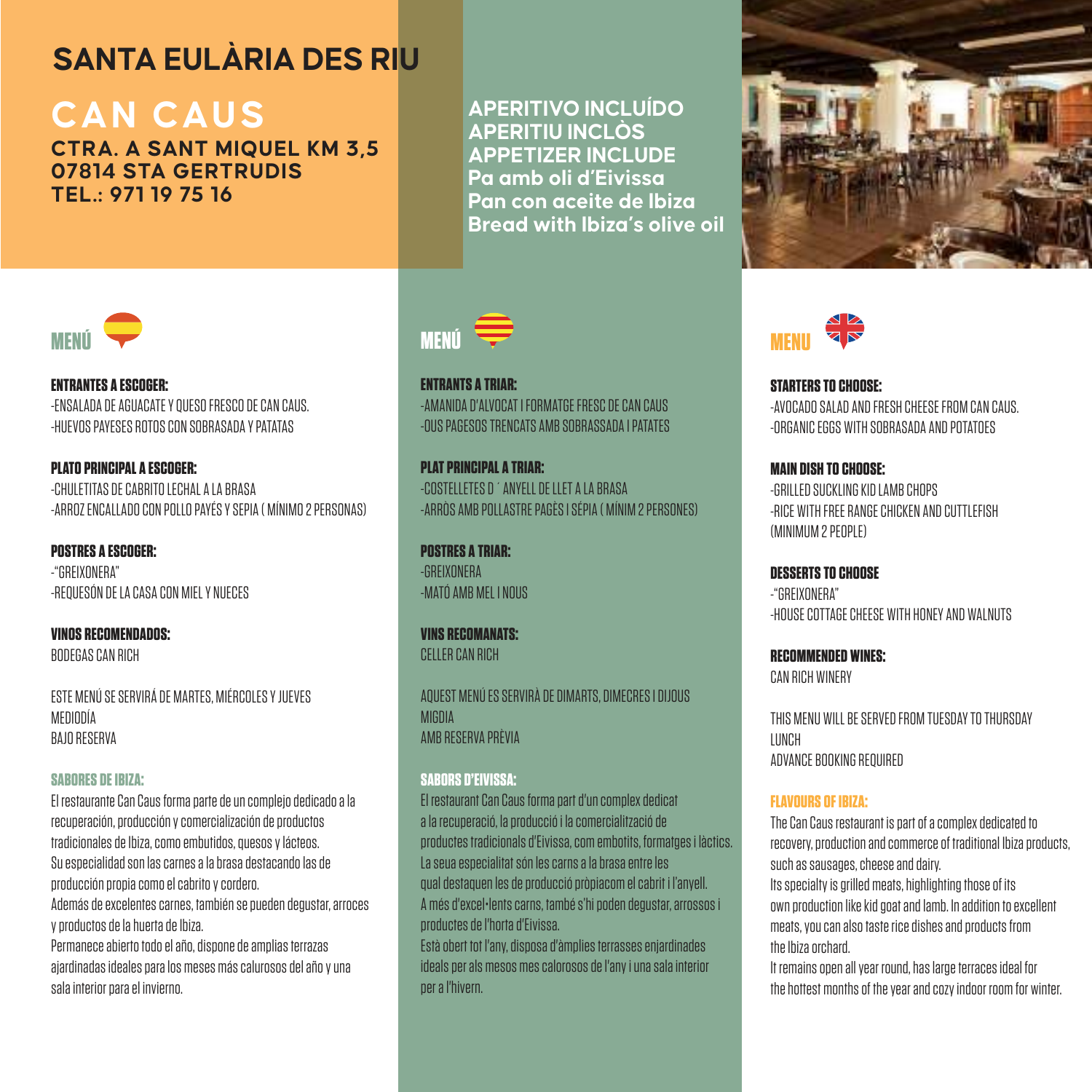#### **OLEOTECA SES ESCOLES CTRA. VELLA DE PORTINATX,**

**07840 SANTA EULÀRIA DES RIU TEL.: 871 87 02 29**

**APERITIVO INCLUÍDO APERITIU INCLÒS APPETIZER INCLUDE Pa amb oli d'Eivissa Pan con aceite de Ibiza Bread with Ibiza's olive oil** 





**ENTRANTES A ESCOGER:** -ESPÁRRAGOS BLANCOS CON TÁRTARA -CROQUETAS DE POLLO PAYÉS -ENSALADA DE "CROSTES" IBICENCA

**PLATO PRINCIPAL A ESCOGER:**  -PIERNA DE CORDERO LECHAL A LA BRASA -CALAMAR RELLENO DE SOBRASADA, MIEL Y PIÑONES -ARROZ DE MATANZAS

#### **POSTRES A COPORER-**-GREIXONERA -BIZCOCHITO DE ALMENDRA -QUESO CURADO

**VINOS RECOMENDADOS:** VINOS DE LA TIERRA DE IBIZA

ESTE MENÚ SE SERVIRÁ DE MARTES A VIERNES MEDIODÍA SE RECOMIENDA RESERVA

#### **SABORES DE IBIZA:**

Ubicado junto a la almazara de Sant Joan, donde elaboran un excelente aceite de oliva virgen extra de Ibiza. Ses Escoles, está instalada en una antigua casa rústica, que ha sido decorada con mucho gusto, un estilo provenzal y muchos detalles relacionados con el aceite. Su zona más acogedora es su terraza cubierta, el lugar ideal para saborear una cuidada cocina mediterránea, toques ibicencos y personales de su chef, cómo sus cocas y platos del día.



 **ENTRANTS A TRIAR:** -ESPÀRRECS BLANCS AMB TÀRTARA -CROQUETES DE POLLASTRE PAGÈS -AMANIDA DE CROSTES EIVISSENCA

**PLAT PRINCIPAL A TRIAR:**  -CUIXA D´ANYELL DE LLET A LA BRASA -CALAMAR FARCIT DE SOBRASSADA, MEL I PINYONS -ARRÒS DE MATANCES

**POSTRES A TRIAR-**-GREIXONERA -PA DE PESSIC D'AMETLLA -FORMATGE CURAT

**VINS RECOMANATS:** VING DE LA TERRA D'ENJOCA

AQUEST MENÚ ES SERVIRÀ DE DIMARTS A DIVENDRES MIGDIA ES RECOMANA RESERVAR

#### **SABORS D'EIVISSA:**

Situat al costat del Trull de Sant Joan, on elaboren un excel•lent oli d'oliva verge extra d'Eivissa. Ses Escoles, està situat en una antiga casa rústica, i ha estat decorada amb molt de gust, un estil provençal i molts detalls relacionats amb l'oli. La seua zona més acollidora és la terrassa coberta, el lloc ideal per assaborir una acurada cuina mediterrània, tocs eivissencs i personals del seu xef, com les coques i plats del dia.



**STARTERS TO CHOOSE:**  -WHITE ASPARAGUS WITH TARTARE -FREE RANGE CHICKEN CROQUETTES -IBIZAN CRUST SALAD

**MAIN DISH TO CHOOSE:** -GRILLED LEG OF SUCKLING LAMB -SOUID STUFFED WITH "SOBRASADA" HONEY AND PINE NUTS. -"ARROZ DE MATANZAS"

**DESSERTS TO CHOOSE:** -"GREIXONERA" -ALMOND CAKE -CURED CHEESE

**RECOMMENDED WINES:**  IBIZAN WINERIES

THIS MENU WILL BE SERVED FROM TUESDAY TO FRIDAY LUNCH ADVANCE BOOKING RECOMMENDED

#### **FLAVOURS OF IBIZA:**

Located next to the Sant Joan oil mill, where they make an excellent extra virgin olive oil from Ibiza. Ses Escoles, is based in an old rustic house, which has been decorated with great taste, a Provencal style and many details related to oil. Its most welcoming area it `s covered terrace, the perfect place to savor careful Mediterranean cuisine, Ibizan and personal touches from its chef, such as its cocas and dishes of the day.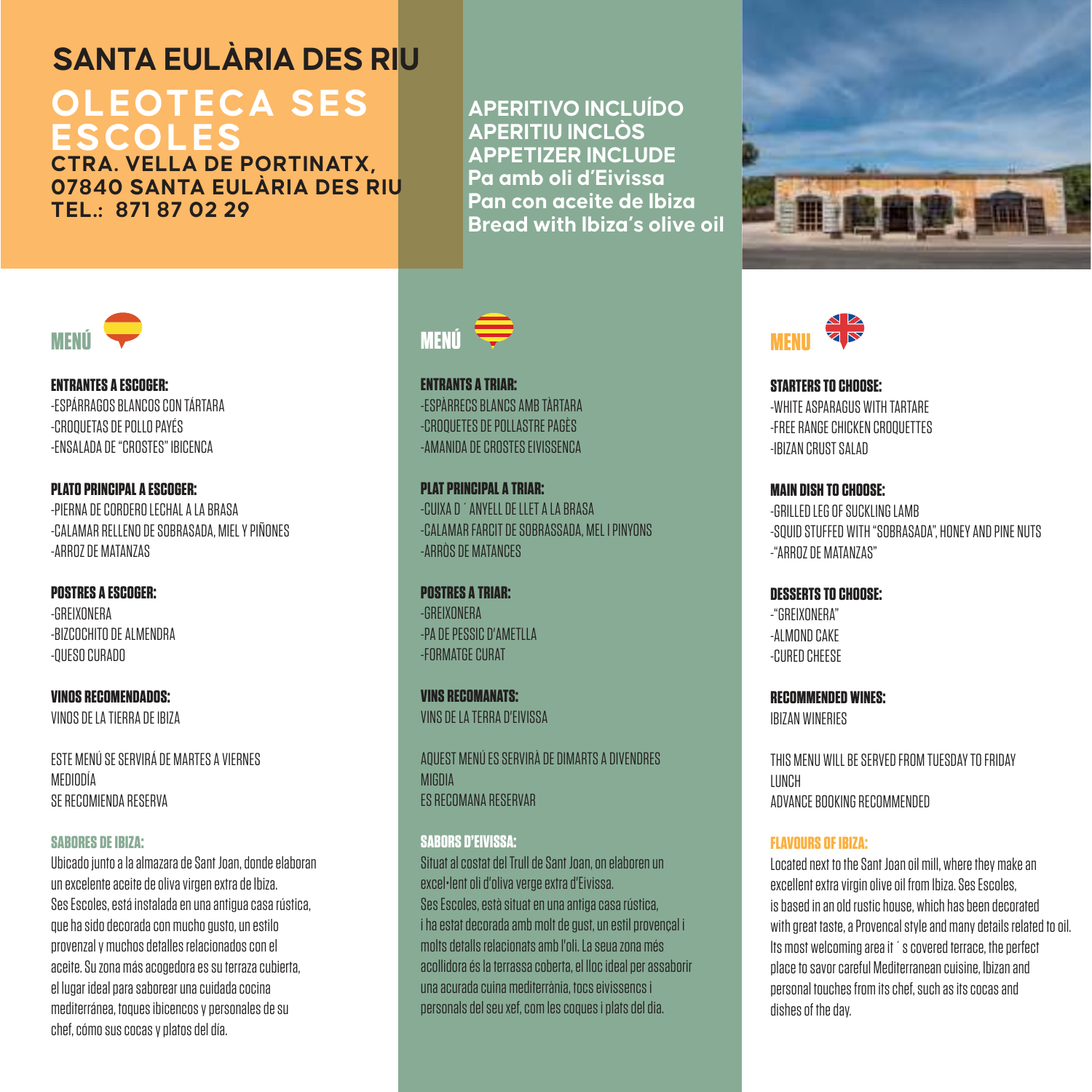# **ES TERRAL**

**C/ ST VICENT, 47 07840 STA EULÀRIA DES RIU TEL.: 628 58 13 14**

**APERITIVO INCLUÍDO APERITIU INCLÒS APPETIZER INCLUDE Pa amb oli d'Eivissa Pan con aceite de Ibiza Bread with Ibiza's olive oil** 





**ENTRANTES A ESCOGER:** -ENSALADA CROCANTE DE REMOLACHA Y AJOS TIERNOS -JUDÍAS "PALAUETA", LIMÓN ENCURTIDO Y FINAS HIERBAS

**PLATO PRINCIPAL A ESCOGER:**  -POLLO PAYÉS ASADO AL LIMÓN Y CREMOSO DE PATATA ROJA -CABRITO LECHAL « MASALA »

**POSTRES A ESCOGER:** -SORBETE DE CÍTRICOS Y FRÍGOLA -TARTA DE ALGARROBA Y SMOOTHIE DE AGUACATE Y MIEL

**VINOS RECOMENDADOS:** VINOS DE LA TIERRA DE IBIZA

ESTE MENÚ SE SERVIRÁ DE MARTES A VIERNES MEDIODÍA SE RECOMIENDA RESERVA

#### **SABORES DE IBIZA:**

El restaurante Es Terral ha sido reconocido entre los 300 restaurantes de España y Portugal que merecen entrar en la lista de restaurantes Bib Gourmand de la Guía Michelin por su excelente relación calidad- precio. Y es que el Chef Matthieu Savariaud y su compañera Sandra Aseijas presentan una gran cocina francesa con una apuesta importante por suministrarse de producto de km0 de la isla. Es así como pertenece al sello Sabors d'Eivissa que incluye a restaurantes de la isla que apuestan por la cocina con producto de Ibiza.



 **ENTRANTS A TRIAR:** -AMANIDA CROCANT DE REMOLATXA I ALLS TENDRES -MONGETES "PALAUETA" LLIMONA ENCORTIDA I FINES HERBES

**PLAT PRINCIPAL A TRIAR:**  -POLLASTRE PAGÈS ROSTIT AL LLIMÓ I CREMÓS DE PATATA VERMELLA -ANYELL DE LLET « MASALA »

**POSTRES A TRIAR:** -SORBET DE CÍTRICS I FRÍGOLA -PASTÍS DE GARROVA I "SMOOTHIE" D'ALVOCAT I MEL

**VINS RECOMANATS:** VINS DE LA TERRA D'EIVISSA

AQUEST MENÚ ES SERVIRÀ DE DIMARTS A DIVENDRES MIGDIA ES RECOMANA RESERVAR

#### **SABORS D'EIVISSA:**

El restaurant Es Terral ha estat reconegut entre els 300 restaurants d'Espanya i Portugal que mereixen entrar a la llista de restaurants Bib Gourmand de la Guia Michelin per la seua excel•lent relació entre qualitat i preu. I és que el xef Matthieu Savariaud i la seua companya Sandra Aseijas presenten una gran cuina francesa amb una aposta important per subministrar-se de producte de km 0 de l'illa. És així com pertany al segell Sabors d'Eivissa, que inclou restaurants d'Eivissa que aposten per la cuina amb producte autòcton.



**STARTERS TO CHOOSE:**  -CRISPY BEETROOT AND SPRING GARLIC SALAD -"PALAUETA" BEANS, PICKLED LEMON AND FINE HERBS

**MAIN DISH TO CHOOSE:** -FREE RANGE CHICKEN ROASTED WITH LEMON AND CREAMY RED POTATO -MILK LAMB « MASALA »

**DESSERTS TO CHOOSE:** -CITRUS SORBET AND "FRÍGOLA" -CAROB CAKE AND AVOCADO & HONEY SMOOTHIE

**RECOMMENDED WINES:**  IBIZAN WINERIES

THIS MENU WILL BE SERVED FROM TUESDAY TO FRIDAY LUNCH ADVANCE BOOKING RECOMMENDED

#### **FLAVOURS OF IBIZA:**

Es Terral restaurant has been recognized among the 300 restaurants in Spain and Portugal that deserve to be included in the Bib Gourmand list of restaurants in the Michelin Guide for its excellent value for money. And it is that Chef Matthieu Savariaud and his partner Sandra Aseijas present great French cuisine with an important commitment to supply products from km0 of the island. This is how it belongs to "Sabors d'Eivissa" label, which includes restaurants on the island that are committed to cooking with products from Ibiza.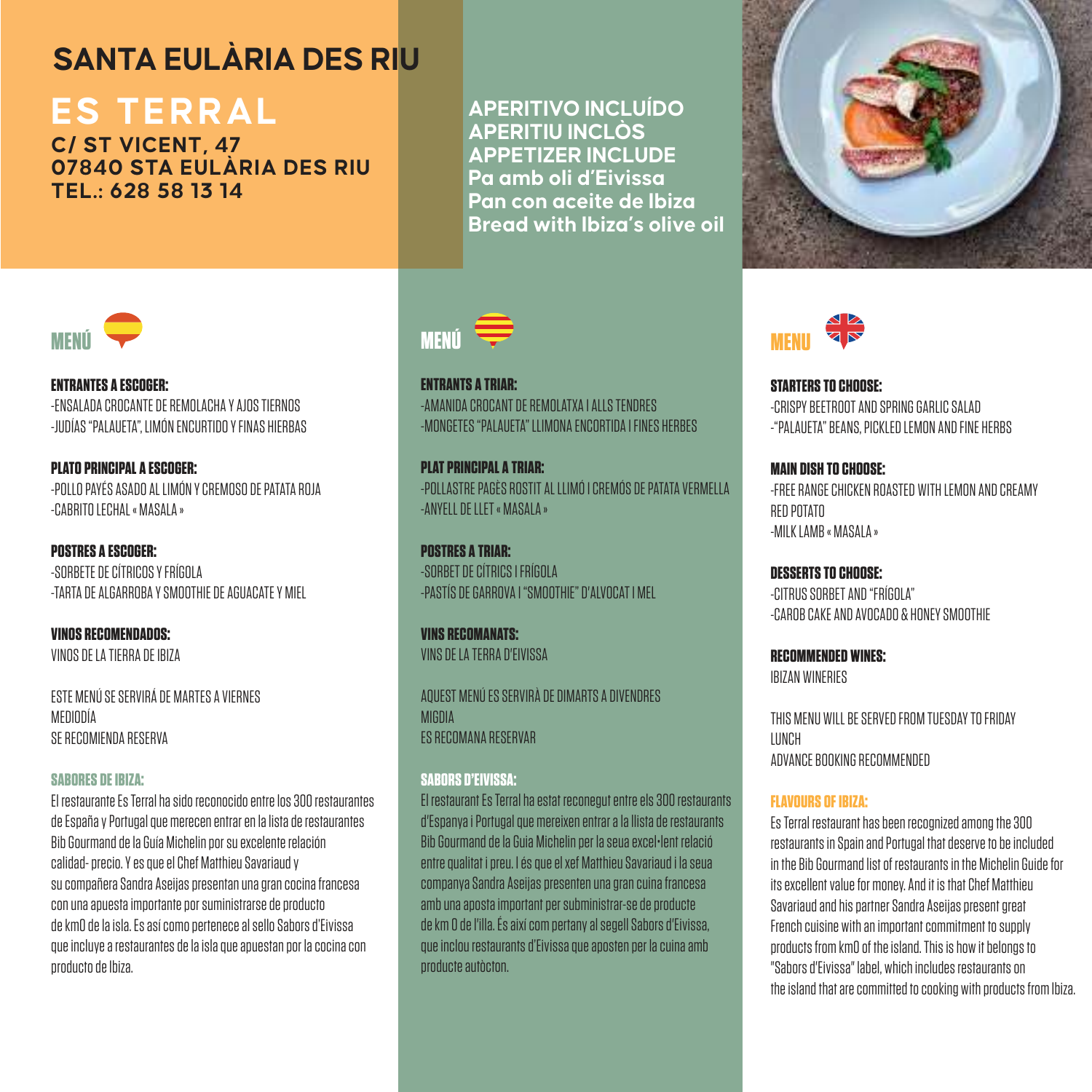# **CAN COSMI**

**C/ ST JAUME, 44 07840 STA EULÀRIA DES RIU TEL.: 971 80 73 15**

**APERITIVO INCLUÍDO APERITIU INCLÒS APPETIZER INCLUDE Pa amb oli d'Eivissa Pan con aceite de Ibiza Bread with Ibiza's olive oil** 



 **ENTRANTS A TRIAR:** -AMANIDA FORMATGE DE CABRA AMB ALVOCAT EIVISSENC -GAMBES PLANXA

**PLAT PRINCIPAL A TRIAR:**  -ESPATLLA D´ANYELL D'EIVISSA -RAP A LA MARINERA

**POSTRES A TRIAR:** -GREIXONERA AMB OU PAGÈS -PASTÍS DE FORMATGE AMB NABIUS

**VINS RECOMANATS:** VINS DE LA TERRA D'EIVISSA

AQUEST MENÚ ES SERVIRÀ CADA DIA MIGDIA I NIT ES RECOMANA RESERVAR

#### **SABORS D'EIVISSA:**  Can Cosmi està situat al centre de santa Eulària al davant de l'Ajuntament. Obert des de 1940 amb el millor servei al client i sempre apostant pel menjar típic i mediterrani. Amb les seves tapes i esmorzars, és un lloc emblemàtic dins del poble i perfecte per quedar a qualsevol hora. Especialitats en paelles, tapes casolanes i molt més





**STARTERS TO CHOOSE:**  -GOAT CHEESE SALAD WITH IBIZAN AVOCADO -GRILLED PRAWNS

**MAIN DISH TO CHOOSE:** -IBIZA LAMB SHOULDER -MONKFISH A LA MARINIÈRE

**DESSERTS TO CHOOSE:** -"GREIXONERA" WITH ORGANIC EGGS -CHEESECAKE WITH BLUEBERRIES

**RECOMMENDED WINES:**  IBIZAN WINERIES

THIS MENU WILL BE SERVED EVERYDAY LUNCH & DINNNER ADVANCE BOOKING RECOMMENDED

#### **FLAVOURS OF IBIZA:**

Can Cosmi is located in the center of Santa Eulàlia in front of town hall. Open since 1940 with the best customer service and always serving the typical ibiza recipies and mediterranian food. With its "Tanas" and the best breakfast, is an emblematic place perfect to meet friends at any time. Specialties in "paella" and homemade "Tapas"



**ENTRANTES A ESCOGER:** -ENSALADA QUESO DE CABRA CON AGUACATE IBICENCO - GAMBAS PLANCHA

**PLATO PRINCIPAL A ESCOGER:**  -PALETILLA DE CORDERO DE IBIZA -RAPE A LA MARINERA

**POSTRES A ESCOGER:** -"GREIXONERA" CON HUEVO PAYÉS -TARTA DE QUESO CON ARÁNDANOS

**VINOS RECOMENDADOS:** VINOS DE LA TIERRA DE IBIZA

ESTE MENÚ SE SERVIRÁ CADA DÍA MEDIODÍA Y NOPHE SE RECOMIENDA RESERVA

#### **SABORES DE IBIZA:**

Can Cosmi está situado en pleno corazón de Santa Eulalia en frente del ayuntamiento. Abierto desde 1940 con el mejor servicio al cliente y siempre apostando por la comida típica y mediterránea. Ofrece tapas y desayunos es un sitio emblemático dentro del pueblo y perfecto para quedar a cualquier hora. Especialidades en paellas, tapas caseras y mucho más.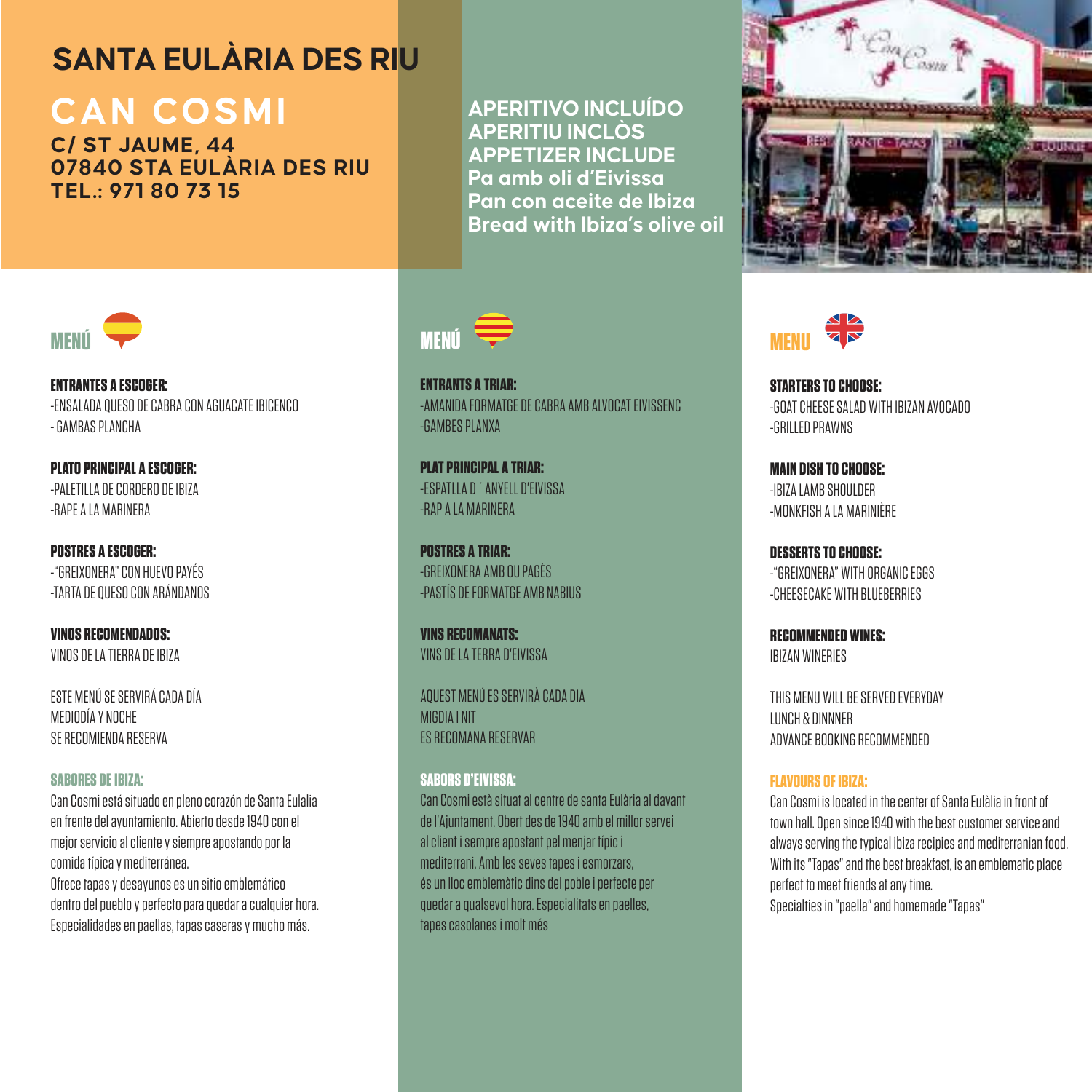# **SANT JOSEP RESTAURANTES · RESTAURANTS**



#ibizasabors22 #eivissasabors22 @ibizasaborseivissa www.saborsdeivissa.es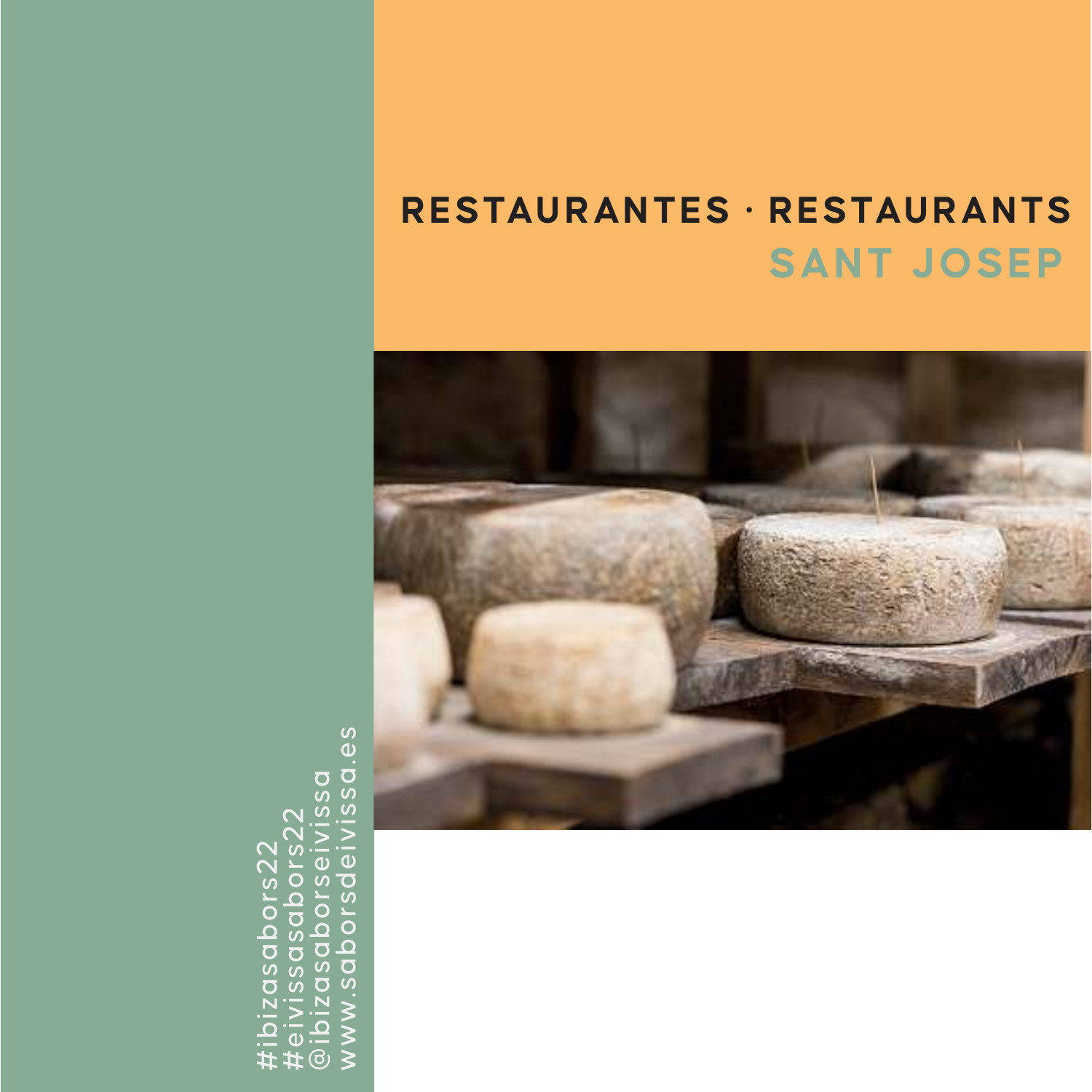# **CA NA SOFIA SANT JOSEP DE SA TALAIA**

**C/ CASTELLDEFELS, 10 07830 CALA VEDELLA TEL.: 971 80 82 73**





**APERITIVO:**  -PANES ARTESANOS VARIADOS. ACEITUNAS CHUPADEDOS

#### **ENTRANTES:**

-CRUJIENTE DE PAN DE ALGARROBA, TALLARINES DE SEPIA Y "ROMESCO" DE SOBRASADA CON CEBOLLA CARAMELIZADA -GAMBA ROJA, GUACAMOLE, SALSA COCKTAIL "CAN RICH" Y CABEZAS ASADAS AL JOSPER

#### **PLATOS PRINCIPALES:**

-RAPE DE COFRADIA "ALLAGOSTAT" Y RISSOTTO DE SU CALDO CORTO AL AZAFRÁN -EL GALLO PAYÉS EN CHILINDRÓN 2022 , TEXTURAS , FRUTOS SECOS Y REDUCCIÓN DE SU JUGO A LA CERVEZA CON VERDURAS DE TEMPORADA

#### **POSTRE:**

ESFERA DE CHOCOLATE BLANCO Y AGUACATE "SPICY", YOGUR ECO, SOPA BALSÁMICA DE FRESAS Y NARANJA "CAN TURA "

**VINOS RECOMENDADOS:** CAN MAYMO MALVASIA, CAN RICH LAUSOS , MERLOT

ESTE MENÚ SE SERVIRÁ CADA DÍA EXCEPTO MIÉRCOLES Y DOMINGO MEDIODÍA Y NOCHES. BAJO RESERVA

#### **SABORES DE IBIZA:**

"Sencillez razonada" es el lema del restaurante que dirige el chef Moisés Machado a pie de mar. En su cocina es protagonista el producto de calidad, poniendo en valor la materia prima ibicenca, sin olvidar la técnica y la innovación en las elaboraciones. Premiado como Mejor Cocinero de Baleares 2010; Maestro Cocineropor La Orden del Buen Yantar, Delegado de Ibiza y Formentera de la Comunidad Europea de Chefs "Eurotoques" y miembro de Chefs(in).



**APERITIU:** -PANS ARTESANS VARIATS. OLIVES "CHUPADEDOS"

#### **ENTRANTS:**

-CRUIXENT DE PA DE GARROVA, TALLARINES DE SÉPIA I ROMESCO DE SOBRASSADA AMB CEBA CARAMEL•LITZADA -GAMBA VERMELLA, GUACAMOLE, SALSA COCKTAIL "CAN RICH" I CAPS ROSTITS AL JOSPER

#### **PLATS PRINCIPALS:**

-RAP DE CONFRARIA "ALLAGOSTAT" I RISSOTTO DEL SEU BROU CURT AL SAFRÀ -EL GALL PAGÈS AL CHILINDRÓN 2022 , TEXTURES , FRUITS SECS I REDUCCIÓ DEL SUC A LA CERVESA AMB VERDURES DE TEMPORADA

**POSTRES:** ESFERA DE XOCOLATA BLANCA I ALVOCAT "SPICY", IOGURT ECO, SOPA BALSÀMICA DE MADUIXES I TARONJA "CAN TURA"

**VINS RECOMANATS:** CAN MAYMO MALVASIA, CAN RICH LAUSOS , MERLOT

AQUEST MENÚ ES SERVIRÀ CADA DIA EXCEPTE DIMECRES I DIUMENGE MIGDIA I NITS. AMB RESERVA PRÈVIA

#### **SABORS D'EIVISSA:**

"Senzillesa raonada" és el lema del restaurant que dirigeix el xef Machado a peu de mar. A la seua cuina és protagonista el producte de qualitat i es posa en valor la matèria primera eivissenca, sense oblidar la tècnica i la innovació en les elaboracions. Ha estat premiat com a Millor Cuiner de les Balears 2010 i és Mestre Cuiner per la Orden del Buen Yantar, delegat d'Eivissa i Formentera de la Comunitat Europea de Xefs "Eurotoques" i membre de Chefs(in).





**APPETIZERS :**  -ASSORTED ARTISAN BREADS. OLIVES "CHUPADEDOS"

#### **STARTERS:**

-CRUNCHY CAROB BREAD, CUTTLEFISH TAGLIATELLE AND "SOBRASADA ROMESCO " WITH CARAMELISED ONION. -RED PRAWN, GUACAMOLE, "CAN RICH" COCKTAIL SAUCE AND JOSPER ROASTED HEADS.

#### **MAIN COURSES:**

-MONKFISH "ALLAGOSTAT" AND RISSOTTO OF ITS SAFFRON SHORT BROTH -ROOSTER IN CHILINDRÓN 2022, TEXTURES, DRIED FRUITS AND REDUCTION OF ITS JUICE IN BEER WITH SEASONAL VEGETABLES

#### **DESSERT**

WHITE CHOCOLATE AND AVOCADO SPHERE "SPICY", ECO YOGHURT, STRAWBERRY AND ORANGE BALSAMIC SOUP "CAN TURA AND ORANGE BALSAMIC SOUP "CAN TURA".

**RECOMMENDED WINES:** 

CAN MAYMO MALVASIA, CAN RICH LAUSOS , MERLOT

THIS MENU WILL BE SERVED EVERYDAY EXCEPT WEDNESDAY & SUNDAY LUNCH & DINNER. ADVANCE BOOKING REQUIRED

**FLAVOURS OF IBIZA:** "Rational simplicity" is the motto of the seafront restaurant run by Chef Moisés Machado. In its cuisine, the predominant feature is quality produce, promoting the raw material of Ibiza without sacrificing technique and innovation in the dishes. Awarded Best Chef of the Balearic Islands 2010; Master Chef by the Order of the Buen Yantar, Representative of Ibiza and Formentera in the European Community of Chefs "Eurotoques" and member of Chefs(in)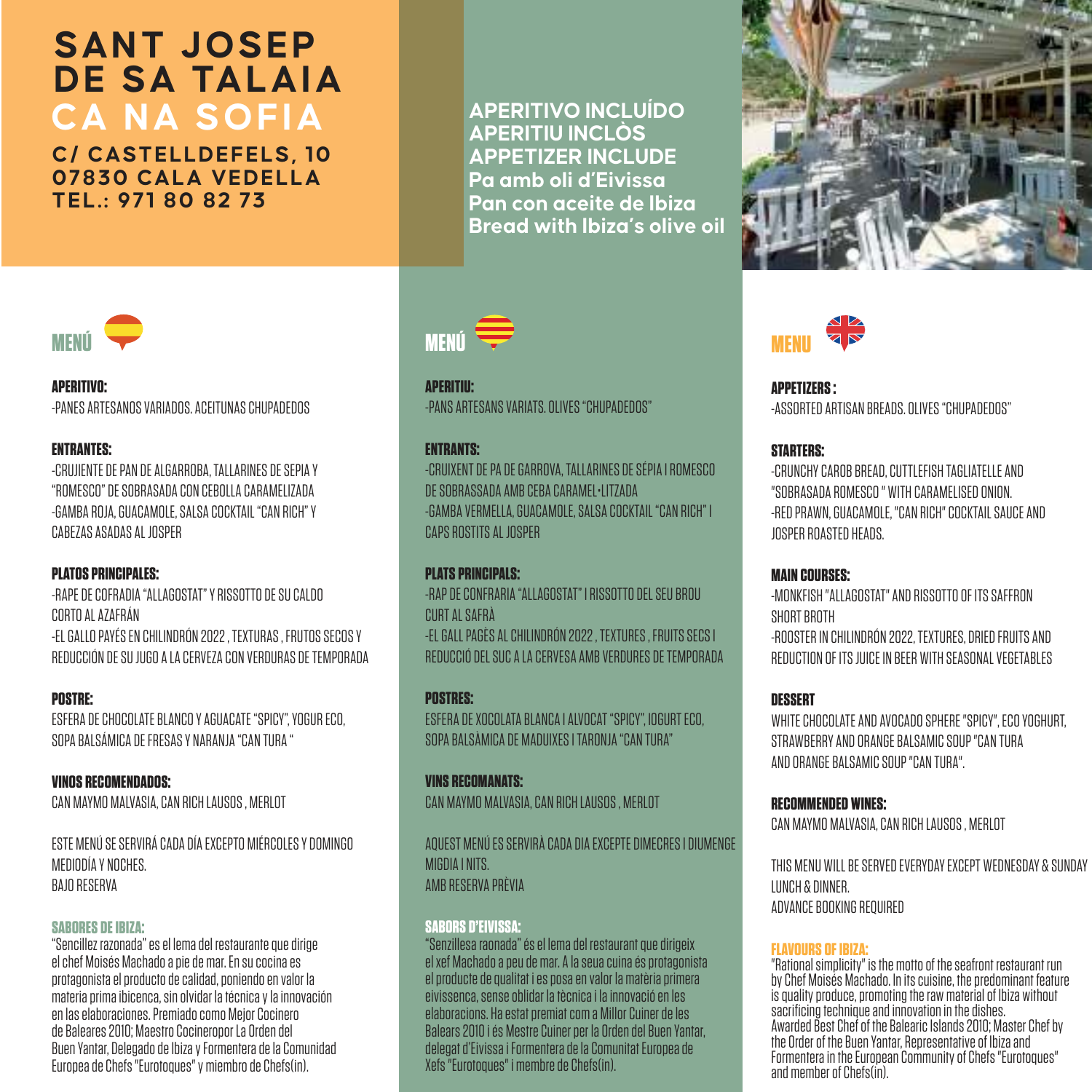### **ES ROMANÍ SANT JOSEP DE SA TALAIA**

**AV. SANT AGUSTI, 205 07829 ST JOSEP DE SA TALAIA TEL.: 648 73 48 26**

**APERITIVO INCLUÍDO APERITIU INCLÒS APPETIZER INCLUDE Pa amb oli d'Eivissa Pan con aceite de Ibiza Bread with Ibiza's olive oil** 



**ENTRANTES A ESCOGER:** -CAUSA LIMEÑA DE POLLO -COCA DE BERENJENAS ESCALIVADAS CON SARDINA MARINADA

**PLATO PRINCIPAL A ESCOGER:**  -RISOTTO NEGRO DE SEPIA Y GAMBA ROJA -SOLOMILLO DE CERDO AL PEDRO XIMENEZ CON PURÉ DE CHIRIVÍA

**POSTRES A ESCOGER:** -SORBETE DE MOJITO -GREIXONERA AROMATIZADA A LA NARANJA

**VINOS RECOMENDADOS:** -CAN BASSÓ DE BODEGAS IBIZKUS

ESTE MENÚ SE SERVIRÁ SÁBADOS Y DOMINGOS MEDIODÍA BAJO RESERVA

#### **SABORES DE IBIZA:**

Es Romaní es el restaurante del Hotel Bahía Playa, situado a 300mts de la playa de Port des Torrent. Ofrece un ambiente familiar, en el que apuesta por productos de temporada y calidad. Combina sabores tradicionales de la isla y cocina internacional, en un menú en el que destacan sus arroces y carnes al horno.



**ENTRANTS A TRIAR:** -"CAUSA LIMEÑA" DE POLLASTRE -COCA D'ALBERGÍNIES ESCALIVADES AMB SARDINA MARINADA

**PLAT PRINCIPAL A TRIAR:**  -RISOTTO NEGRE DE SÉPIA I GAMBA VERMELLA -FILET DE PORC AL PEDRO XIMENES AMB PURÉ DE XIRIVIA

**POSTRES A TRIAD-**-SORBET DE MOJITO -GREIXONERA AROMATITZADA A LA TARONJA

**VINS RECOMANATS:** CAN BASSÓ DE CELLERS IBIZKUS

AQUEST MENÚ ES SERVIRÀ DISSABTES I DIUMENGES MIGDIA AMB RESERVA PRÈVIA

#### **SABORS D'EIVISSA:**

Es Romaní és el restaurant de l'Hotel Bahía Playa, situat a 300 m de la platja del Port des Torrent. Ofereix un ambient familiar i fa una aposta per productes de temporada i qualitat. Combina sabors tradicionals de l'illa i cuina internacional, en un menú en què destaquen els seus arrossos i carns al forn.



dk **MENU**

**STARTERS TO CHOOSE:**  -CHICKEN "CAUSA LIMEÑA" -BAKED AUBERGINES WITH MARINATED SARDINES

**MAIN DISH TO CHOOSE: DLACK CUTTLEFISH AND RED ROAMIN DISOTTO** -PORK TENDERLOIN WITH PEDRO XIMENEZ SAUCE WITH PARSNIP PUREE

**DESSERTS TO CHOOSE** -MOJITO SORBET -"GREIXONERA" FLAVORED WITH ORANGE

**RECOMMENDED WINES:**  CAN BASSÓ FROM IBIZKUS WINERIES

THIS MENU WILL BE SERVED SATURDAY & SUNDAY LUNCH ADVANCE BOOKING REQUIRED

#### **FLAVOURS OF IBIZA:**

Es Romaní is the restaurant of the Hotel Bahía Playa, located 300mts from the beach of Port des Torrent. It offers a family atmosphere, in which commitment to seasonal and quality products. Combine traditional flavors of the island and international cuisine, in a menu that highlights its rice and baked meats.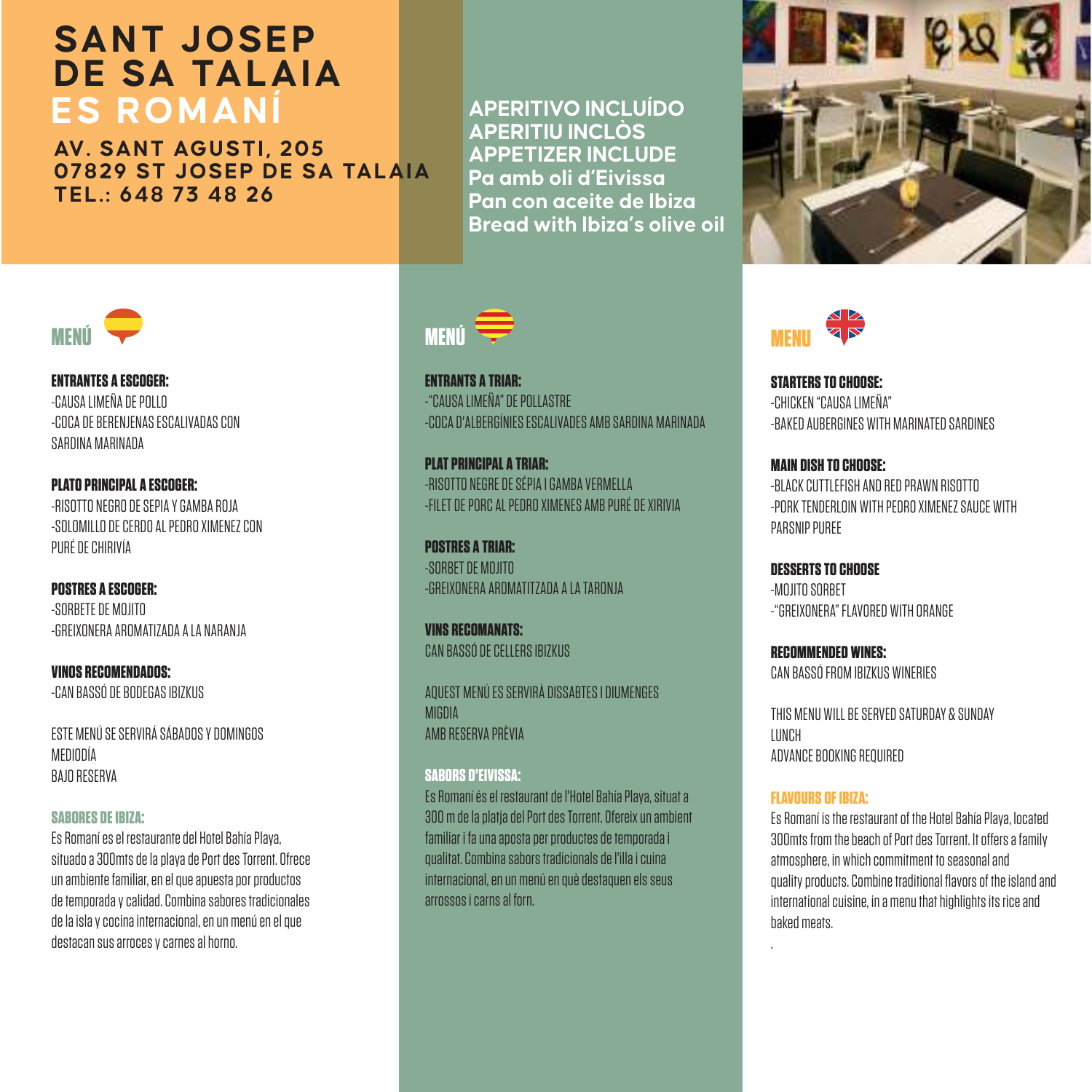# **RASCALOBOS SANT JOSEP DE SA TALAIA**

**AV. VICENTE SERRA, 25 07817 ST JORDI DE SES SALINES TEL.: 971 39 58 60**

**APERITIVO INCLUÍDO APERITIU INCLÒS APPETIZER INCLUDE Pa amb oli d'Eivissa Pan con aceite de Ibiza Bread with Ibiza's olive oil** 



**ENTRANTES A ESCOGER:** -CREMA DE HABAS CON PUERROS . -ENSALADA TEMPLADA DE GAMBAS Y CHAMPIÑONES.

**PLATO PRINCIPAL A ESCOGER:**  -SALTEADO DE POLLO PAYÉS CON JENGIBRE Y BAMBÚ. -ARROZ DE MATANZAS.

**POSTRES A ESCOGER:** -HELADO DE FLAÓ. -TOCINILLO DE CIELO CON HUEVOS PAYESES.

**VINOS RECOMENDADOS:** BODEGAS CAN BICH

ESTE MENÚ SE SERVIRÁ MIÉRCOLES, JUEVES Y VIERNES MEDIODÍA BAJO RESERVA

#### **SABORES DE IBIZA:**

Soledad Viejo y Jesús Bustos han creado un rincón muy acogedor en Sant Jordi, con jardín interior para los días de sol y chimenea para el invierno. Su cocina profundiza en las raíces ibicencas y se enriquece con nuevos sabores y técnicas, en un menú que pone en valor el excelente producto de la isla y platos contundentes de la cultura gastronómica popular como el arroz de matanzas.



**ENTRANTS A TRIAR:** -CREMA DE FAVES AMB PORROS -AMANIDA TÉBIA DE GAMBES I XAMPINYONS

**PLAT PRINCIPAL A TRIAR:**  -SALTAT DE POLLASTRE PAGÈS AMB GINGEBRE I BAMBÚ. -ARRÒS DE MATANCES.

**POSTRES A TRIAR:** -GELAT DE FLAÓ. -FLAMETS AMB OUS PAGESOS

**VINS RECOMANATS:** CELLERS CAN DICH

AQUEST MENÚ ES SERVIRÀ DIMECRES, DIJOUS I DIVENDRES MIGDIA AMB RESERVA PRÈVIA

#### **SABORS D'EIVISSA:**

Soledad Viejo i Jesús Bustos han creat un racó molt acollidor a Sant Jordi, amb jardí interior per als dies de sol i xemeneia per a l'hivern. La seua cuina aprofundeix en les arrels eivissenques i s'enriqueix amb nous sabors i tècniques, en un menú que posa en valor l'excel·lent producte de l'illa i plats contundents de la cultura gastronòmica popular com l'arròs de matances.



세 **MENU**

**STARTERS TO CHOOSE:**  -BEAN CREAM WITH LEEKS. -WARM SALAD OF PRAWNS AND MUSHROOMS.

**MAIN DISH TO CHOOSE:** -SAUTEED FREE RANGE CHICKEN WITH GINGER AND BAMBOO. -"ARROZ DE MATANZAS"

**DESSERTS TO CHOOSE** -"FLAÓ" ICE CREAM. -"TOCINILLO DE CIELO" WITH ORGANIC EGGS

**RECOMMENDED WINES:**  CAN RICH WINERY

THIS MENU WILL BE SERVED WEDNESDAYTHURSDAY & FRIDAY LUMP<sub>U</sub> ADVANCE BOOKING REQUIRED

#### **FLAVOURS OF IBIZA:**

Soledad Viejo and Jesús Bustos have created a very cosy venue in SantJordi, with an interior garden for sunny days and a fireplace for the winter. Their cuisine is rooted in Ibizan tradition and is enriched with new flavours and techniques, in a menu that highlights the island's excellent produce and tasty dishes from popular culinary culture such as Arroz de matanzas (mixed meat and rice dish).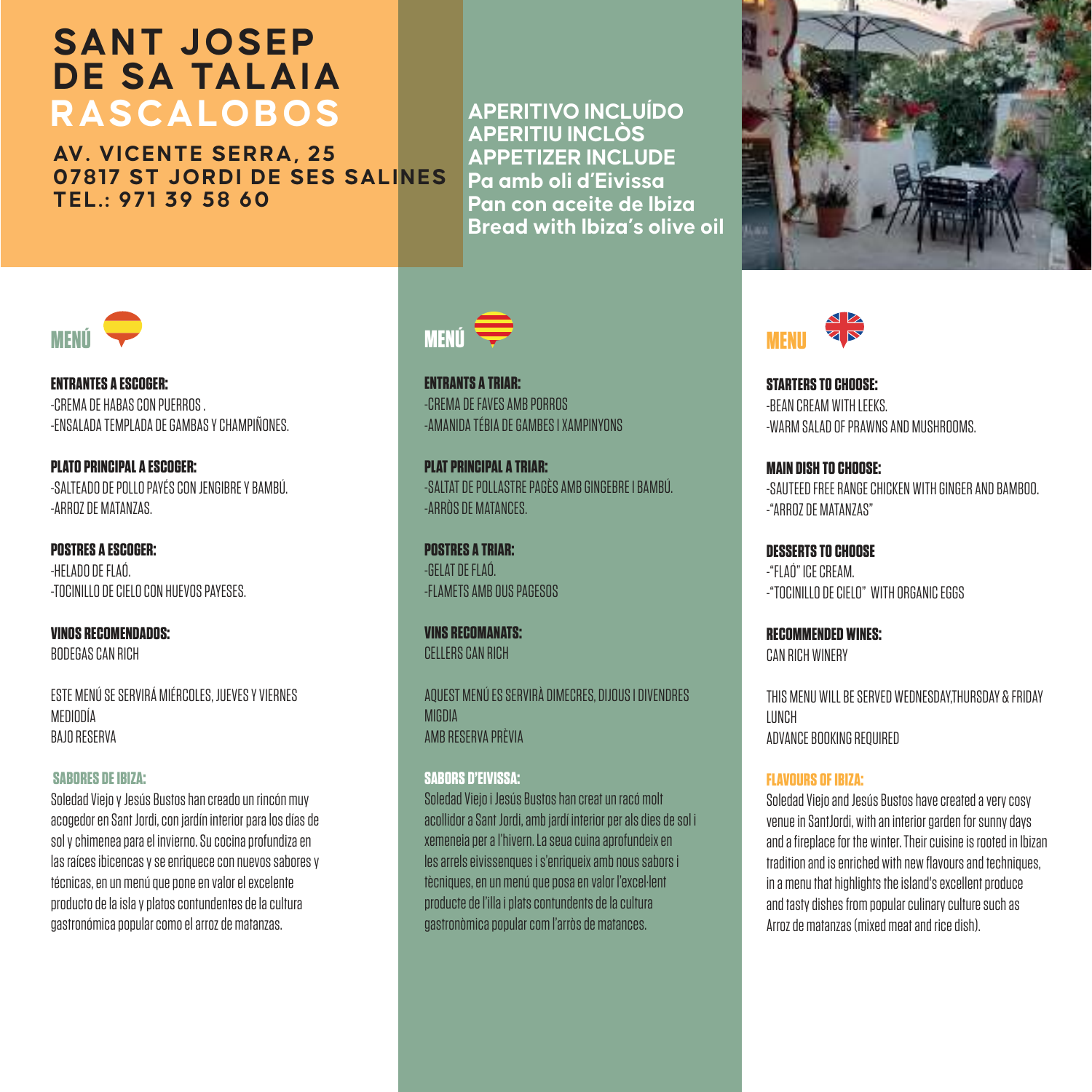### **TASTE OF SALIA SANT JOSEP DE SA TALAIA**

**C/ DES CALÓ, 108 07829 SANT JOSEP TEL.: 971 344 390**



**ENTRANTES A ESCOGER:** -HUEVO A BAJA TEMPERATURA CON ESPUMA DE SES CABRETES Y MIGAS DE PAN PAYÉS -BERENJENAS CRUJIENTES CON HUMMUS Y MIEL DE IBIZA

#### **PLATO PRINCIPAL A ESCOGER:**  -SALTEADO DE FIDEOS JAPONESES, VEGETALES DE TEMPORADA Y SEPIA AL SESAMO TOSTADO. -POLLO PAYÉS BRASEADO EN HOJA DE HIGUERA / CURRY VERDE DE COCO

**POSTRES A ESCOGER:** -BAZYMA LECHE DE CABRA + HIGOS + MIEL HOMENAJE A LA ANTIGUA GRECIA Y SUS FILÓSOFOS -TARTA DE QUESO, CHOCOLATE BLANCO Y AGUACATE

**VINOS RECOMENDADOS:** VINOS DE LA TIERRA DE IBIZA

ESTE MENU SE SERVIRÁ CADA DÍA MEDIODIA Y NOCHE SE RECOMIENDA RESERVAR

#### **SABORES DE IBIZA:**

Cocina fresca y dinámica que rinde culto al producto tratado con una mínima manipulación y repleta de ingredientes naturales adaptada a la demanda gastronómica actual. El producto local y la temporalidad son los pilares sobre los que en gran medida se sustenta este proyecto gastronómico indagando de manera pertinente en el mundo de lo ecológico.

**APERITIVO INCLUÍDO APERITIU INCLÒS APPETIZER INCLUDE Pa amb oli d'Eivissa Pan con aceite de Ibiza Bread with Ibiza's olive oil** 



**ENTRANTS A TRIAR:** -OU A BAIXA TEMPERATURA AMB ESCUMA DE SES CABRETES I MOLLES DE PA PAGÈS -ALBERGÍNIES CRUIXENTS AMB HUMMUS I MEL D'EIVISSA

**PLAT PRINCIPAL A TRIAR:**  -SALTAT DE FIDEUS JAPONESOS, VEGETALS DE TEMPORADA I SÉPIA AL SÈSAM TORRAT. -POLLASTRE PAGÈS A LA BRASA EN FULLA DE FIGUERA \CURRY VERD DE COCO

**POSTRES A TRIAR-**-BAZYMA LLET DE CABRA + FIGUES + MEL HOMENATGE A L'ANTIGA GRÈCIA I ELS SEUS FILÒSOFS -PASTÍS DE FORMATGE, XOCOLATA BLANCA I ALVOCAT

**VINS RECOMANATS:** VINS DE LA TERRA D'EIVISSA

AQUEST MENÚ ES SERVIRÁ CADA DIA MIGDIA I NIT ES RECOMANA RESERVA

#### **SABORS D'EIVISSA:**

Cuina fresca i dinàmica que rendeix culte al producte tractat amb una mínima manipulació i plena d'ingredients naturals adaptada a la demanda gastronòmica actual. El producte local i la temporalitat són els pilars sobre els quals en gran mesura es sustenta aquest projecte gastronòmic indagant de manera pertinent en el món ecològic.





**STARTERS TO CHOOSE:**  -LOW-TEMPERATURE EGG WITH SES CABRETES FOAM AND BREADCRUMBS -CRISPY AUBERGINES WITH HUMMUS AND IBIZA HONEY

**MAIN DISH TO CHOOSE:** -STIR-FRIED JAPANESE NOODLES, SEASONAL VEGETABLES AND CUTTLEFISH WITH ROASTED SESAME. -BRAISED FREE RANGE CHICKEN IN FIG LEAVES \ GREEN COCONUT CURRY

**DESSERTS TO CHOOSE** -BAZYMA GOAT'S MILK + FIGS + HONEY TRIBUTE TO ANCIENT GREECE AND ITS PHILOSOPHERS -CHEESECAKE, WHITE CHOCOLATE AND AVOCADO

**RECOMMENDED WINES:**  IBIZAN WINERIES

THIS MENU WILL BE SERVED EVERYDAY LUNCH & DINNER ADVANCE BOOKING RECOMMENDED

#### **FLAVOURS OF IBIZA:**

Fresh and dynamic cuisine that pays homage to the product treated with minimal manipulation and full of natural ingredients adapted to the current gastronomic demand. The local product and the seasonality are the pillars on which this gastronomic project is largely based, inquiring in a pertinent way in the world of ecology.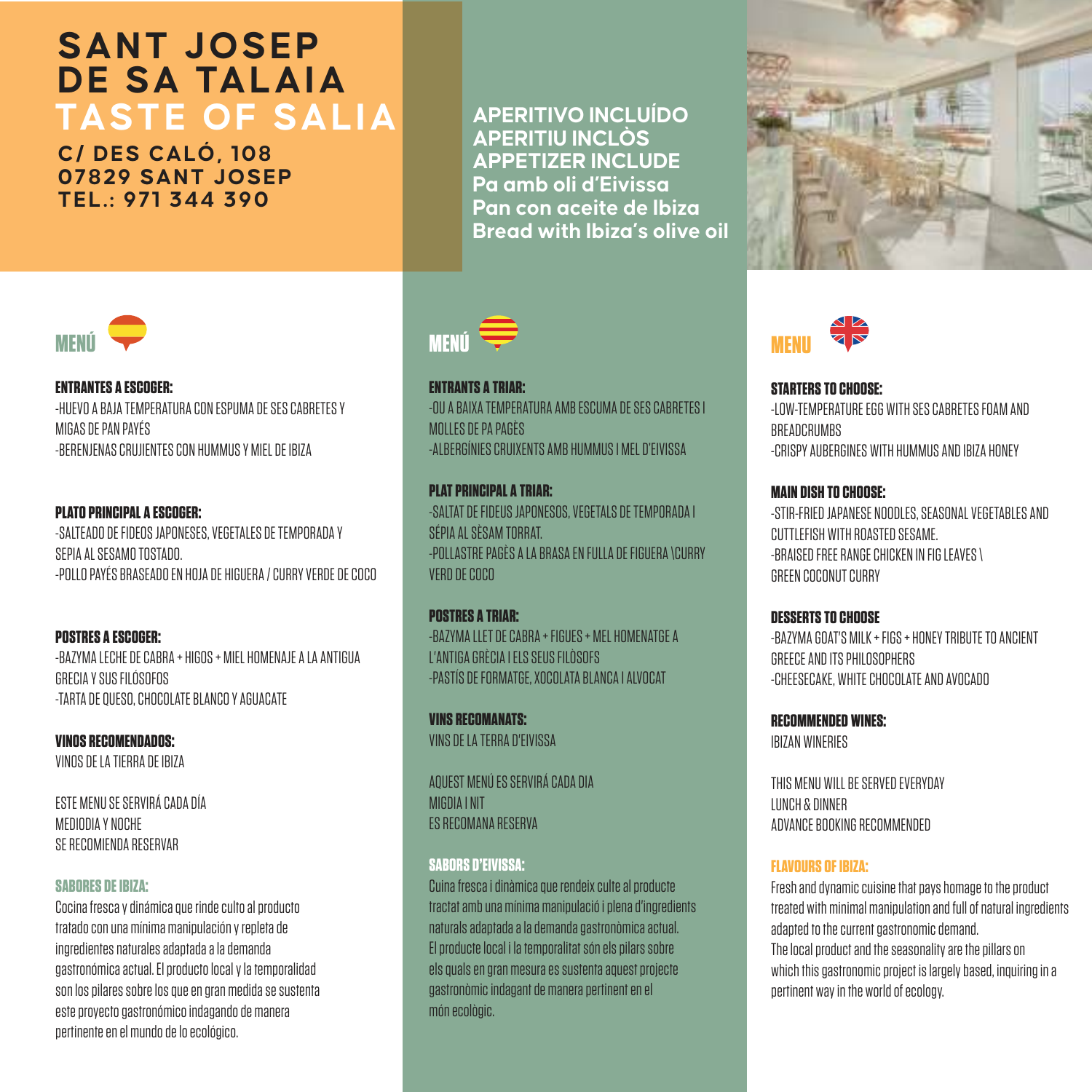### **UMAMI IBIZA SUSHI & BENTŌ SANT JOSEP DE SA TALAIA**

**AV. VICENTE SERRA, 4, 07817 SANT JORDI DE SES SALINES TEL.:971 63 55 43**



#### **ENTRANTES:**

-ENSALADA DE SASHIMI CON PESCADO Y AGUACATE LOCAL. LECHUGA FRESCA,TOMATES CHERRYS CON LOS INGREDIENTES PRINCIPALES Y UNA VINAGRETA A BASE DE SÉSAMO CON MUCHO UMAMI. -POLLO PAYÉS, ESTILO KARAGE. MACERADO EN AJO, JENGIBRE, SOJA Y SAKE, REBOZADO Y FRITO( ARTO PARA CELIACOS).

#### **PLATO PRINCIPAL A ESCOGER:**

-NUESTRO RAMEN ES VEDRÀ, CALDO A BASE CE CERDO, POLLO PAYÉS Y DE REDUCCION DE CALDO DE CORDERO, ACOMPAÑADO CON PANCETA COCINADA A BAJA TEMPERATURA, HUEVO Y CEBOLLETA JAPONESA.( OPCION PARA CELICAOS). -PLATO VARIADO DE SUSHI Y SASHIMI DE PESCADO LOCAL 8 PZ.

#### **POSTRES A ESCOGER:**

-FLAO 3.0. LOS INGREDIENTES DEL FLAO CON NUESTRA VERSION Y TOQUES NIPONES. -FLAN DE TE VERDE CON HUEVOS LOCALES, ACOMPAÑADO DE TOQUES CRUJIENTES.

#### **VINOS RECOMENDADOS:**

VINOS DE LA TIERRA DE IBIZA

ESTE MENÚ SE SERVIRÁ DE MARTES A JUEVES MEDIODÍA BAJO RESERVA

#### **SABORES DE IBIZA:**

Umami: significa delicioso, con sabor profundo. Un coqueto restaurante restaurante japonés, situado en el centro de Sant Jordi ,donde satisfacer los paladares más exigentes. El producto local, cobra protagonismo en su carta nipona, con guiños a la cocina peruana, que cuida al detalle la técnica y la pasión por el producto.

**APERITIVO INCLUÍDO APERITIU INCLÒS APPETIZER INCLUDE Pa amb oli d'Eivissa Pan con aceite de Ibiza Bread with Ibiza's olive oil** 



#### **ENTRANTS A TRIAR:**

-AMANIDA DE SASHIMI AMB PEIX I ALVOCAT LOCAL. ENCIAM FRESC, TOMÀQUETS CHERRYS AMB ELS INGREDIENTS PRINCIPALS I UNA VINAGRETA A BASE DE SÈSAM AMB MOLT UMAMI. -POLLASTRE PAGÉS, ESTIL KARAGE. MACERAT EN ALL, GINGEBRE, SOJA I SAKE, ARREBOSSAT I FREGIT( APTE PER A CELIACS)

#### **PLAT PRINCIPAL A TRIAR-**

-EL NOSTRE RAMEN ÉS VEDRÀ, BROU A BASE DE PORC, POLLASTRE PAGÈS I DE REDUCCIÓ DE BROU D' ANYELL, ACOMPANYAT AMB CANSALADA CUINADA A BAIXA TEMPERATURA, OU I CEBA JAPONESA.( OPCIÓ PER A CELÍACS). -PLAT VARIAT DE SUSHI I SASHIMI DE PEIX LOCAL (8 PEÇES).

**POSTRES A TRIAR:** -FLAO 3.0. ELS INGREDIENTS DEL FLAÓ AMB LA NOSTRA VERSIÓ I TOCS NIPONS. -FLAM DE TE VERD AMB OUS LOCALS, ACOMPANYAT DE TOCS CRUIXENTS.

**VINS RECOMANATS:** VINS DE LA TERRA D'EIVISSA

AQUEST MENÚ ES SERVIRÀ DE DIMARTS A DIJOUS **MIGDIA** AMB RESERVA PRÈVIA

#### **SABORS D'EIVISSA:**

Umami: significa deliciós, amb sabor profund. Un bonic restaurant restaurant japonès, situat al centre de Sant Jordi, on satisfer els paladars més exigents. El producte local, cobra protagonisme a la seva carta nipona, amb referències a la cuina peruana, que cuida al detall la tècnica i la passió pel producte.





#### **STARTERS:**

-SASHIMI SALAD WITH LOCAL FISH AND AVOCADO. FRESH LETTUCE, CHERRY TOMATOES WITH THE MAIN INGREDIENTS AND A SESAME BASED VINAIGRETTE WITH LOTS OF UMAMI. -CHICKEN, KARAGE STYLE. MARINATED IN GARLIC, GINGER, SOY AND SAKE, BATTERED AND FRIED (GLUTEN FREE)

#### **MAIN DISH TO CHOOSE:**

-OUR RAMEN IS VEDRÀ, BROTH MADE WITH PORK, CHICKEN AND LAMB BROTH REDUCTION, ACCOMPANIED WITH BACON COOKED AT LOW TEMPERATURE, EGG AND JAPANESE SPRING ONION. ( OPTION FOR GLUTEN INTOLERANT). -ASSORTED PLATE OF SUSHI AND LOCAL FISH SASHIMI 8 PZ.

#### **DESSERTS TO PUBBER**

-FLAO 3.0. THE INGREDIENTS OF FLAO WITH OUR VERSION AND NIPPONESE TOUCHES. -GREEN TEA FLAN WITH LOCAL EGGS, ACCOMPANIED BY CRUNCHY TOUCHES.

**RECOMMENDED WINES:** 

IBIZAN WINERIES

THIS MENU WILL BE SERVED FROM TUESDAY TO THURSDAY LUNCH ADVANCE BOOKING REQUIRED

#### **FLAVOURS OF IBIZA:**

Umami: means delicious, with a deep flavour... A charming Japanese restaurant located in the centre of Sant Jordi, where you can satisfy the most refined gourmets. The local produce takes centre stage in their Japanese menu, with touches of Peruvian cuisine, which pays attention to detail to the technique and passion for the product.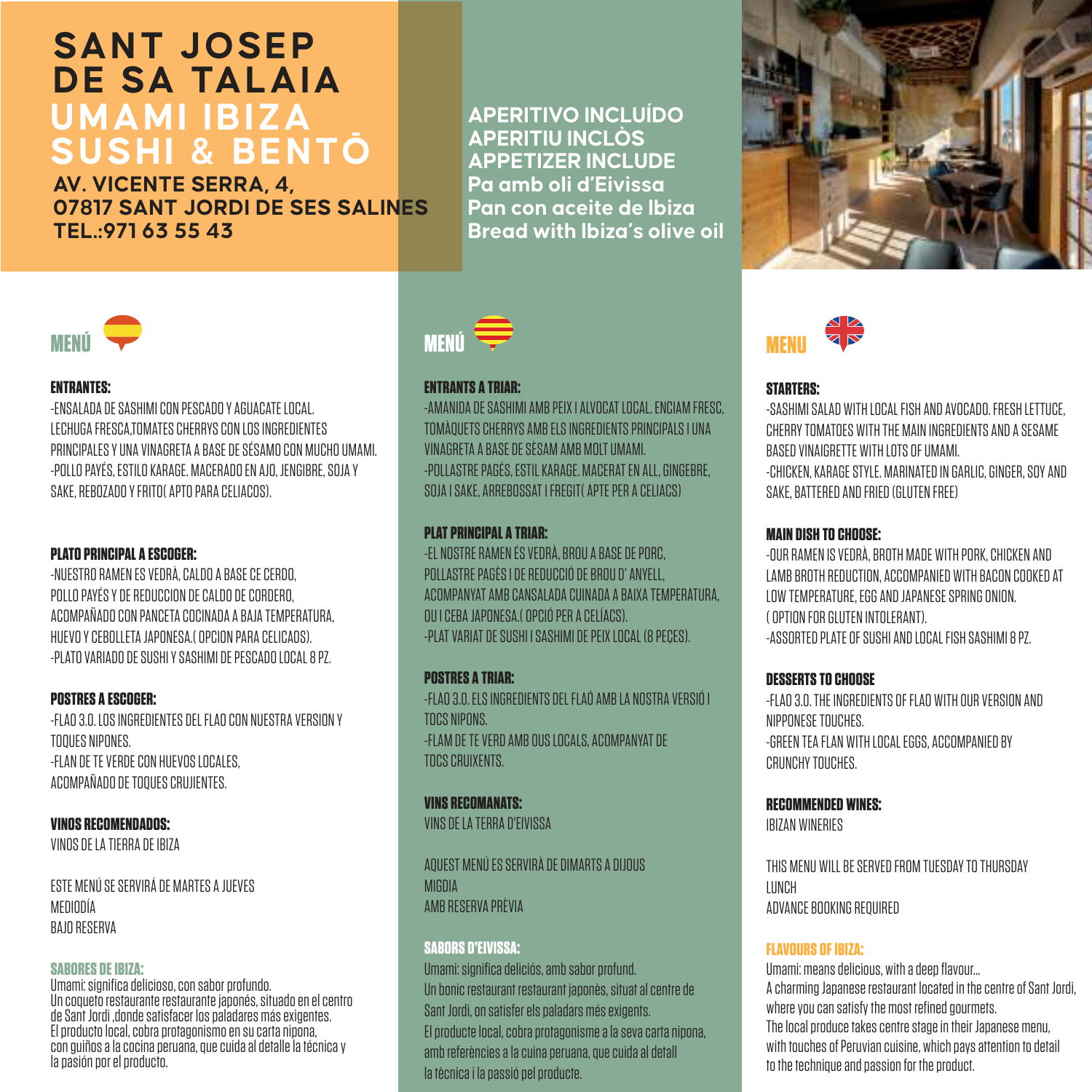# **AMPLE 32 LA KIKI CAFE - APARTAMENTOS LA KIKI SANT JOSEP DE SA TALAIA**

**(NUEVA UBICACIÓN POR REFORMAS) C/ CALA DE BOU, 5 07830 SANT JOSEP TEL,: 971 34 81 32**



**ENTRANTES A ESCOGER:** -SOPA DE GAMBAS Y SEPIA -CARPACCIO DE TOMATE, NARANJA, FRESÓN Y VINAGRETA DE MIEL

**PLATO PRINCIPAL A ESCOGER:**  -TIMBAL DE CORDERO Y MANZANA ASADA -POLLO PAYES ESTOFADO CON LICOR DE ALGARROBAS Y SALSA DE ALMENDRAS

**POSTRES A ESCOGER:** -"GREIXONERA" CON HELADO DE ACEITE DE IBIZA. -"FLAÓ" CASERO CON REDUCCIÓN DE LICOR DE FRÍGOLA.

**VINOS RECOMENDADOS:** VINOS DE LA TIERRA DE IBIZA

JUEVES, VIERNES Y SÁBADOS MEDIODÍA **SE RECOMIENDA RESERVA** 

#### **SABORES DE IBIZA:**

De los colores de la huerta ibicenca, de la sabiduría en fusionar las mejores cocinas del mundo, de la conservación del sabor tradicional y todo condimentado con aromas mediterráneos, nace una cocina de calidad a precios comedidos, ambiente y decoración moderna, define el espíritu de un equipo empeñado en satisfacer las necesidades del comensal.

**APERITIVO INCLUÍDO APERITIU INCLÒS APPETIZER INCLUDE Pa amb oli d'Eivissa Pan con aceite de Ibiza Bread with Ibiza's olive oil** 



**ENTRANTS A TRIAR:** -SOPA DE GAMBES I SÉPIA -CARPACCIO DE TOMÀQUET, TARONJA, MADUIXOT I VINAGRETA DE MEL

**PLAT PRINCIPAL A TRIAR:**  -TIMBAL DE ANYELL I POMA ROSTIDA -POLLASTRE PAGÈS ESTOFAT AMB LICOR DE GARROVES I SALISA D'AMETLLES

**POSTRES A TRIAR:** -GREIXONERA AMB GELAT D'OLI D'EIVISSA. -FLAÓ CASOLÀ AMB REDUCCIÓ DE LICOR DE FRÍGOLA.

**VINS RECOMANATS:** VINS DE LA TERRA D'EIVISSA

AQUEST MENÚ ES SERVIRÀ DE DIJOUS A DISSABTE **MIGDIA** ES RECOMANA RESERVAR

#### **SABORS D'EIVISSA:**

Dels colors de l'hort eivissenc, de la saviesa en fusionar les millors cuines de món, de la conservació del sabor tradicional i tot condimentat amb aromes mediterranis, neix una cuina de qualitat a preus moderats, ambient i decoració moderna, defineix l'esperit d'un equip entestat a satisfer les necessitats del comensal.





**STARTERS TO CHOOSE:**  -PRAWN AND CUTTLEFISH SOUP -TOMATO, ORANGE, STRAWBERRY CARPACCIO AND HONEY VINAIGRETTE

**MAIN DISH TO CHOOSE:** -LAMB AND BAKED APPLE TIMBALE -STEWED FREE RANGE CHICKEN WITH CAROB LIQUEUR AND ALMOND SAUCE

**DESSERTS TO CHOOSE:** -"GREIXONERA" WITH IBIZA OIL ICE CREAM. -HOMEMADE "FLAÓ "WITH FRÍGOLA LIQUEUR REDUCTION.

**RECOMMENDED WINES:**  IBIZAN WINERIES

THIS MENU WILL BE SERVED FROM THURSDAY TO SATURDAY LUNCH ADVANCE BOOKING RECOMMENDED

#### **FLAVOURS OF IBIZA:**

From the colors of the Ibizan countryside, from the wisdom in mixing the best cuisines in the world, from the preservation of the traditional flavor and all seasoned with Mediterranean flavours, a quality cuisine is born at moderate prices, modern atmosphere and decoration, defines the spirit of a team determined to satisfy the customer's needs.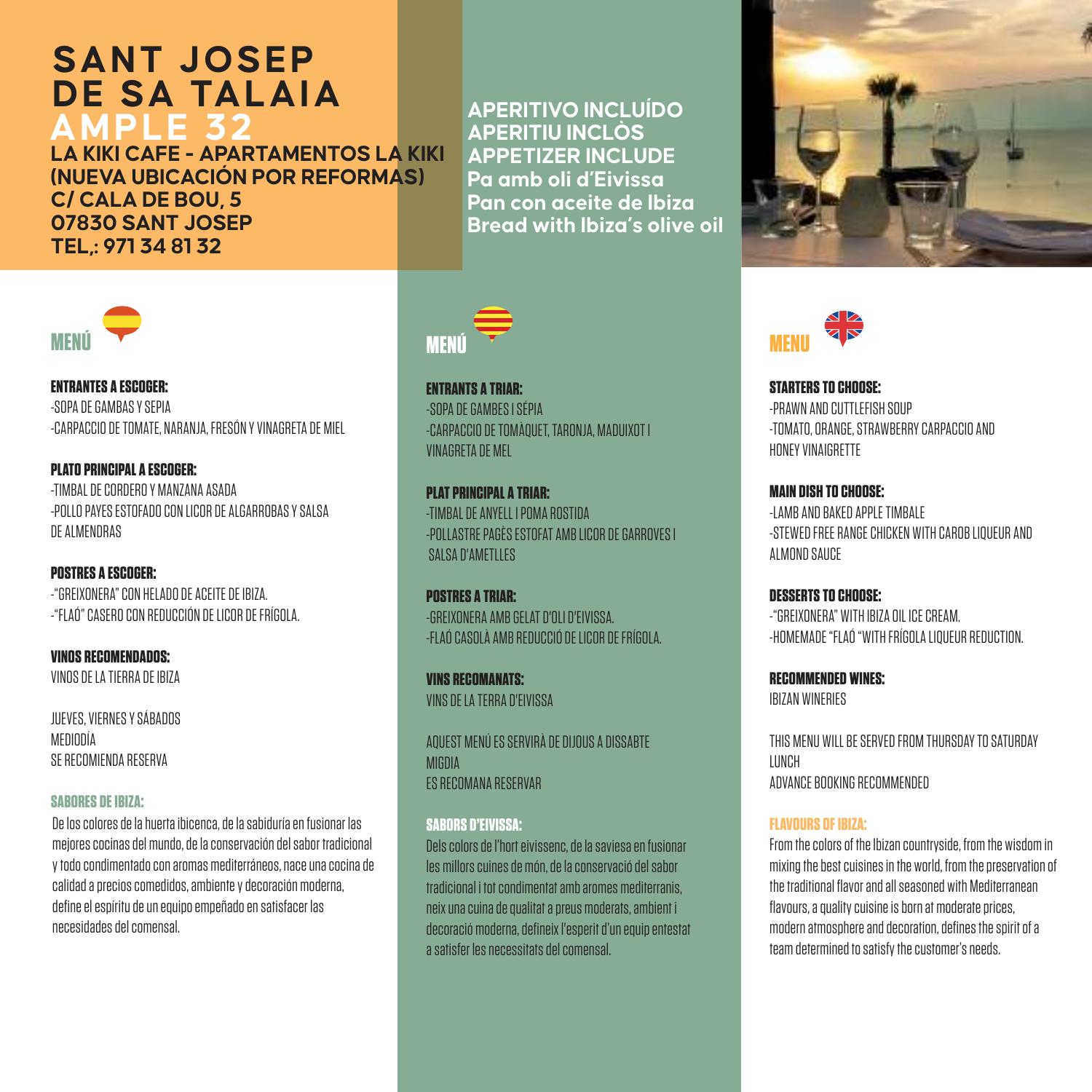# **RESTAURANTES · RESTAURANTS SANT ANTONI**

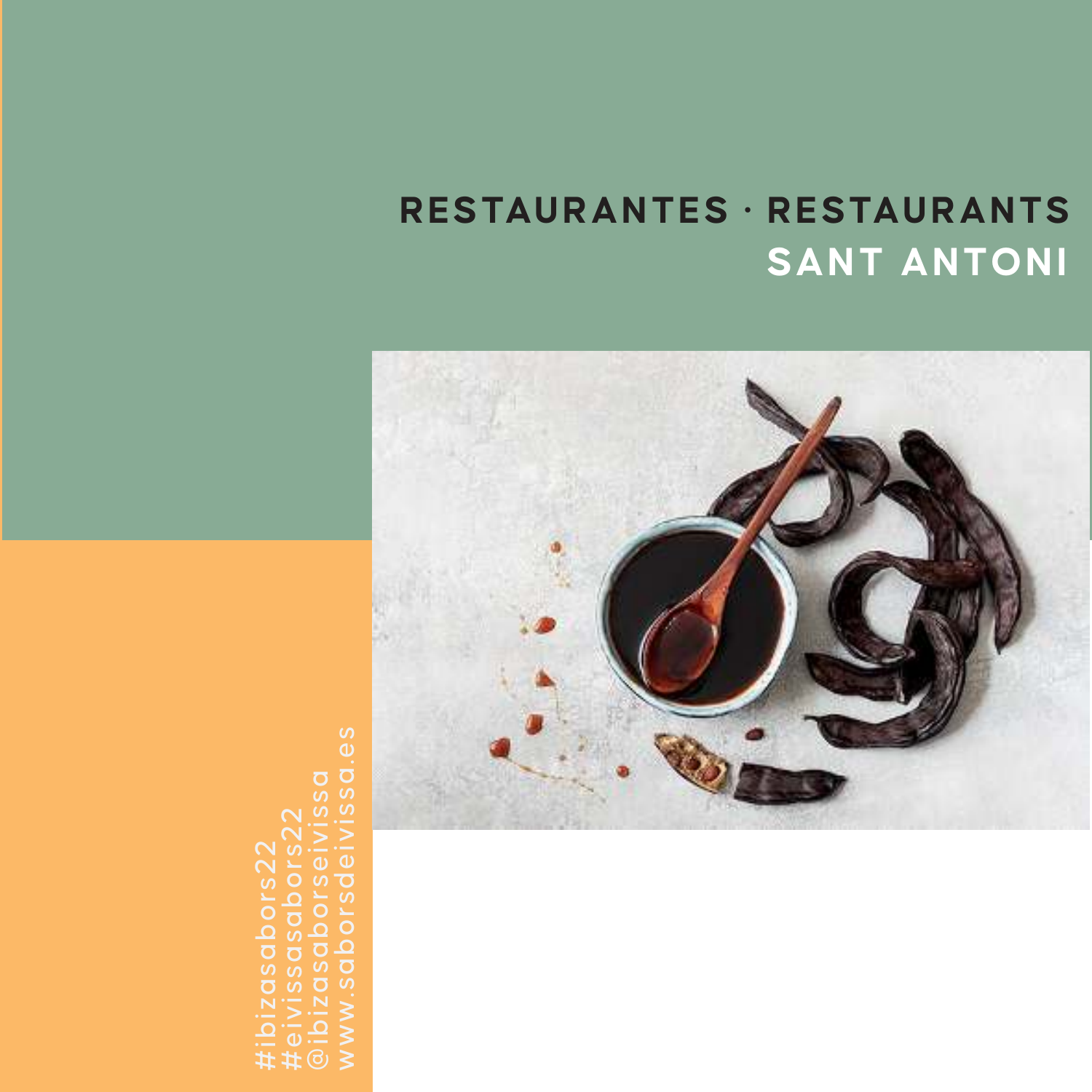# **SANT ANTONI**

#### **CAN MUSSONET C/ PERE DE PORTUGAL, 1**

**07816 SANT RAFEL DE SA CREU TEL.: 971 31 87 09**

**APERITIVO INCLUÍDO APERITIU INCLÒS APPETIZER INCLUDE Pa amb oli d'Eivissa Pan con aceite de Ibiza Bread with Ibiza's olive oil** 



**ENTRANTES A ESCOGER:** -COCA DE BERENJENA ASADA CON CREMA DE QUESO Y ALMENDRA LAMINADA -CROQUETA DE GAMBA CON "ALL I OLI" DE AGUACATE

**PLATO PRINCIPAL A ESCOGER:**  -CANELÓN DE POLLO PAYÉS CON BECHAMEL DE SHITAKE -IKA UDON DE CALAMAR IBICENCO

**POSTRES A ESCOGER:** -SURTIDO DE QUESOS IBICENCOS CON MEMBRILLO -NARANJA DE "SA VORERA"

**VINOS RECOMENDADOS:** VINOS DE LA TIERRA DE IBIZA

ESTE MENÚ SE SERVIRÁ VIERNES, SÁBADOS Y DOMINGOS MEDIODÍA DA IN DECEDIA

#### **SABORES DE IBIZA:**

En Can Mussonet cocinan con alma, con mimo y con pasión. Sus platos quieren representar lo mejor del producto local con el espíritu característico de Ibiza: abiertos al mundo, a la experimentación, a disfrutar de los pequeños placeres de la vida. Una vuelta a la cocina tradicional ibicenca, respetando las raíces..



**ENTRANTS A TRIAR:** -COCA D'ALBERGÍNIA ROSTIDA AMB CREMA DE FORMATGE I AMETLLA LAMINADA -CROQUETA DE GAMBA AMB ALL I OLI D'ALVOCAT

**PLAT PRINCIPAL A TRIAR:**  -CANELÓ DE POLLASTRE PAGÈS AMB BEIXAMEL DE SHITAKE -IKA UDON DE CALAMAR EIVISSENC

**POSTRES A TRIAR:** -ASSORTIT DE FORMATGES EIVISSENCS AMB CODONY -TARONJA DE "SA VORERA"

**VINS RECOMANATS:** VINS DE LA TERRA D'EIVISSA

AQUEST MENÚ ES SERVIRÀ DIVENDRES, DISSABTE I DIUMENGE MIGDIA AMB RESERVA PRÈVIA

#### **SABORES DE IBIZA:**

A Can Mussonet cuinen amb ànima, amb cura i amb passió. Els seus plats volen representar el millor del producte local amb l'esperit característic d'Eivissa: oberta al món, a l'experimentació, a gaudir dels petits plaers de la vida. Un retorn a la cuina tradicional eivissenca respectant les arrels





**STARTERS TO CHOOSE:**  -ROASTED AUBERGINE CAKE WITH CREAM CHEESE AND SLICED ALMONDS -PRAWN CROQUETTE WITH AVOCADO "ALL I OLI".

**MAIN DISH TO CHOOSE:** -FREE RANGE CHICKEN CANNELLONI WITH SHITAKE BECHAMEL SAUCE -IKA UDON OF IBIZAN SQUID

**DESSERTS TO CHOOSE:** -ASSORTMENT OF IBICENCAN CHEESES WITH QUINCE JELLY -"SA VORERA" ORANGE

**RECOMMENDED WINES:**  IBIZAN WINERIES

THIS MENU WILL BE SERVED FRIDAY, SATURDAY & SUNDAY LUNCH ADVANCED BOOKING REQUIRED

#### **FLAVOURS OF IBIZA:**

At Can Mussonet they cook with soul, with care and with passion. Their dishes want to represent the best of local produce with the characteristic spirit of Ibiza: open to the world, to experimentation, to enjoying the small pleasures of life. A return to traditional Ibizan cuisine, respecting the roots.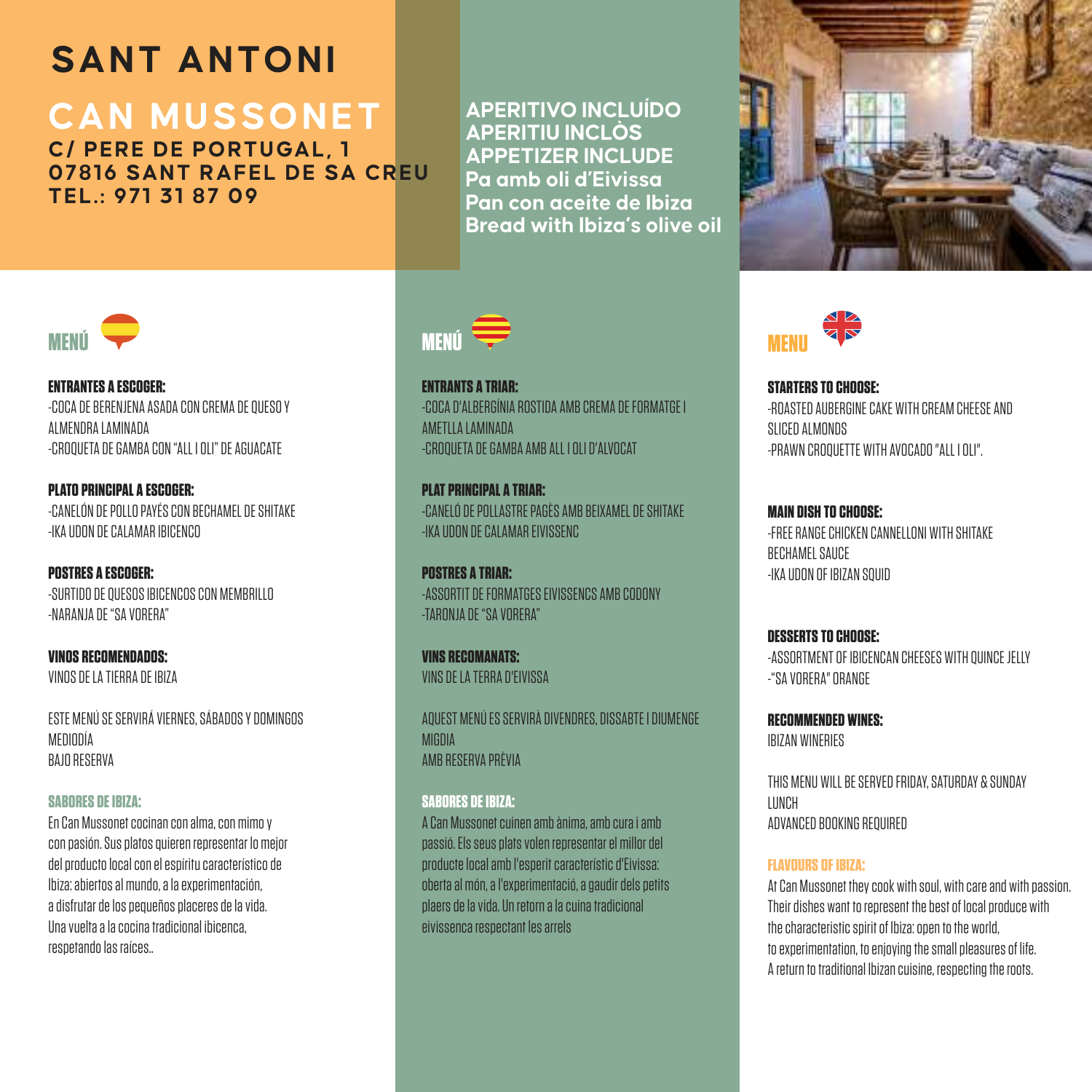### **SANT ANTONI ES REBOST DE CAN PRATS**

**C/ CERVANTES, 4 07820 SANT ANTONI DE PORTMANY TEL.: 971 34 62 52**

**APERITIVO INCLUÍDO APERITIU INCLÒS APPETIZER INCLUDE Pa amb oli d'Eivissa Pan con aceite de Ibiza Bread with Ibiza's olive oil** 



**ENTRANTES A ESCOGER:** -LECHUGA DE AGUACATE, CHERRY, GALLETA FUERTE Y ALBAHACA -PELOTAS DE CARNE CON AGRIDULCE DE NARANJA

**PLATO PRINCIPAL A ESCOGER:**  -ARROZ MELOSO DE GAMBAS ( MIN.2 P. ) -POLLO CON SEPIA

**POSTRES A ESCOGER:** -FRESAS CON VINO RANCIO -LECHE CUAJADA CON MIEL

**VINOS RECOMENDADOS:** VINOS DE LA TIERRA DE IBIZA

ESTE MENÚ SE SERVIRÁ JUEVES, VIERNES Y SÁBADO MEDIODÍA Y NOCHE SE RECOMIENDA RESERVA

#### **SABORES DE IBIZA:**

El restaurante que dirige Cati Marí se encuentra en una antigua tienda,donde los agricultores vendían su cosecha a principios del siglo XIX. Esa herencia sigue viva en su cocina, donde toda la verdura, el "patató" y las hierbas aromáticas proceden de la huerta familiar (Can Corda). El pulpo, el jurel y el caramelo son producto fresco del día que suministran las barcas de Pescados Algar. El chef Claudio Vidal cierra este homenaje a la gastronomía autóctona con un recorrido dulce por ingredientes y sabores tradicionales.



**ENTRANTS A TRIAR:** -ENCIAM D'ALVOCAT, CHERRY, GALLETA FORTA I ALFÀBREGA. -PILOTES DE CARN AMB AGREDOLÇ DE TARONJA

**PLAT PRINCIPAL A TRIAR:**  -ARRÒS MELÓS DE GAMBES ( MIN.2 P. ) -POLLASTRE AMB SÉPIA

**POSTRES A TRIAR:** -MADUIXES AMB VI RANCI -LLET QUALLADA AMB MEL

**VINS RECOMANATS:** VINS DE LA TERRA D'EIVISSA

AQUEST MENÚ ES SERVIRÀ DIJOUS, DIVENDRES I DISSABTE MIGDIA I NIT ES RECOMANA RESERVAR

#### **SABORES DE IBIZA:**

El restaurant que dirigeix Cati Marí es troba en una antiga botiga, a la qual els agricultors venien la seua collita al principi del segle XIX. Aquella herència continua viva a la seva cuina, on tota la verdura, el patató i les herbes aromàtiques de la qual procedeixen de l'hort familiar (Can Corda). El polp, el sorell i el gerret són producte fresc del dia que subministren les barques de Pescados Algar. El xef Claudio Vidal tanca aquest homenatge a la gastronomia autòctona amb un recorregut dolç per ingredients i sabors tradicionals.





**STARTERS TO CHOOSE:**  -AVOCADO LETTUCE, CHERRY, STRONG COOKIE AND BASIL -MEAT BALLS WITH SWEET ORANGE

**MAIN DISH TO CHOOSE:** -SOFT RICE PRAWNS -CHICKEN WITH CUTTLEFIELD

**DESSERTS TO CHOOSE** -STRAWBERRIES WITH WINE -CURDLED MILK WITH HONEY

**RECOMMENDED WINES:**  IBIZAN WINERIES

THIS MENU WILL BE SERVED THURSDAY, FRIDAY & SATURDAY LUNCH & DINNER ADVANCE BOOKING RECOMMENDED

#### **FLAVOURS OF IBIZA:**

The restaurant run by Cati Marí is located in an old shop, where farmers sold their crops in the early 19th century. This legacy is still alive in its kitchen, where all the vegetables, potatoes and aromatic herbs come from the family garden (Can Corda). Octopus, jack mackerel and picarel are fresh produce of the day supplied by the Algar Pescados boats. Chef Claudio Vidal rounds off this tribute to local cuisine with a selection of desserts with traditional ingredients and flavours.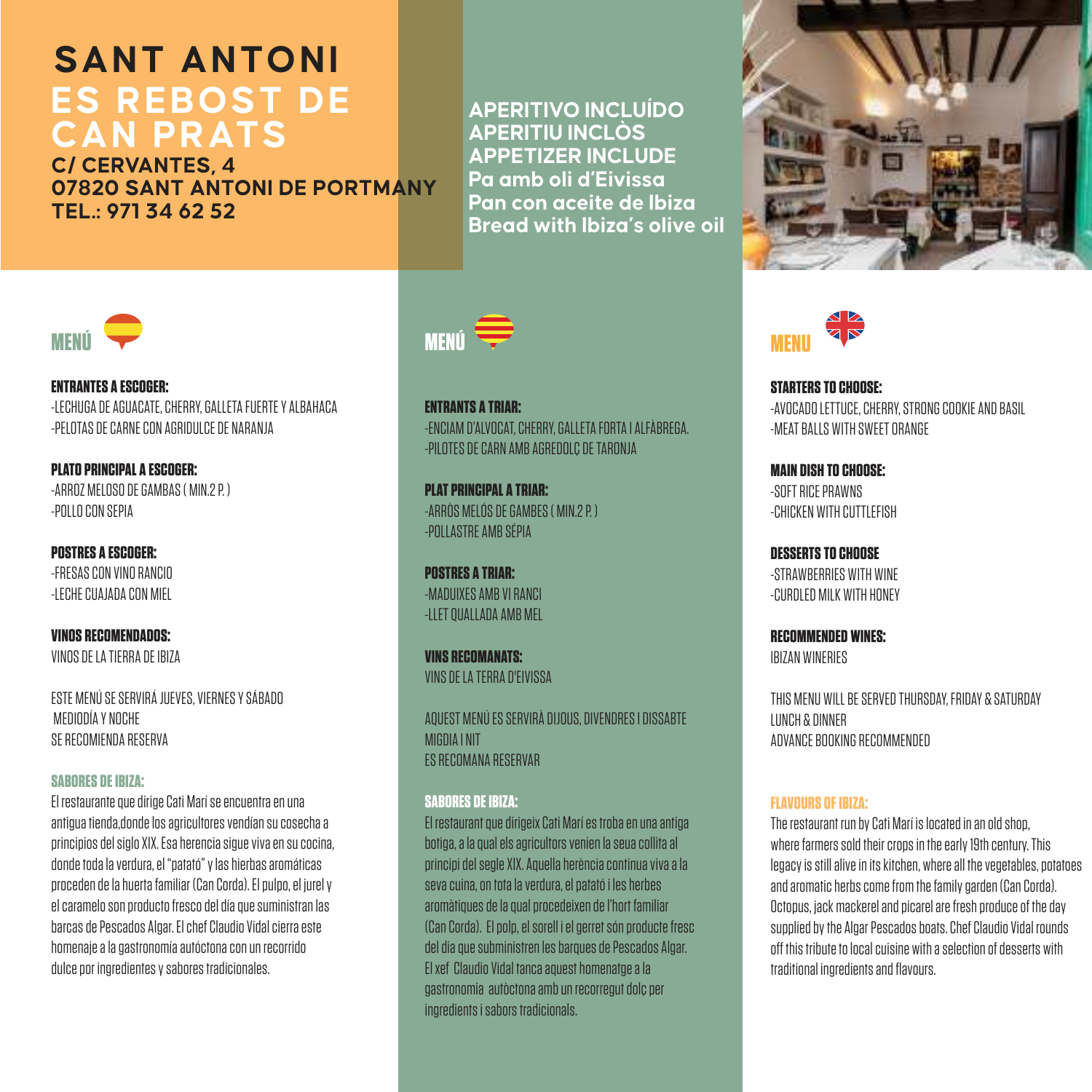### **SANT ANTONI GRILL SANT ANTONI**

**C/ OBISPO TORRES, 5 07820 SANT ANTONI DE PORTMANY TEL.: 971 34 04 51**

**APERITIVO INCLUÍDO APERITIU INCLÒS APPETIZER INCLUDE Pa amb oli d'Eivissa Pan con aceite de Ibiza Bread with Ibiza's olive oil** 



**ENTRANTES A ESCOGER:** -SOPA DE PESCADO Y MARISCO -CROQUETAS DE SOBRASADA, QUESO DE CABRA, NUECES Y MIEL

**PLATO PRINCIPAL A ESCOGER:**  -CALAMAR IBICENCO SALTEADO, SOBRE PATATAS Y PIMIENTOS -PALETILLA DE CORDERO COCINADO A BAJA TEMPERATURA

**POSTRES A ESCOGER:** -BROWNIE DE CHOCOLATE CON HARINA DE ALGARROBA Y HELADO DE VAINILLA -"FLAÓ" DE CAN BLAY

**VINOS RECOMENDADOS:** BODEGAS XUMEU VINYA CAN RICH CAN MAYMÓ IBIZKUS

ESTE MENÚ SE SERVIRÁ MARTES MEDIODÍA Y DE MIÉRCOLES A DOMINGO MEDIODÍA Y NOCHE SE RECOMIENDA RESERVA

#### **SABORES DE IBIZA:**

Situado en el centro de Sant Antoni, junto a la iglesia, el restaurante que dirige Toni Cardona ofrece productos de la tierra como la sobrasada o el cordero de Ibiza, criado según métodos tradicionales. Al frente de su antigua cocina de carbón, la chef Ramona Escribano, qué propone un plato tradicional de la isla, como es el arroz con caramelo, junto a una visión creativa de un pescado autóctono como el jurel.



**ENTRANTS A TRIAR:** -SOPA DE PEIX I MARISC -CROQUETES DE SOBRASSADA, FORMATGE DE CABRA, NOUS I MEL

**PLAT PRINCIPAL A TRIAR:**  -CALAMAR EIVISSENC SALTAT, SOBRE PATATES I PEBROTS -ESPATLLA D' ANYELL A BAIXA TEMPERATURA

**POSTRES A TRIAR:** -BROWNIE DE XOCOLATA AMB FARINA DE GARROVA I GELAT DE VAINILLA -"FLAÓ" DE CAN BLAY

**VINS RECOMANATS:** CELLERS XUMEU VINYA CAN RICH CAN MAYMÓ IBIZKUS

AQUEST MENÚ ES SERVIRÀ DIMARTS MIGDIA I DE DIMECRES A DIUMENGE MIGDIA I NIT ES RECOMANA RESERVA

#### **SABORES DE IBIZA:**

Situat al centre de Sant Antoni, al costat de l'església, el restaurant que dirigeix Toni Cardona ofereix productes de la terra com la sobrassada o el anyell d'Eivissa, criat segons mètodes tradicionals. Al capdavant de la seva antiga cuina de carbó hi ha la xef Ramona Escribano, que proposa un plat tradicional de l'illa, com l'arròs amb gerret, juntament amb una visió creativa d'un peix autòcton com el sorell.





**STARTERS TO CHOOSE:**  -FISH AND SEAFOOD SOUP -CROQUETTES OF "SOBRASADA", GOAT'S CHEESE, WALNUTS AND HONEY

**MAIN DISH TO CHOOSE:** -SAUTEED IBIZAN SQUID WITH POTATOES AND PEPPERS -LAMB COOKED AT LOW TEMPERATURE

**DESSERTS TO CHOOSE:** -CHOCOLATE BROWNIE WITH CAROB FLOUR AND VANILLA ICE CREAM -"FLAÓ" FROM CAN BLAY

**RECOMMENDED WINES:**  BODEGAS XUMEU VINYA CAN RICH CAN MAYMÓ IBIZKUS

THIS MENU WILL BE SERVED FROM TUESDAY DINNER & WEDNESDAY TO SUNDAY LUNCH AND DINNER ADVANCE BOOKING RECOMMENDED

#### **FLAVOURS OF IBIZA:**

Located in the centre of Sant Antoni, next to the church, the restaurant run by Toni Cardona offers local products such as "sobrassada" or Ibiza lamb, bred using traditional methods. Its old charcoal kitchen is run by Chef Ramona Escribano, who offers a traditional island dish, rice with picarel, along with a creative dish featuring local fish such as jack mackerel.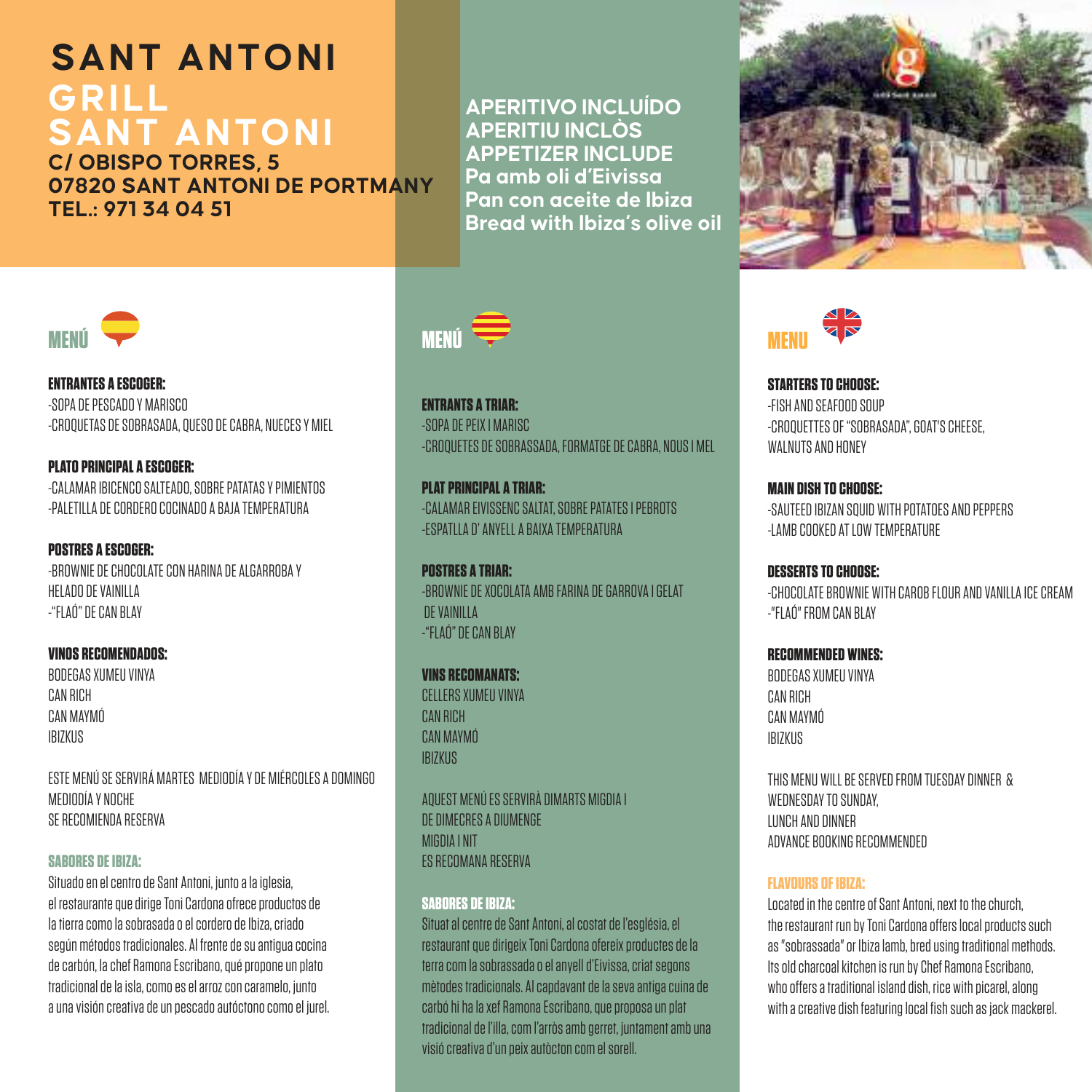# **SANT ANTONI**

# **HOSTAL MARI**

**C. PROGRÉS, 42 07820 SANT ANTONI DE PORTMANY TEL.: 971 34 19 74 - 682 19 72 80**

**APERITIVO INCLUÍDO APERITIU INCLÒS APPETIZER INCLUDE Pa amb oli d'Eivissa Pan con aceite de Ibiza Bread with Ibiza's olive oil** 



**ENTRANTES A ESCOGER:** -RAVIOLI DE CALABACÍN CON QUESO DE CABRA Y MIEL DE IBIZA. -TARTAR DE ATÚN CON AGUACATE, FRESONES Y REDUCCIÓN DE PONZU.

**PLATO PRINCIPAL A ESCOGER:**  -ARROZ CIEGO DE GAMBAS SEPIA Y CIGALAS. -CANELÓN DE POLLO PAYÉS CON BECHAMEL DE CEPS Y TRUFA.

**POSTRES A ESCOGER:** -TARTALETA DE CREMA DE FRESONES Y NARANJA. -SEMIFRÍO DE MASCARPONE CON MARACUYÁ.

**VINOS RECOMENDADOS:** VINOS DE LA TIERRA DE IBIZA

ESTE MENÚ SE SERVIRÁ DE VIERNES A DOMINGO MEDIODÍA SE RECOMIENDA RESERVA

#### **SABORES DE IBIZA:**

Tres generaciones y el mismo gusto por los sabores auténticos. Toni Mari el abuelo, en los años 60, construyó una pensión que sus hijos y nietos han sabido modernizar. Ahora es un coqueto hostal situado en el centro de Sant Antoni de Portmany. Su carta, es una combinación de tradición y vanguardia, sabrosa y fácil de comprender.



**ENTRANTS A TRIAR:** -RAVIOLI DE CARABASSÓ AMB FORMATGE DE CABRA I MEL D'EIVISSA. -TARTAR DE TONYINA AMB ALVOCAT, MADUIXOTS I REDUCCIÓ DE PONZU.

**PLAT PRINCIPAL A TRIAR:**  -ARRÒS CEC DE GAMBES SÉPIA I ESCAMARLANS. -CANELÓ DE POLLASTRE PAGÉS AMB BEIXAMEL DE CEPS I TÒFONA

**POSTRES A TRIAR-**-TARTALETA DE CREMA DE MADUIXOTS I TARONJA. -SEMIFRED DE MASCARPONE AMB FRUITA DE LA PASSIÓ.

**VINS RECOMANATS:** VINS DE LA TERRA D'EIVISSA

AQUEST MENÚ ES SERVIRÀ DE DIVENDRES A DIUMENGE MIGDIA ES RECOMANA RESERVAR

#### **SABORES DE IBIZA:**

Tres generacions i el mateix gust pels sabors autèntics. Toni Mari, l'avi, als anys 60, va construir una pensió que els seus fills i néts han sabut modernitzar. Ara és un bonic hostal, situat al centre de Sant Antoni de Portmany. La seua carta, és una combinació de tradició i avantguarda, saborosa i fàcil de comprendre.





**STARTERS TO CHOOSE:**  -ZUCHINNI RAVIOLI WITH GOAT'S CHEESE AND IBIZA HONEY. -TUNA TARTAR WITH AVOCADO, STRAWBERRIES AND PONZU REDUCTION.

**MAIN DISH TO CHOOSE:** -"A BANDA" RICE WITH PRAWNS, CUTTLEFISH AND CRAYFISH. -CHICKEN CANNELLONI WITH MUSHROOM AND TRUFFLE BECHAMEL SAUCE.

**DESSERTS TO CHOOSE:** -STRAWBERRY AND ORANGE CREAM TARTLET. -MASCARPONE SEMIFREDDO WITH PASSION FRUIT.

**RECOMMENDED WINES:**  IBIZAN WINERIES

THIS MENU WILL BE SERVED FROM FRIDAY TO SUNDAY LUNCH ADVANCE BOOKING RECOMMENDED

#### **FLAVOURS OF IBIZA:**

Three generations and the same taste for flavors. Toni Mari, the grandfather, in the 60s, built a pension that his children and grandchildren have known to modernize. Now it is a charming hostel located in the center of Sant Antoni de Portmany. The menú is a combination of tradition and avant-garde, tasty and easy to understand.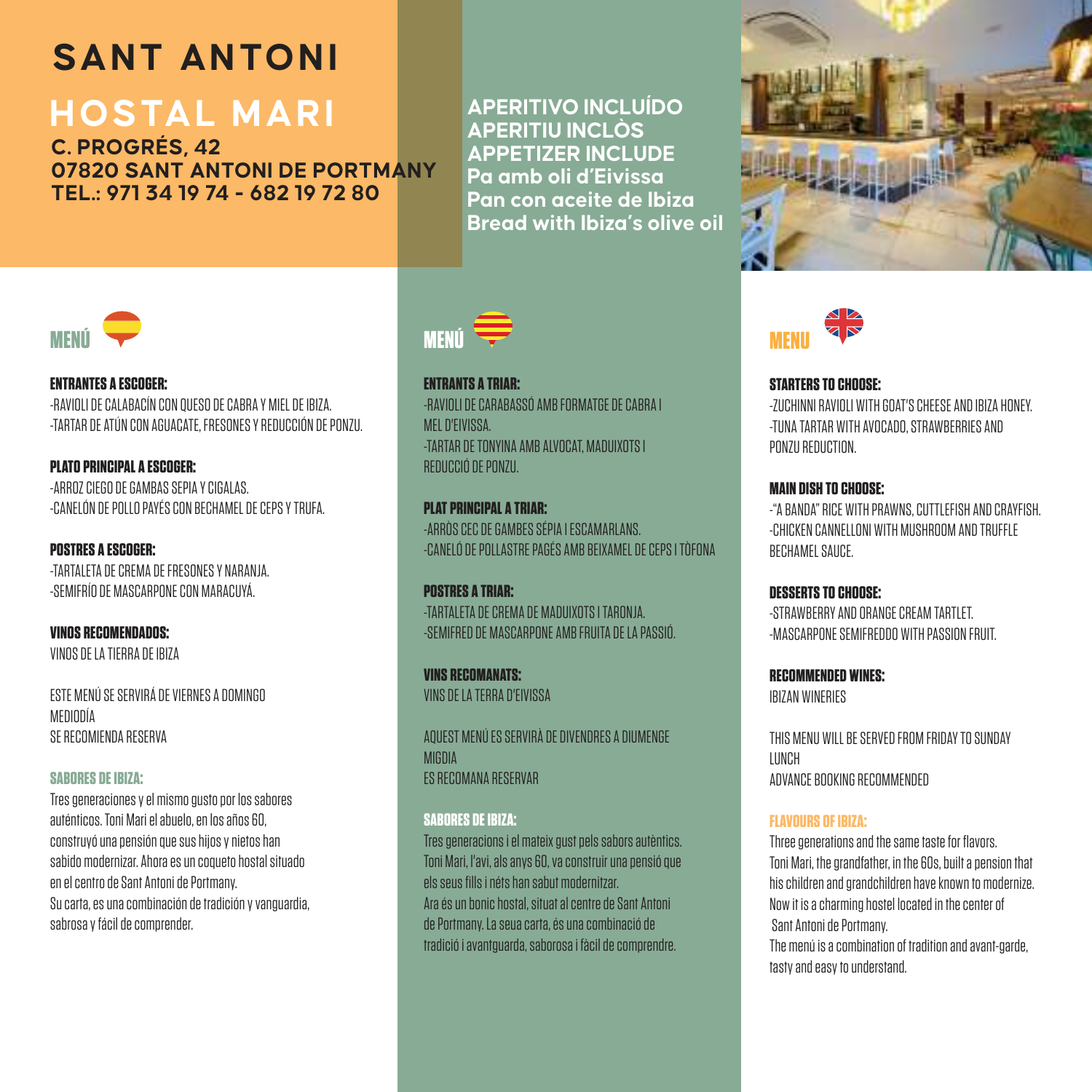# **SANT ANTONI**

# **LA VILLA PORTMANY**

**C/ ISIDORO MACABICH 19 07820 SANT ANTONI DE PORTMANY TEL.: 971 34 62 53**

**APERITIVO INCLUÍDO APERITIU INCLÒS APPETIZER INCLUDE Pa amb oli d'Eivissa Pan con aceite de Ibiza Bread with Ibiza's olive oil** 





**ENTRANTES A ESCOGER:** -HUEVOS ROTOS CON PATATAS DE IBIZA Y SOBRASADA -ENSALADA DE QUESO IBICENCO CON FRESAS DE TEMPORADA Y VINAGRETA DE MIEL

**PLATO PRINCIPAL A ESCOGER:**  -ARROZ NEGRO CON SEPIA Y GAMBAS (MÍNIMO 2 PERSONAS) HAMBURGUESA DE CORDERO CON SALSA DE HIGOS Y QUESO DE CABRA IBICENCO

**POSTRES A ESCOGER:** -"GREIXONERA" -BIZCOCHO DE FRESAS

**VINOS RECOMENDADOS:** TINTO TRADICIÓN CAN MAYMÓ BLANCO CAN MAYMÓ

ESTE MENÚ SE SERVIRÁ DE VIERNES A DOMINGO AL MEDIODÍA Y VIERNES Y SÁBADO NOCHE SE RECOMIENDA RESERVA

**SABORES DE IBIZA:**  Restaurante familiar ubicado en el centro de Sant Antoni, especializado en arroces, paellas y tapas.



**ENTRANTS A TRIAR:** -OUS TRENCATS AMB PATATES DE EIVISSA I SOBRASSADA -AMANIDA DE FORMATGE EIVISSENC AMB MADUIXES DE TEMPORADA I VINAGRETA DE MEL

**PLAT PRINCIPAL A TRIAR:**  -ARRÒS NEGRE AMB SÉPIA I GAMBES (MÍNIM 2 PERSONES) -HAMBURGUESA D´ANYELL AMB SALSA DE FIGUES I FORMATGE DE CABRA EIVISSENC

**POSTRES A TRIAR-**-GREIXONERA -BESCUIT DE MADUIXES

**VINS RECOMANATS:** NEGRE TRADICIÓN CAN MAYMÓ BLANC CAN MAYMÓ

AQUEST MENÚ ES SERVIRÀ DE DIVENDRES A DIUMENGE AL MIGDIA I DIVENDRES I DISSABTE NIT ES RECOMANA RESERVA

**SABORES DE IBIZA:**  Restaurant familiar situat al centre de Sant Antoni, especialitzat en arrossos, paelles i tapes.



**STARTERS TO CHOOSE:**  -SCRAMBLED EGGS WITH IBIZAN POTATOES AND "SOBRASADA" -IBIZAN CHEESE SALAD WITH SEASONAL STRAWBERRIES AND HONEY VINAIGRETTE

**MAIN DISH TO CHOOSE:** -BLACK RICE WITH CUTTLEFISH AND PRAWNS (MINIMUM 2 PERSONS) -LAMB BURGER WITH FIG SAUCE AND IBIZAN GOAT'S CHEESE

**DESSERTS TO CHOOSE:** -"GREIXONERA" -STRAWBERRY CAKE

**RECOMMENDED WINES:**  CAN MAYMO WINERIES

THIS MENU WILL BE SERVED FROM FRIDAY TO SUNDAY LUNCH. AND FRIDAY AND SATURDAY DINNER ADVANCE BOOKING RECOMMENDED

**FLAVOURS OF IBIZA:** Family restaurant located in the center of Sant Antoni, specialized in rice, paellas and tapas.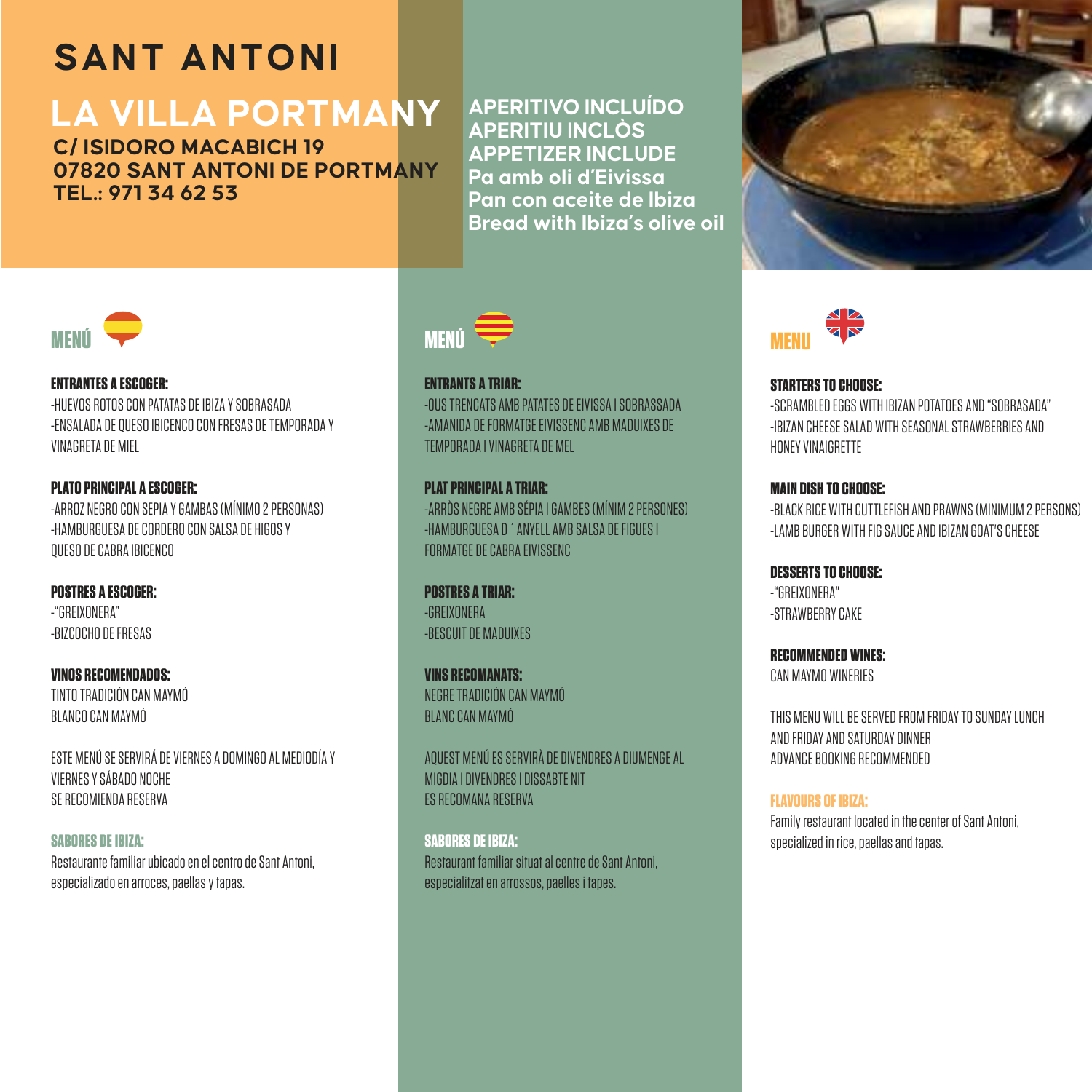### **SANT ANTONI ZEBRA STEAK AND GRILL**

**C/ ISIDORO MACABICH, 9A 07820 ST ANTONI DE PORTMANY TEL.: 650 26 58 22**

**APERITIVO INCLUÍDO APERITIU INCLÒS APPETIZER INCLUDE Pa amb oli d'Eivissa Pan con aceite de Ibiza Bread with Ibiza's olive oil** 



**ENTRANTES A ESCOGER:** -PATATAS "BRAVAS" CON PATATA IBICENCA Y ALIOLI -ENSALADA FRESCA DE AGUACATE Y FRESAS CON VINAGRETA DE MIEL Y LIMÓN

**PLATO PRINCIPAL A ESCOGER:**  -MUSLO DE POLLO PAYÉS EN PIEL CRUJIENTE CON SALSA DE ALMENDRAS Y AMARETTO -MUSAKA DE CORDERO Y BERENJENA CON HIERBABUENA Y QUESO IBICENCO DE CABRA

**POSTRES A ESCOGER:** -HELADO DE YOGURT CON MIEL DE IBIZA Y FRUTOS SECOS -SORBETE DE FRESA CON TOQUE DE "FRÍGOLA"

**VINOS RECOMENDADOS:** BODEGAS CAN MAYMÓ Y CAN BASSÓ DE BODEGAS IBIZKUS

ESTE MENÚ SE SERVIRÁ DE VIERNES A DOMINGO MEDIODÍA VIERNES Y SÁBADOS NOCHE SE RECOMIENDA RESERVA

#### **SABORES DE IBIZA:**

Restaurante frecuentado por familias, muy popular entre el público local, por su excelente relación calidad precio. Su especialidad son las carnes al grill o asadas al horno de leña. Cuenta con un bonito jardín para disfrutar en familia o amigos.



**ENTRANTS A TRIAR:** -PATATES "BRAVES" AMB PATATA EIVISSENCA I ALLIOLI -AMANIDA FRESCA D'ALVOCAT I MADUIXES AMB VINAGRETA DE MEL LLIMONA

**PLAT PRINCIPAL A TRIAR:**  -CUIXA DE POLLASTRE PAGÉS EN PELL CRUIXENT AMB SALSA D'AMETLLES I AMARETTO -MUSSACA D' ANYELL I ALBERGÍNIA AMB HERBA-SANA I FORMATGE EIVISSENC DE CABRA

**POSTRES A TRIAR:** -GELAT DE IOGURT AMB MEL D'EIVISSA I FRUITS SECS -SORBET DE MADUIXA AMB TOC DE "FRÍGOLA"

**VINS RECOMANATS:** CELLERS CAN MAYMÓ I CAN BASSÓ D' IBIZKUS

AQUEST MENÚ ES SERVIRÀ DE DIVENDRES A DIUMENGE MIGDIA DIVENDRES I DISSABTES NIT ES RECOMANA RESERVAR

#### **SABORES DE IBIZA:**

Restaurant freqüentat per famílies, molt popular entre el públic local, per la seua excel•lent relació qualitat preu. La seua especialitat són les carns a la brasa o rostides amb forn de llenya. Disposa d'un polit jardí per gaudir en família o amics.





#### **STARTERS TO CHOOSE:**

-"BRAVAS" POTATOES WITH IBICENCAN POTATO AND "ALLIOLI" -FRESH AVOCADO AND STRAWBERRY SALAD WITH HONEY AND LEMON VINAIGRETTE

#### **MAIN DISH TO CHOOSE:**

-FREE RANGE CHICKEN IN CRISPY SKIN WITH ALMOND AND AMARETTO SAUCE -LAMB AND AUBERGINE MOUSSAKA WITH MINT AND IBICENCAN GOAT'S CHEESE

**DESSERTS TO CHOOSE:** -YOGHURT ICE CREAM WITH IBIZA HONEY AND DRIED FRUITS AND NUTS -STRAWBERRY SORBET WITH A TOUCH OF "FRÍGOLA".

**RECOMMENDED WINES:**  CAN MAYMÓ & CAN BASSÓ DE IBIZKUS WINERIES

THIS MENU WILL BE SERVED FROM FRIDAY TO SUNDAY LUNCH FRIDAY & SATURDAY DINNER ADVANCE BOOKING RECOMMENDED

#### **FLAVOURS OF IBIZA:**

Restaurant frequented by families, very popular by locals, for its excellent value for money. The specialty on the house are grilled or roasted meats in a wood oven. It has a beautiful garden to enjoy with family or friends.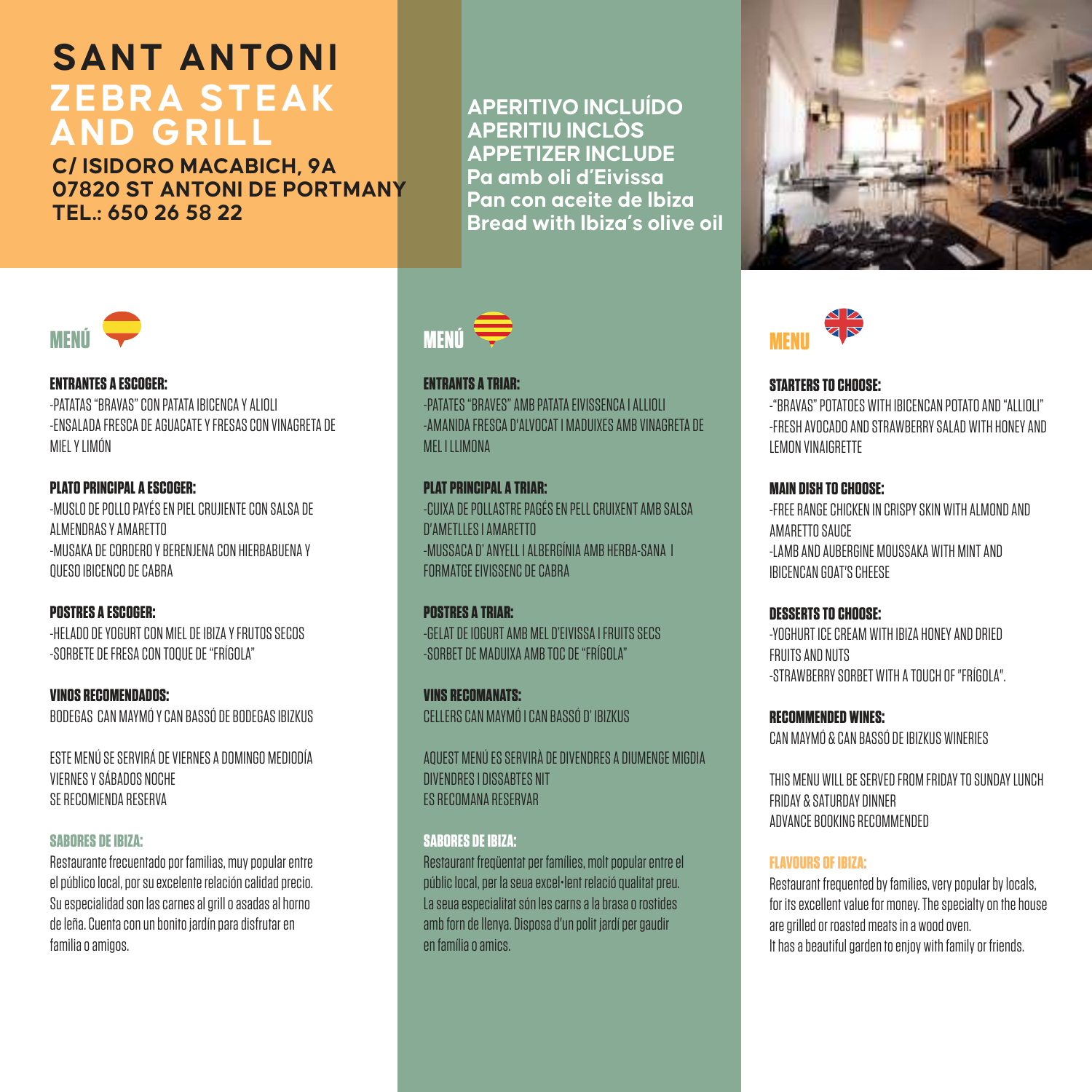# **SANT JOAN RESTAURANTES · RESTAURANTS**



#ibizasabors22 #eivissasabors22 @ibizasaborseivissa www.saborsdeivissa.es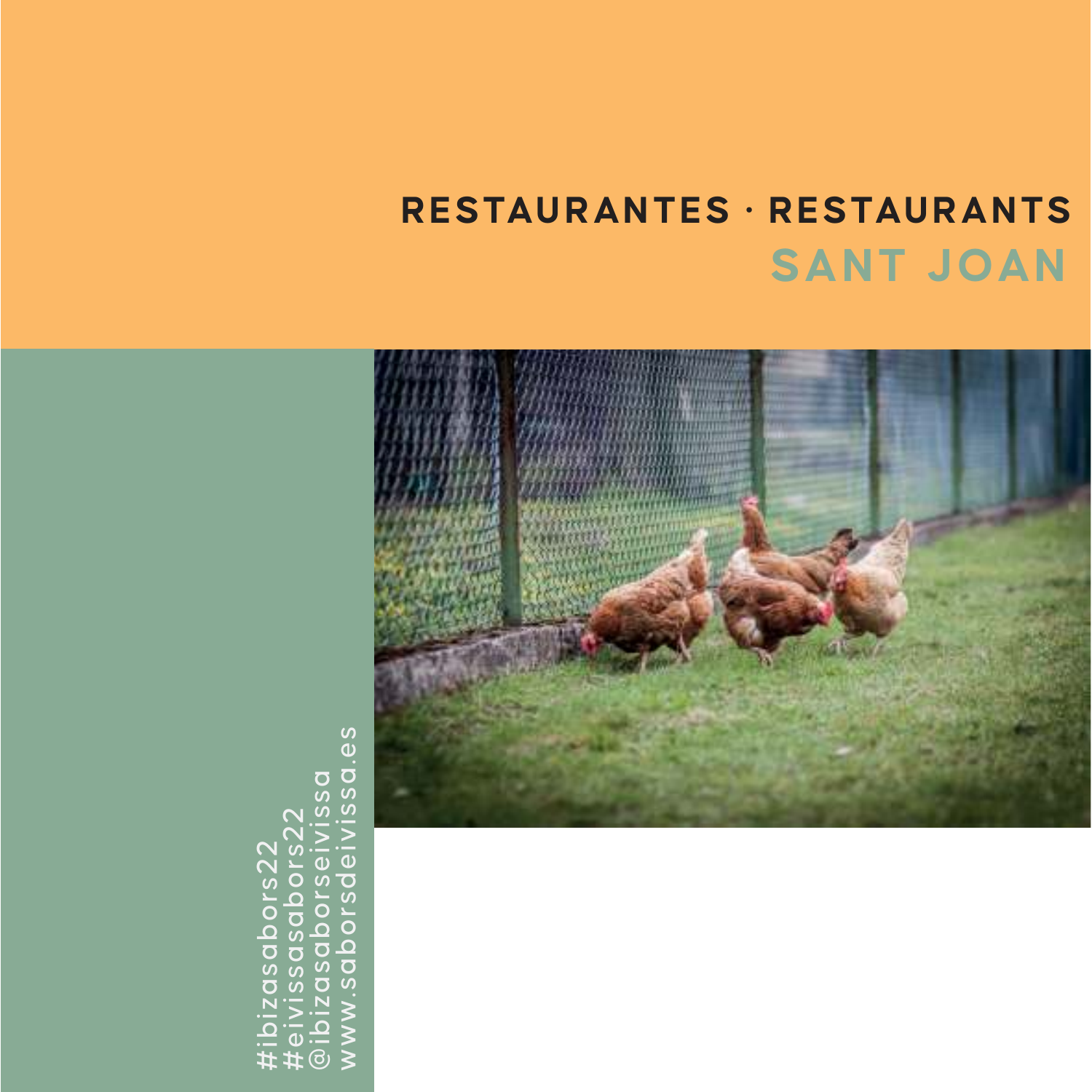# **SANT JOAN**

**CAN GAT CALA SANT VICENT 07811 CALA SANT VICENT TEL.: 971 32 01 23**



**ENTRANTE:**  ENSALADA DE "CROSTES AMB PEIX SEC"

**PLATO PRINCIPAL:** PARRILLADA DE PESCADO Y MARISCO.

**POSTRE A ESCOGER:**  -FLAÓ CASERO -GREIXONERA CASERA

**VINOS RECOMENDADOS:** VINOS DE LA TIERRA DE IBIZA.

ESTE MENÚ SE SERVIRÁ DE LUNES A VIERNES.(EXC. FESTIVOS) MEDIODÍA MENU MÍNIMO 2 PERSONAS **OE RECOMIENDA REGERVA** 

#### **SABORES DE IBIZA:**

En una de las calas más hermosas del norte de la isla, se encuentra Can Gat, una referencia indiscutible de la cocina tradicional y los sabores de la tierra. Ofrece platos de pescado que ejecutan con maestría, como el "bullit de peix" y la parrillada, elaborados con especies dela marca de garantía 'Peix Nostrum' que difícilmente se pueden disfrutar con tanta intensidad fuera de Ibiza. Los postres son caseros, elaborados con queso ibicenco y huevos payeses.

**APERITIVO INCLUÍDO APERITIU INCLÒS APPETIZER INCLUDE Pa amb oli d'Eivissa Pan con aceite de Ibiza Bread with Ibiza's olive oil** 



**ENTRANT:** AMANIDA DE CROSTES AMB PEIX SEC

**PLAT PRINCIPAL:** GRAELLADA DE PEIX I MARISC

**POSTRES A TRIAR:** -FLAÓ CASOLÀ -GREIXONERA CASOLANA

**VINS RECOMANATS:** VINS DE LA TERRA D'EIVISSA.

AQUEST MENÚ SE SERVIRÀ DE DILLUNS A DIVENDRES. (EXC. FESTIUS) MIGDIA MENU MÍNIM 2 PERSONES ES RECOMMANA RESERVAB

#### **SABORES DE IBIZA:**

En una de les cales més boniques del nord de l'illa hi ha Can Gat, una referència indiscutible de la cuina tradicional i els sabors de la terra. Ofereix plats de peix que executen amb mestratge, com el bullit de peix i la graellada, elaborats amb captures de la marca de garantia Peix Nostrum que difícilment es poden gaudir amb tanta intensitat fora d'Eivissa. Les postres són casolanes, elaborades amb formatge eivissenc i ous pagesos.





**STARTERS TO CHOOSE:**  FISH SALAD WITH "CROSTES" BREAD

**MAIN DISH:** GRILLED FISH AND SEAFOOD

**DESSERT TO CHOOSE:** -HOMEMADE "FLAÓ" -HOMEMADE "GREIXONERA"

**RECOMMENDED WINES:** IBIZAN WINERIES

THIS MENU WILL BE SERVED FROM MONDAY TO FRIDAY (EXC BANK HOLIDAYS) LUNCH MINIMUM MENU 2 PEOPLE ADVANCE BOOKING RECOMMENDED

#### **FLAVOURS OF IBIZA:**

In one of the most beautiful coves in the north of the island is Can Gat, an indisputable benchmark of traditional cuisine and the flavours of the land. It offers masterfully prepared fish dishes, such as the "bullit de peix" (fish stew) and the fish and seafood grill, made with species of the 'Peix Nostrum' guarantee brand, difficult to find outside Ibiza. The desserts are homemade, made with Ibizan cheese and free-range eggs.